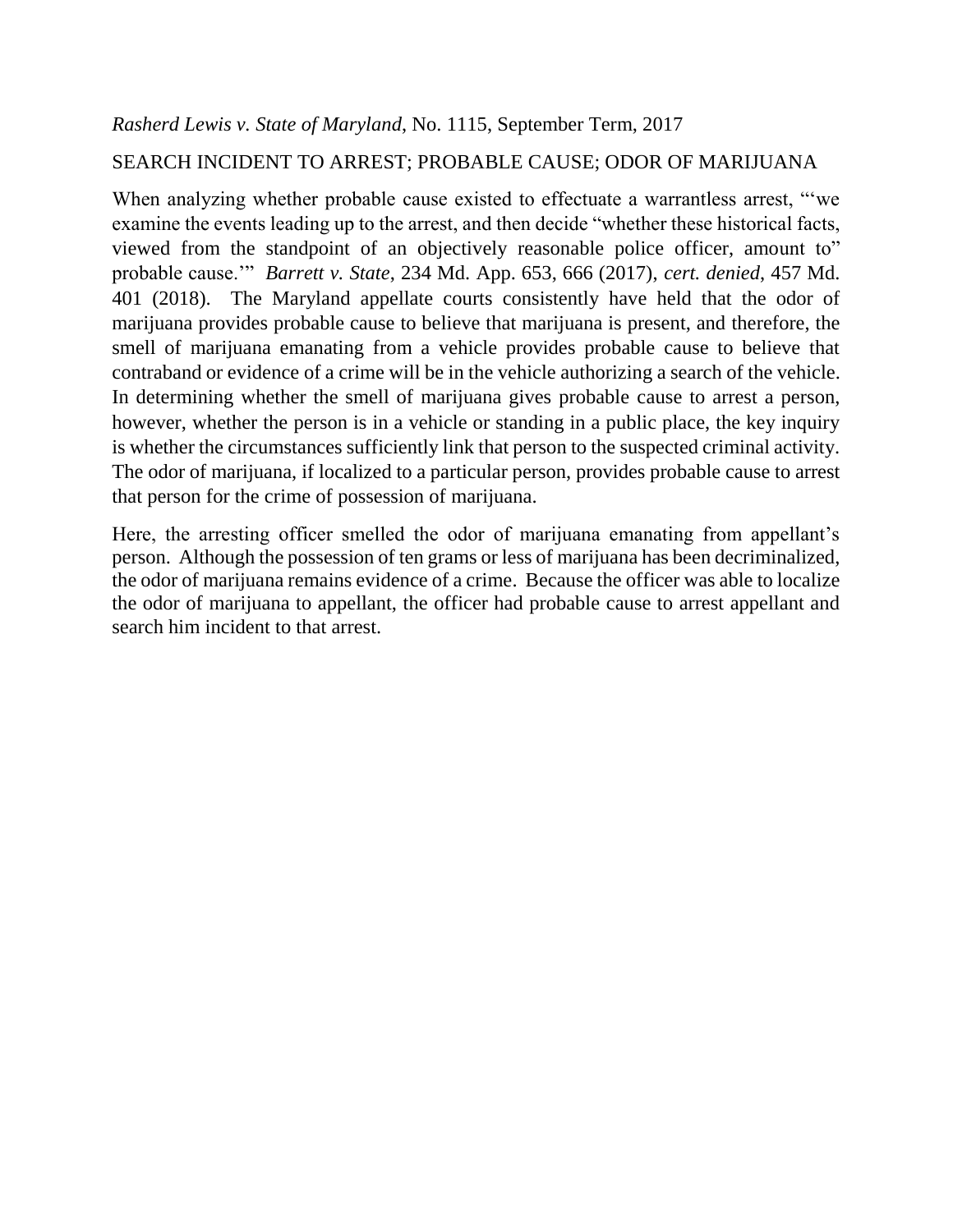Circuit Court for Baltimore City Case No. 417048006

### REPORTED

## IN THE COURT OF SPECIAL APPEALS

### OF MARYLAND

No. 1115

September Term, 2017

\_\_\_\_\_\_\_\_\_\_\_\_\_\_\_\_\_\_\_\_\_\_\_\_\_\_\_\_\_\_\_\_\_\_\_\_\_\_

### RASHERD LEWIS

v.

## STATE OF MARYLAND \_\_\_\_\_\_\_\_\_\_\_\_\_\_\_\_\_\_\_\_\_\_\_\_\_\_\_\_\_\_\_\_\_\_\_\_\_\_

Graeff, Nazarian, Arthur,

JJ. \_\_\_\_\_\_\_\_\_\_\_\_\_\_\_\_\_\_\_\_\_\_\_\_\_\_\_\_\_\_\_\_\_\_\_\_\_\_

> Opinion by Graeff, J. Concurring Opinion by Arthur, J. Dissenting Opinion by Nazarian, J.

\_\_\_\_\_\_\_\_\_\_\_\_\_\_\_\_\_\_\_\_\_\_\_\_\_\_\_\_\_\_\_\_\_\_\_\_\_\_

Filed: June 28, 2018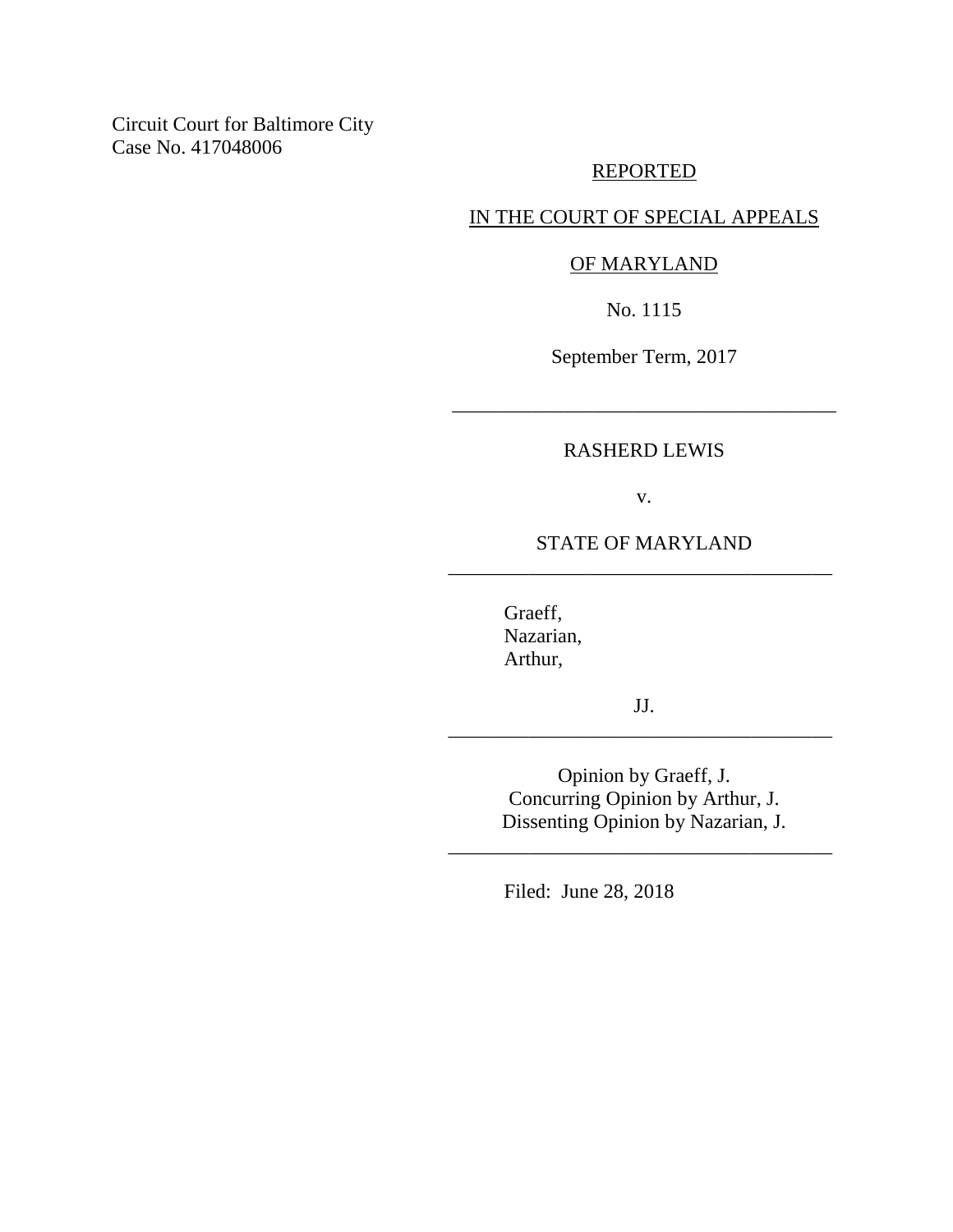On July 24, 2017, Rasherd Lewis, appellant, pleaded not guilty, pursuant to an agreed statement of facts, to the charge of wearing, carrying, or transporting a handgun. The Circuit Court for Baltimore City found him guilty and imposed a sentence of three years' imprisonment, all but 90 days suspended, to be followed by three years of supervised probation.

On appeal, appellant contends that the circuit court erred in denying his motion to suppress the handgun recovered from his person.<sup>1</sup> For the reasons set forth below, we disagree, and therefore, we shall affirm the judgment of the circuit court.

2. In violation of the Fourth Amendment and Article 26 of the Maryland Declaration of Rights, did the circuit court err in its "totality of the circumstances" analysis, given that (i) the record contains no evidence of the tipster's basis of knowledge and only blanket statements by the State's sole witness that the tipster was purportedly reliable, (ii) the State intentionally withheld all discovery about the non-confidential tipster prior to the suppression hearing and its sole witness refused to answer defense counsel's questions about the tipster's purported reliability, and (iii) the odor of marijuana emanating from Appellant did not, alone, give rise to probable cause to conduct a full-blown warrantless search of Appellant?

<sup>&</sup>lt;sup>1</sup> Appellant presents the following questions for this Court's review:

<sup>1.</sup> In violation of the Fourth Amendment and Article 26 of the Maryland Declaration of Rights, did the circuit court err by failing to conclude that Appellant was unlawfully "seized" when law enforcement officers immediately and physically stopped Appellant upon encountering him without articulable suspicion to do so?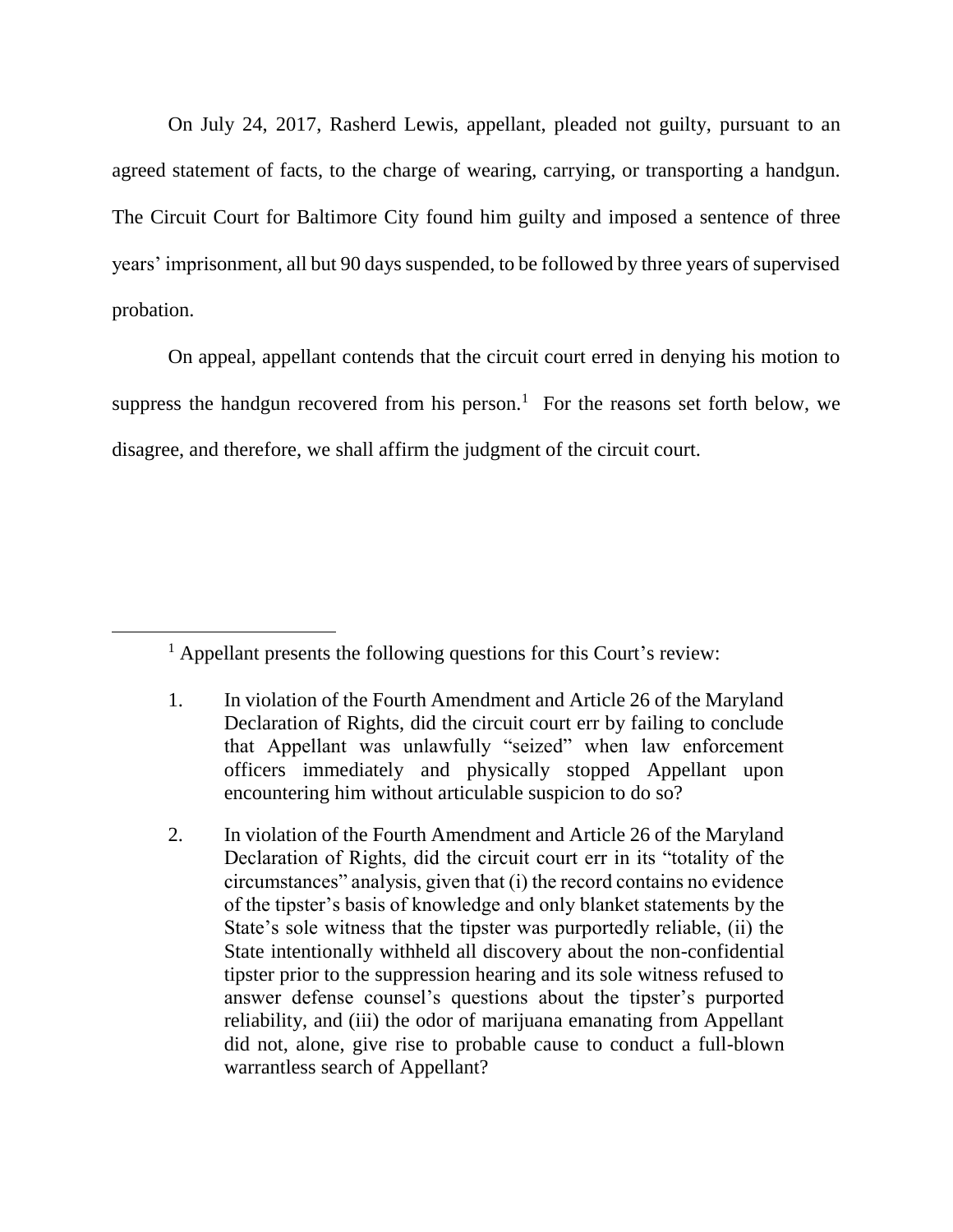#### **FACTUAL AND PROCEDURAL BACKGROUND**

On February 1, 2017, Officer David Burch, Jr., an officer with the Baltimore City Police Department, received a tip that a black male, "with a certain clothing description" and a red bag, was in possession of a handgun in the area of Eutaw Street and Saratoga Street in Baltimore City. Officer Burch testified that the tip was "from a source of information," who was not a confidential informant, but rather, someone that Officer Burch had come into contact with who provided him information and "didn't want any monetary . . . gains out of it."Officer Burch testified that he had received information from this source for "a little less than a month," and the information had been reliable. $2$ 

After Officer Burch received the tip, he notified City Watch, individuals monitoring cameras in Baltimore City, that "there was a potentially armed individual in the 400 block of W. Saratoga," and he advised the operator of the description provided. City Watch subsequently identified an individual matching the description provided inside Bag Mart, located at 401 W. Saratoga Street. City Watch advised Officer Burch of this location.

Officer Burch was familiar with Bag Mart because the police received "numerous calls in reference to that store," and a lot of individuals sold drugs there. Moreover, the area surrounding the 400 block of W. Saratoga was known to Officer Burch as an "open air drug market" and "a high crime area." Officer Burch was qualified as an expert in the identification and packaging of marijuana, and he testified that there was "no other odor

<sup>&</sup>lt;sup>2</sup> Defense counsel objected to Officer Burch's testimony regarding the tip because the State had refused to produce in discovery information requested regarding the source. The court overruled the objection.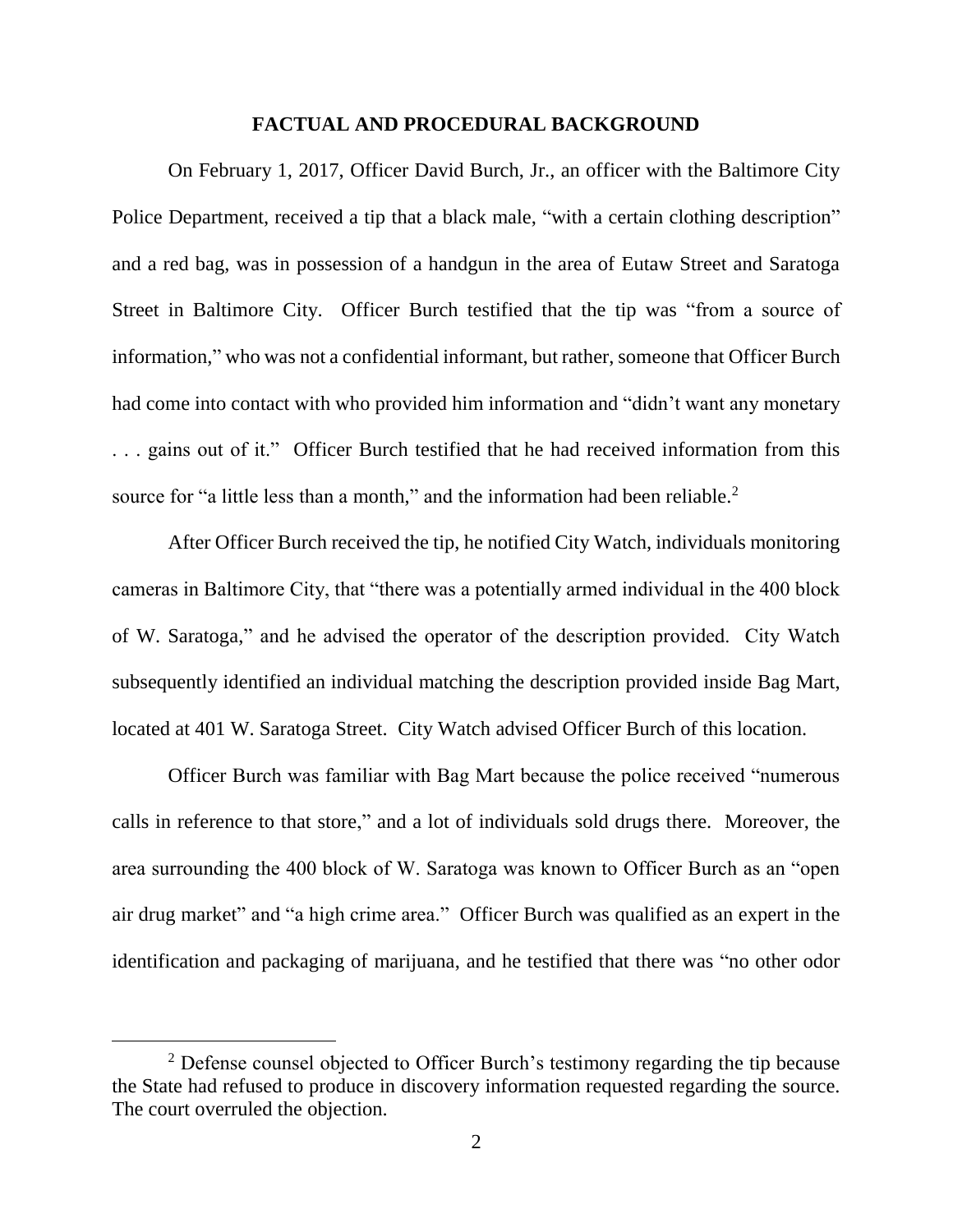like the odor of marijuana." He further testified that there was no difference in the odor of marijuana based upon the amount present.

When City Watch notified Officer Burch of appellant's location at Bag Mart, he and five other officers responded. Officer Burch explained that, when approaching someone who could be armed, the police "go in there, strength in numbers."

Bag Mart was a small store. When the officers arrived, it was crowded inside. Officer Burch smelled an odor of marijuana when he entered the store. He saw appellant with a red bag, located near the register. Appellant had some money in his hand and was moving towards the exit as if he had just made a purchase. Other customers, located in front of appellant, were in the process of exiting the store when the officers arrived.

Officer Burch approached appellant. When he was "literally right in front of" appellant, Officer Burch "smelled an odor of marijuana emitting from [appellant's] person." Officer Burch stated that the odor "could have been from his breath when I was speaking with him or on his person." Officer Burch then stopped appellant, based on "the odor of marijuana and the information that [he] received," searched appellant, and found a handgun in the red bag, which he described as a satchel.<sup>3</sup> Officer Burch admitted that he did "place [his] hands on [appellant] to [] detain him, to stop him."

<sup>&</sup>lt;sup>3</sup> When Officer Burch seized appellant, he asked appellant if he had anything illegal on him. Appellant initially answered no, but he subsequently admitted to having "weed," the "street terminology for marijuana."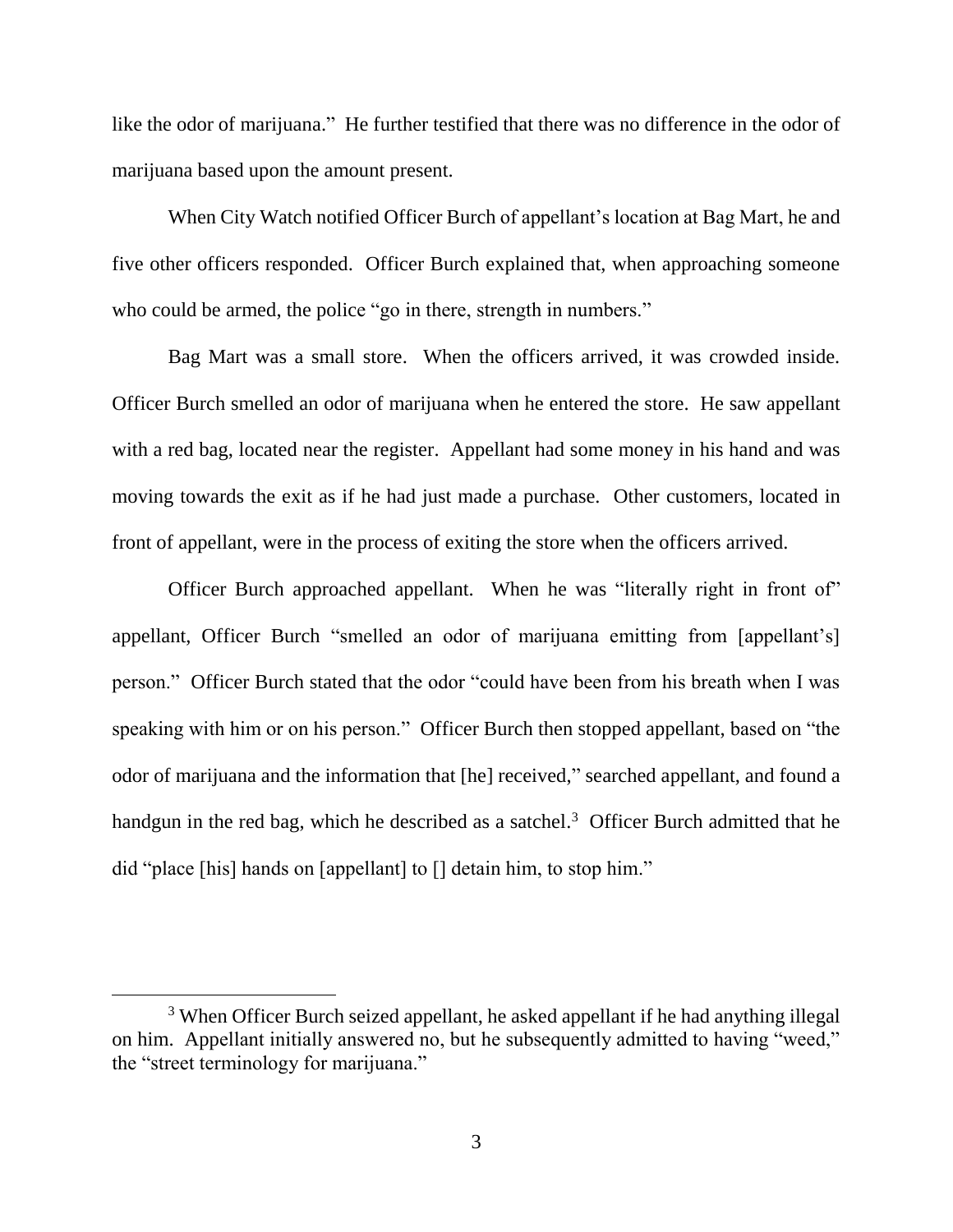Officer Burch told appellant to put his hands up and guided appellant's hands up with his own. At that time, Officer Curtis was standing behind appellant.<sup>4</sup> Officer Burch testified that, when he told appellant to put his hands up, appellant subsequently brought his hands down, which was "an indicator" for the police, so "for everyone's safety," they put appellant in handcuffs.

While Officer Curtis was handcuffing appellant, Officer Burch searched appellant. In addition to finding a firearm in the red bag, Officer Burch recovered a zip lock baggie containing less than 10 grams of marijuana from appellant's jacket, as well as miscellaneous packaging material, believed to be for packaging marijuana.

In response to appellant's motion to suppress the items seized during the search, the State argued that Officer Burch testified to two grounds to stop and search appellant: (1) the tip that a person matching appellant's description had a handgun; and (2) the odor of marijuana. With respect to the odor of marijuana, the State explained that Officer Burch testified that he smelled it "on [appellant's] breath, on his person," and the odor of marijuana provided Officer Burch "the basis to permit a search."

Defense counsel first addressed the initial stop, asserting that there was no "reasonable, articulable suspicion for the initial stop and seizure of [appellant's] person." She contended:

[I]t was clear from Officer Burch's testimony that the reason that he went to the store, that his purpose of going to the store was to stop [appellant] based solely on the information that he received from a tip from the source who he described not as an informant, but as some individual he has had contact with,

<sup>4</sup> The first name of Officer Curtis does not appear in the record.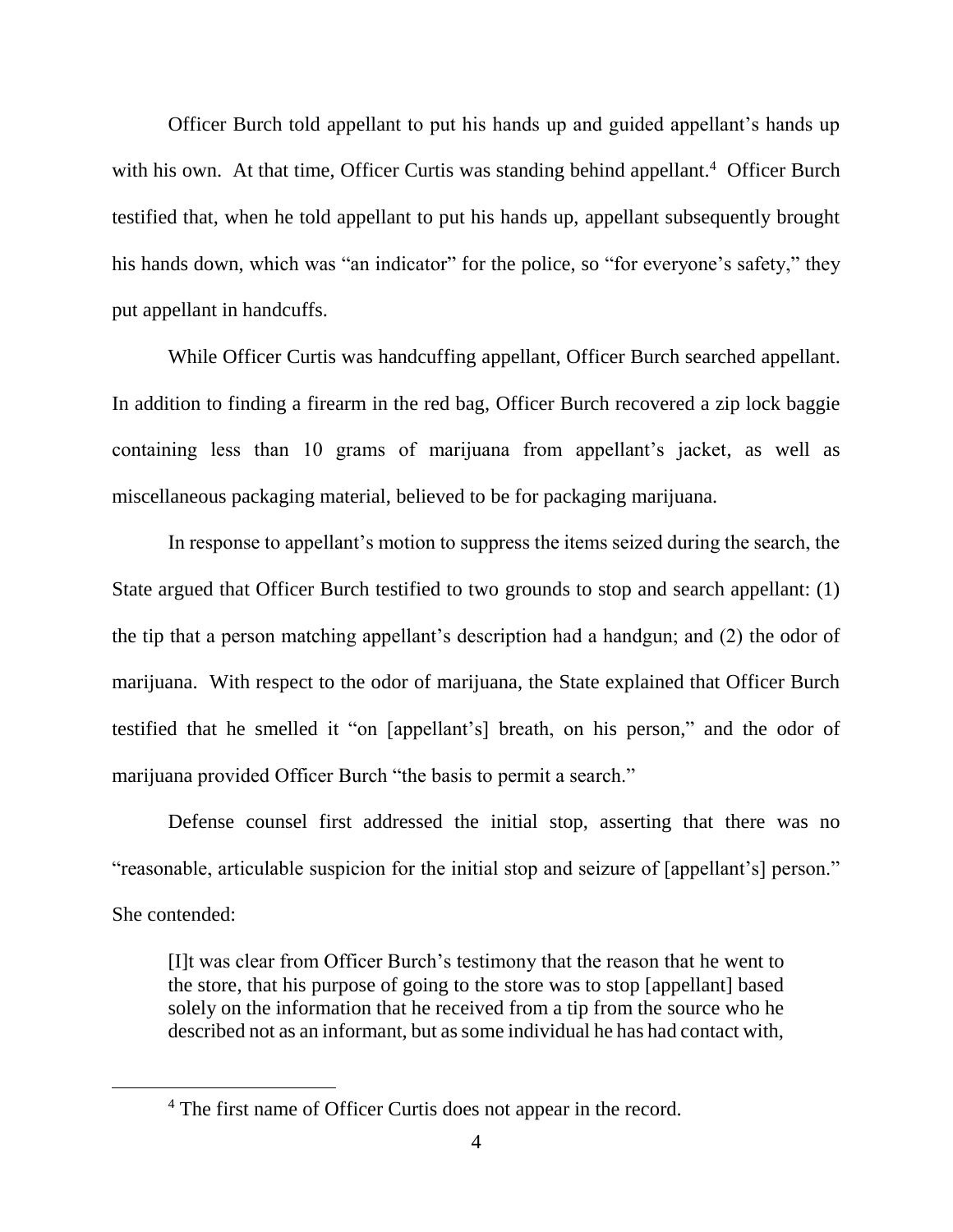but did not give further information as to exactly the nature of the contact or any benefit that individual might have been receiving.

Defense counsel argued that an anonymous tip providing a physical description of a person, without more, was insufficient to provide reasonable suspicion of wrongdoing.

"[S]econd and independent of that," counsel argued, there was "not a [] justification for a search of [appellant's] person and . . . there [was] immediately a full blown search of his person." She argued that there was not a *Terry* frisk,<sup>5</sup> but rather, there was a "full blown" search" and "no lawful arrest that precede[d] this [] stop. So there [was] no lawful exception to the warrant requirement." Counsel argued that a person could not "lawfully be arrested for possession of less than ten grams of marijuana."

Defense counsel argued that the body-camera video showed that the police immediately grabbed appellant by the shoulder, and he was "already stopped and seized and [Officer Burch] already [began] this search," so the police could not "retroactively justify something based on [] something [the police] detects later," and he "can't search a person based on something that is an odor in the [] room." Counsel concluded by saying that the smell of marijuana does not justify a search of a person, and even if there was reasonable suspicion for the initial detention, the police could not "just immediately . . . begin to rummage [a] person's clothing, the pockets and bag."

In rendering its decision, the court noted that the tip led the officers to the store:

In this case, the police officer's suspicions that [appellant] was carrying a red handbag with a gun arose not from his own individual observation . . ., but solely from a person whose information the officer had indicated that he had relied upon for the past month. In the case of being no

<sup>5</sup> *Terry v. Ohio*, 392 U.S. 1 (1968).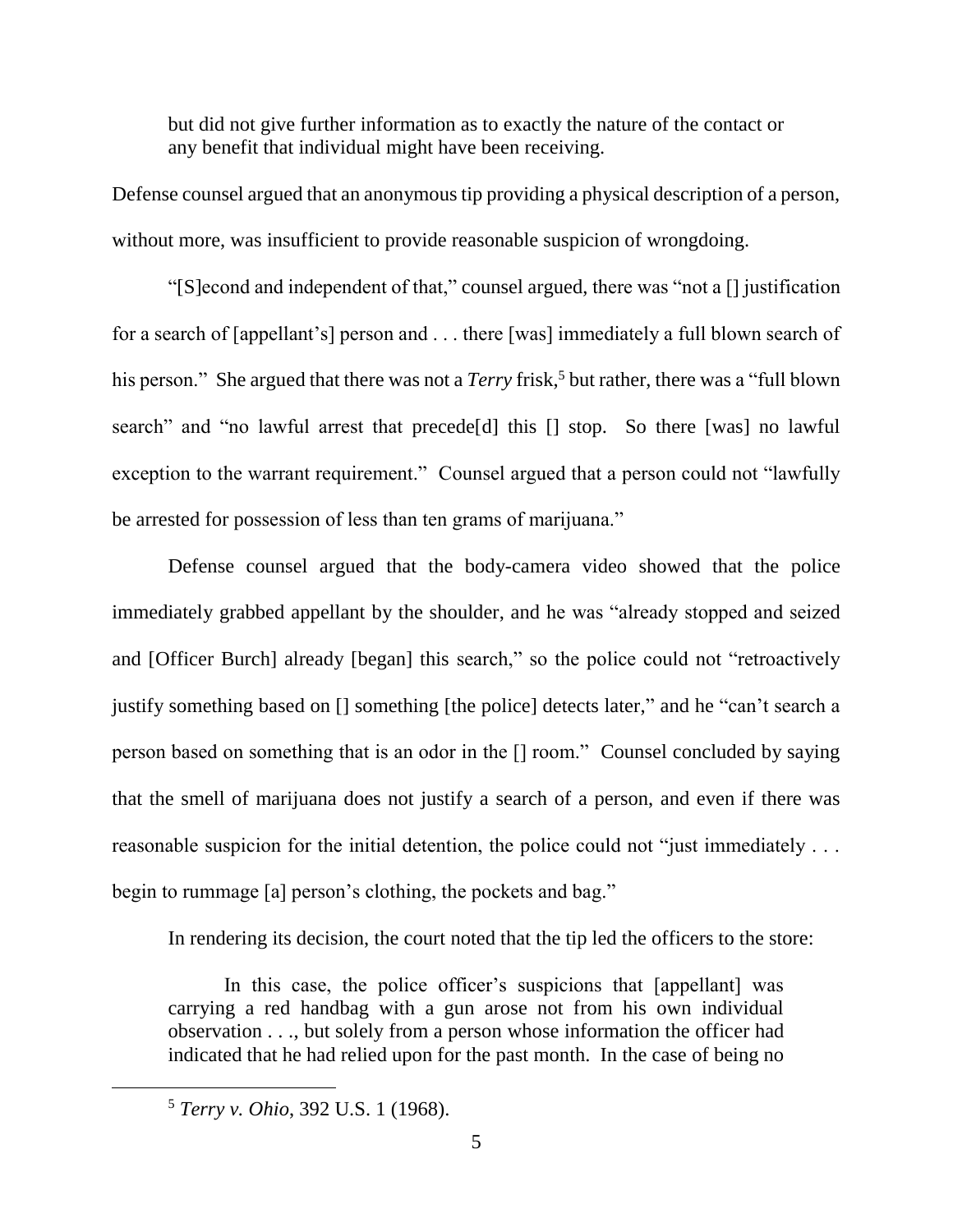demonstration of the tipster's basis of knowledge, although the officer testified that his information had been reliable in the past.

Um, now there are situations in which a tip,  $[]$  suitably corroborated $[]$ makes sufficient indicia of reliability to provide a reasonable suspicion to make an investigatory stop. Standing alone, the Court does not find that the tip itself justifies the *Terry* stop per *Alabama v. White*, 496 U.S. 325.

The court continued to discuss the case law, noting that reasonable suspicion "requires that

a tip be reliable in its assertion of illegality . . ., not just in a tendency to identify the

determined person." (quoting *Florida v. J.L.*, 529 U.S. 266 (2000)).

After finding that the tip did not justify the stop, the court stated that its "analysis

does not end there." The court stated:

The officer in this case testified that not only did he detect the odor of marijuana in the store, but that he detected the odor of marijuana coming from [appellant's] person specifically and the odor of marijuana emanating from [appellant] may be just as indicative of possession of more than ten grams or less than ten grams as indicated in *Robinson v. State*, 451 Md. 94 [(2017)]. Marijuana in any amount is still a Schedule 1 substance and making less than ten grams decriminalized, it is still subject to seizure and forfeiture. *Robinson* also further states that it's unreasonable to expect a police officer based on odor to determine the weight of any substance. . . . [F]ollowing the reasoning . . . of *Robinson*, it would appear that the odor of marijuana emanating from a person provides probable cause to believe that that person contains evidence of a crime, a police officer may search that person under such circumstances.

Finally, noting that it must consider "the totality of these circumstances" and "the

facts known to the police officers at the time of the encounter," the court stated:

The Court does not believe that the tip alone justifies the officer's immediate stop and frisk of [appellant] even though he may have had some indicia [of] reliability with regard to the information that it acted upon. However, the issue of the smell of marijuana, the Court finds allows the fluidity of the concept of probable cause. . . . That is, no bright line or rigid [rules] or mechanical or mathematically certain rules detecting the odor of marijuana is what the officer indicates that he knew prior to the search as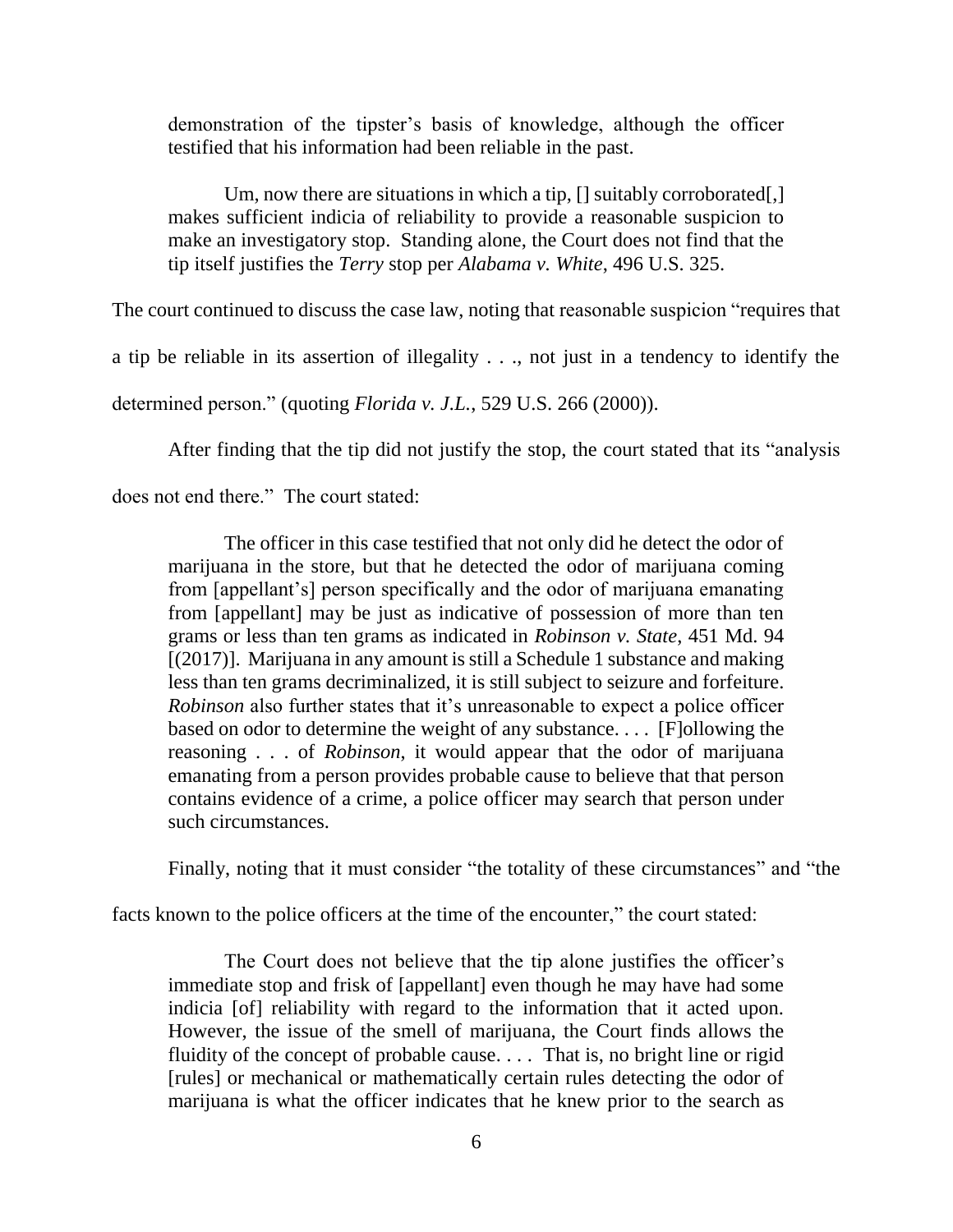immediate as it may have been. It establishes probable cause to search as the police officers have probable cause that [appellant] may have had contraband, that is marijuana. That probable cause le[]d to the finding of the gun.

The motion to suppress is denied.

#### **DISCUSSION**

Appellant contends that the circuit court erred in denying his motion to suppress, for two reasons. First, he asserts that, although the court correctly determined that the police did not have reasonable suspicion to seize him based on the tip received, and only had reasonable suspicion to seize him upon detecting the odor of marijuana, the court erred in failing to conclude that appellant was unlawfully seized. Specifically, appellant asserts that the court "failed to conclude what the record unequivocally demonstrates: that Officer Curtis (and then Officer Burch) immediately seized Appellant before Officer Burch detected an odor of marijuana on Appellant."

Second, appellant contends that, even if he was not immediately seized, the court "erred in its 'totality' analysis." In that regard, he argues that the court erred in finding that the police had probable cause to support the search of his person because: (1) the court improperly considered evidence of the tip; and (2) the odor of marijuana did not give the police "grounds to immediately search or arrest" him.

The State contends that "the circuit court correctly denied [appellant's] motion to suppress a handgun that police recovered from his person incident to arrest." Although it addresses the specific claims raised by appellant, it asserts that "[t]he essential question in this case . . . comes down to whether the circuit court was correct that the police possessed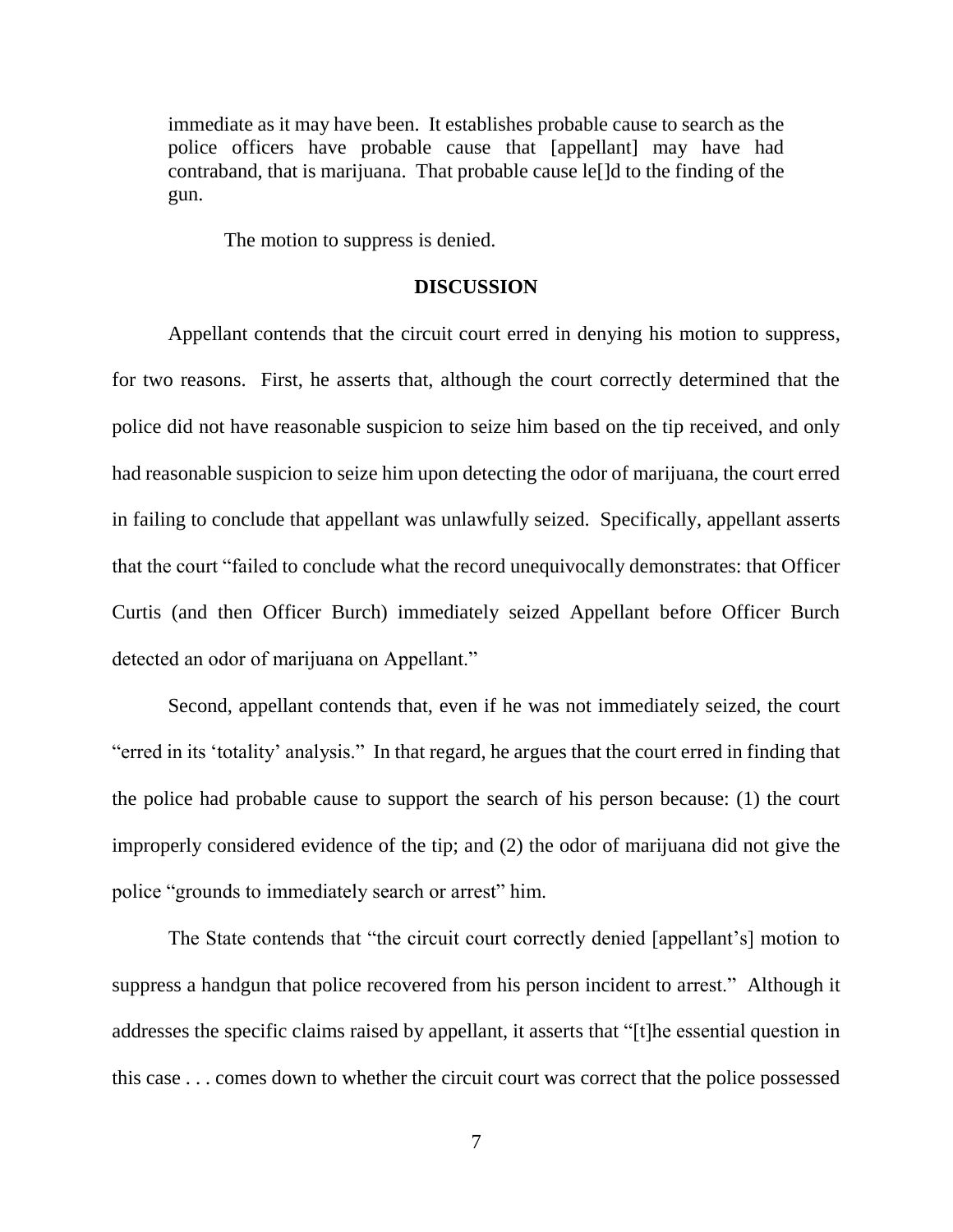probable cause to arrest and search [appellant] at the moment the police seized him because the officers detected the scent of marijuana." The State agrees that appellant was seized when the police placed their hands on him, but it argues that, whether the encounter "was an investigatory detention or an arrest, or whether it evolved from one to another and when, are largely academic questions because . . . the officers' conduct was maximally authorized by probable cause from the start of the encounter based on the scent of marijuana."

In reviewing a ruling on a suppression motion, we apply the following standard of review:

We review a denial of a motion to suppress evidence seized pursuant to a warrantless search based on the record of the suppression hearing, not the subsequent trial. *State v. Nieves*, 383 Md. 573, 581, 861 A.2d 62 (2004). We consider the evidence in the light most favorable to the prevailing party, here, the State. *Gorman v. State*, 168 Md. App. 412, 421, 897 A.2d 242 (2006) (Quotation omitted). We also "accept the suppression court's firstlevel factual findings unless clearly erroneous, and give due regard to the court's opportunity to assess the credibility of witnesses." *Id.* "We exercise plenary review of the suppression court's conclusions of law," and "make our own constitutional appraisal as to whether an action taken was proper, by reviewing the law and applying it to the facts of the case." *Id.*

*Goodwin v. State*, 235 Md. App. 263, 274 (2017) (quoting *Bowling v. State*, 227 Md. App.

460, 466-67 (2016)), *cert. denied,* 457 Md. 671 (2018). *Accord Robinson v. State*, 451 Md.

94, 108 (2017).

 $\overline{a}$ 

The Fourth Amendment to the United States Constitution prohibits unreasonable

searches and seizures. *See Jones v. State*, 407 Md. 33, 51 (2008).<sup>6</sup> Whether a search or

<sup>&</sup>lt;sup>6</sup> The Fourth Amendment provides: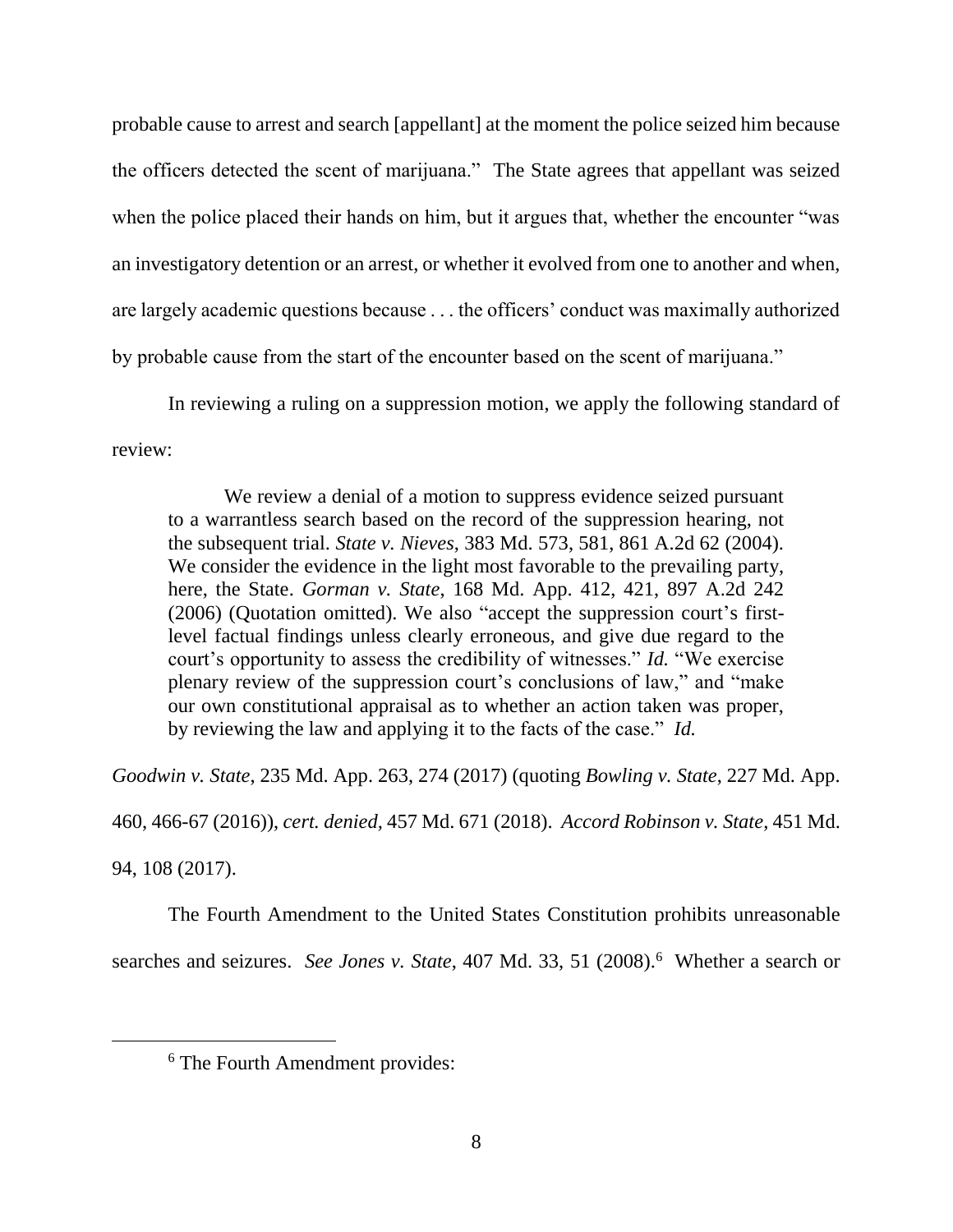seizure is unreasonable under the Fourth Amendment "'depends on a balance between the public interest and the individual's right to personal security free from arbitrary interference by law officers.'" *Sellman v. State*, 449 Md. 526, 540 (2016) (quoting *Pennsylvania v. Mimms*, 434 U.S. 106, 109 (1997)). *Accord Robinson*, 451 Md. at 108.

A Fourth Amendment seizure occurs when, "'taking into account all of the circumstances surrounding the encounter, the police conduct would have communicated to a reasonable person that he was not at liberty to ignore the police presence and go about his business.'" *Swift v. State*, 393 Md. 139, 152-53 (2006) (quoting *Florida v. Bostick*, 501 U.S. 429, 437 (1991)). A warrantless seizure generally is unreasonable unless supported by probable cause or reasonable suspicion of criminal activity. *Terry v. Ohio*, 392 U.S. 1, 21 (1968); *Lee v. State*, 311 Md. 642, 652 (1988). For example, an investigatory detention, commonly known as a *Terry* stop, will not violate the Fourth Amendment "as long as the officer has a reasonable, articulable suspicion of criminal activity." *Swift*, 393 Md. at 150. An arrest, likewise, will not violate the Fourth Amendment if an officer has "probable cause to believe that a person has committed or is committing a crime." *Id.*

With respect to a warrantless search, the general rule is that "'searches conducted outside the judicial process, without prior approval by judge or magistrate, are *per se*

The right of the people to be secure in their persons, houses, papers, and effects, against unreasonable searches and seizures, shall not be violated, and no warrants shall issue, but upon probable cause, supported by oath or affirmation, and particularly describing the place to be searched, and the persons or things to be seized.

U.S. CONST. amend. IV.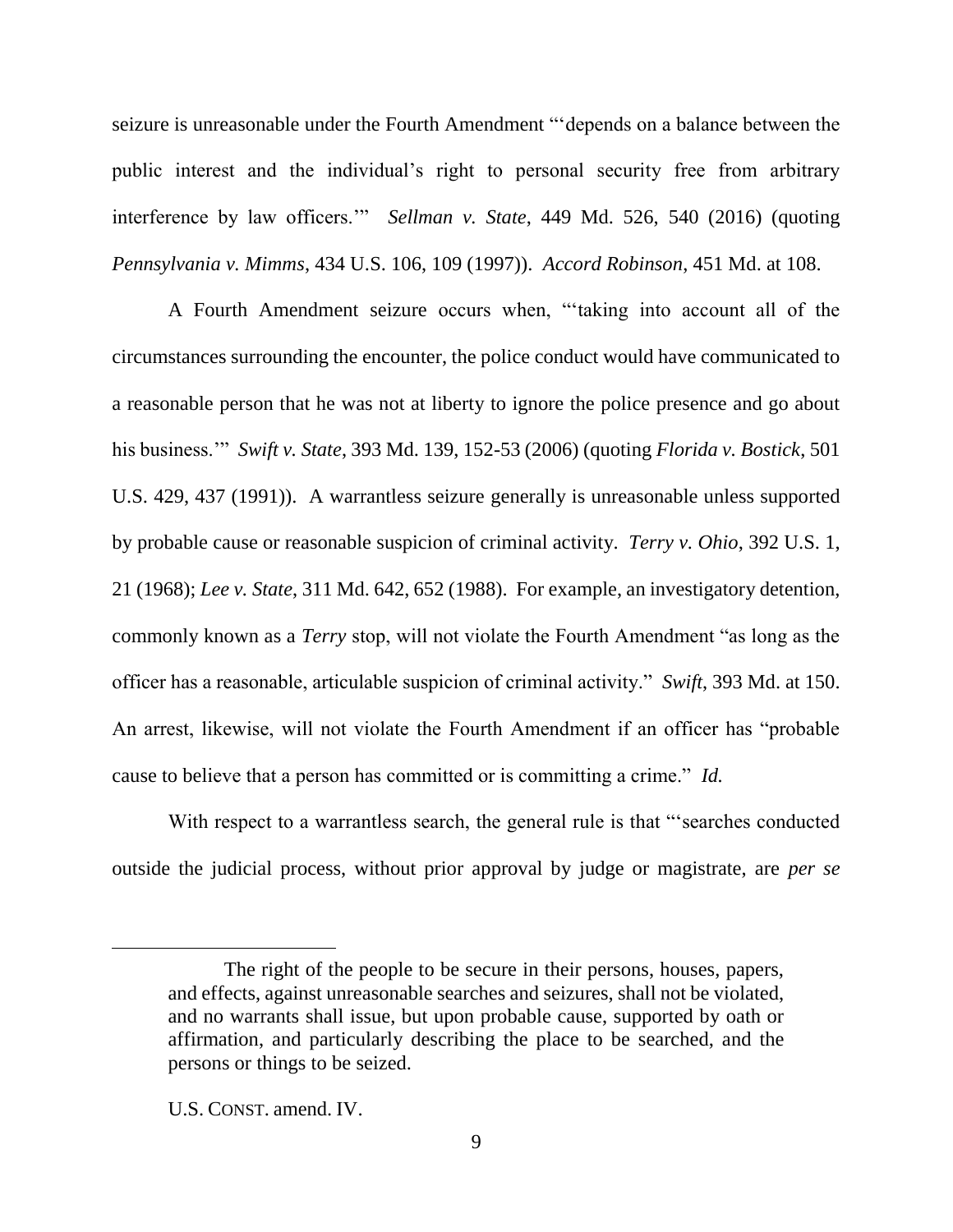unreasonable under the Fourth Amendment – subject only to a few specifically established and well-delineated exceptions.'" *Goodwin*, 235 Md. App. at 278 (quoting *Arizona v. Gant*, 556 U.S. 332, 338 (2009)). *Accord State v. Johnson*, \_\_ Md. \_\_, No. 22, Sept. Term, 2017, slip op. at 13 (filed Apr. 20, 2018). One such exception is a search incident to arrest. *Grant v. State*, 449 Md. 1, 16 n. 3 (2016); *Barrett v. State*, 234 Md. App. 653, 662 (2017), *cert. denied*, 457 Md. 401 (2018). This Court has explained the search incident to arrest exception, as follows:

[A] police officer with probable cause to believe that a suspect has or is committing a crime may arrest the suspect without a warrant. *See Brinegar v. United States,* 338 U.S. 160, 176 (1949). . . . Once lawfully arrested, police may search "the person of the arrestee" as well as "the area within the control of the arrestee" to remove any weapons or evidence that could be concealed or destroyed. *United States v. Robinson*, 414 U.S. 218, 224 (1973).

*Barrett*, 234 Md. App. at 664 (quoting *Conboy v. State*, 155 Md. App. 353, 364 (2004)). Accordingly, "[a]ny container within an arrestee's immediate control at the time of arrest is subject to a contemporaneous search incident to that arrest." *Ricks v. State*, 322 Md. 183, 194 (1991).

With this background in mind, we turn to the parties' contentions.

### **I.**

#### **Officer Curtis' Initial Seizure of Appellant**

Relying on the body-camera footage introduced into evidence, appellant contends, and the State agrees, that appellant "was seized within the meaning of the Fourth Amendment" when Officer Curtis grabbed his arm. Appellant argues, however, again relying on the body-camera footage, that Officer Curtis grabbed his arm prior to the time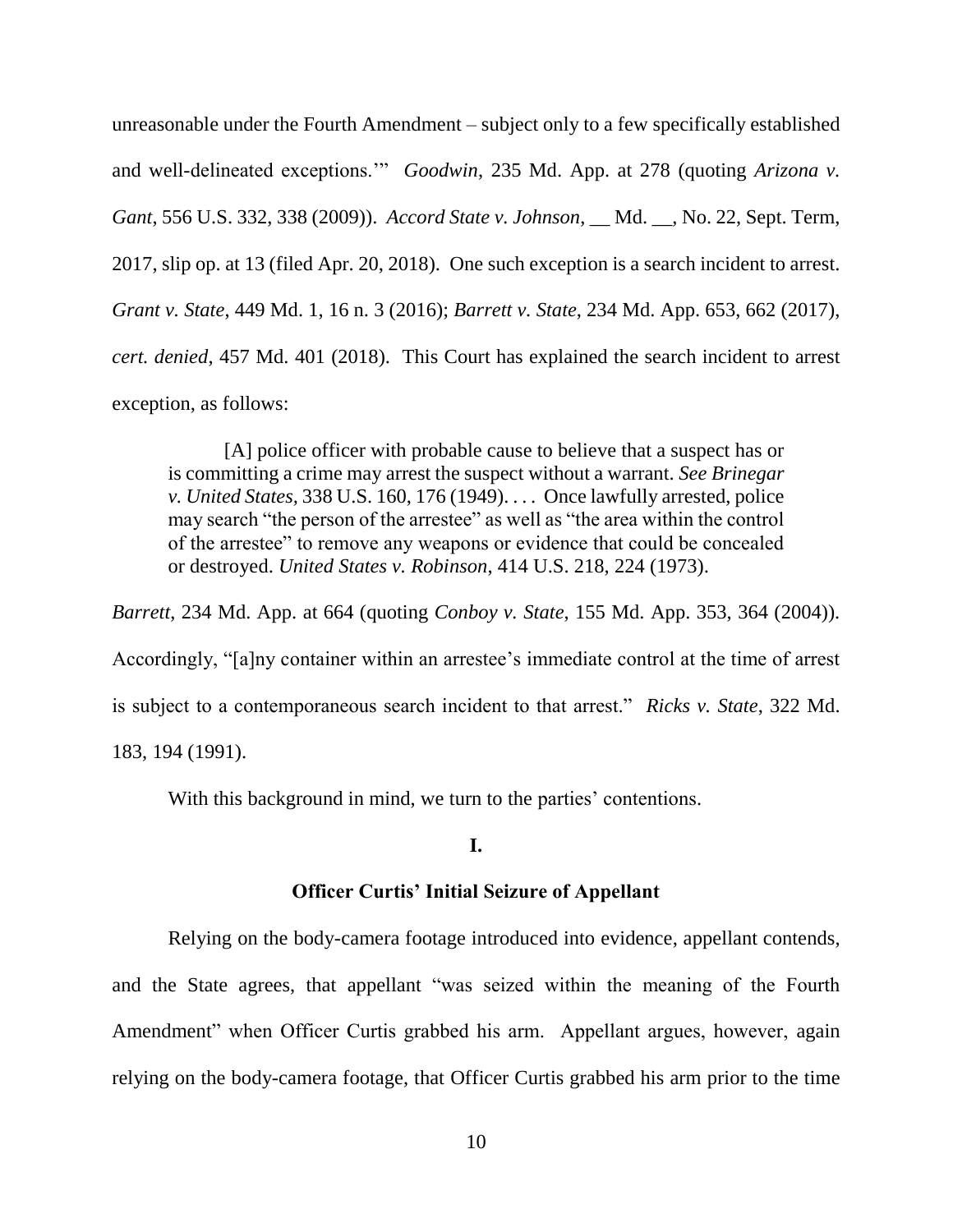that Officer Burch detected the odor of marijuana emanating from him. He asserts, therefore, that Officer Curtis did not have a lawful basis to seize him, and the evidence subsequently found should have been suppressed.

A review of the body-camera footage does not reflect where Officer Burch was when Officer Curtis initially touched appellant's arm. It does reflect, however, that within one second or less, Officer Burch was in front of appellant telling him to put his hands up.<sup>7</sup> Although appellant hinges his argument on appeal on this sequence of events during a fast moving situation, he never raised this argument below or suggested that the timing of Officer Curtis' actions had any bearing at all on the suppression issue. And the circuit court did not address the significance or timing of Officer Curtis' action in grabbing appellant because the issue was not raised at the suppression hearing. Under these circumstances, the issue is not preserved for this Court's review. *See* Maryland Rule 8- 131(a) ("Ordinarily, the appellate court will not decide any other issues unless it plainly appears by the record to have been raised in or decided by the trial court."); *Ray v. State*, 435 Md. 1, 19 (2013) (where a defendant advances one theory of suppression pursuant to Maryland Rule 4-252, but fails to argue an additional theory that it later asserts on appeal,

 $<sup>7</sup>$  As indicated, Officer Burch testified that he smelled marijuana when he was in</sup> front of appellant, and he stopped appellant based on the smell of marijuana, as well as the tip.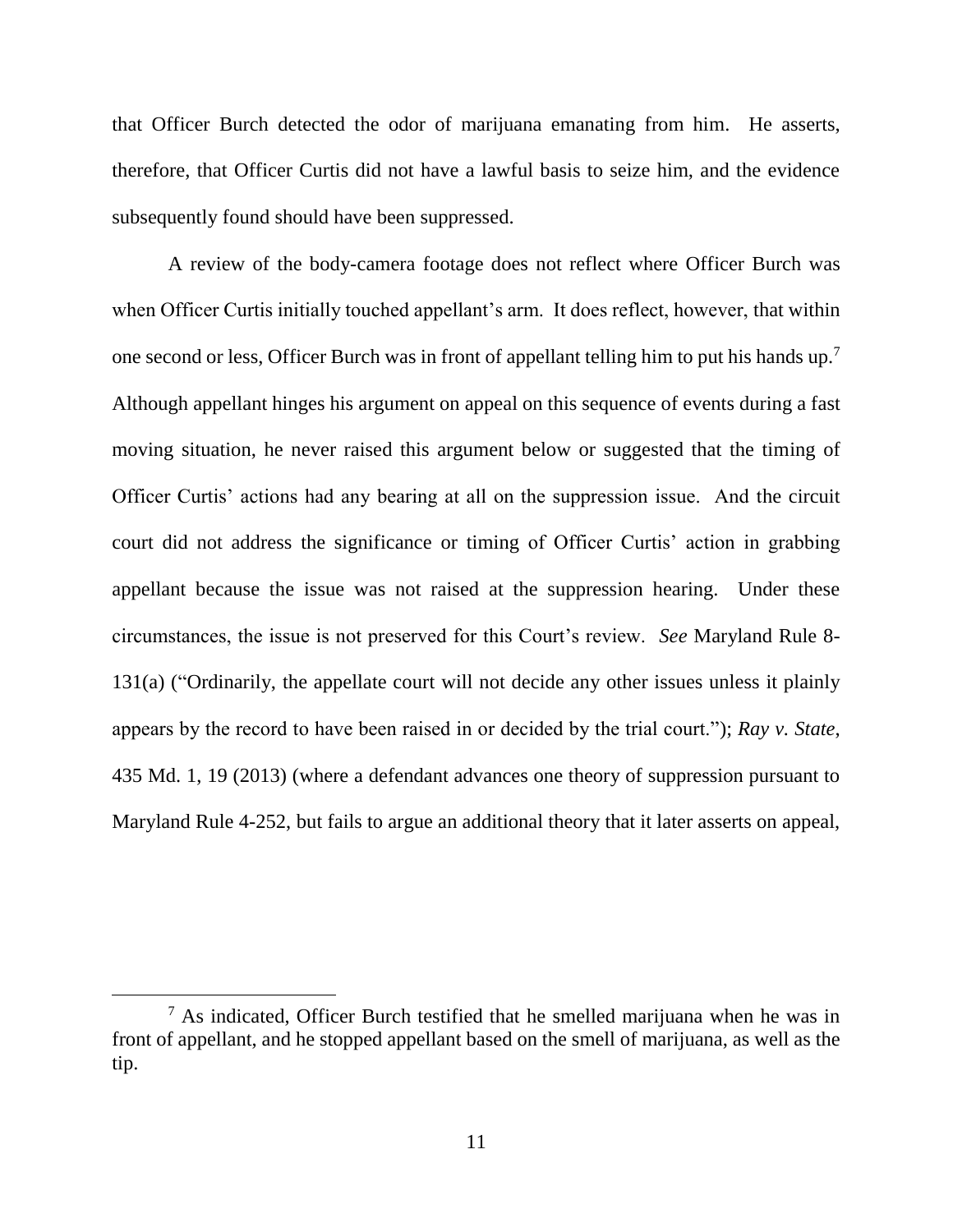the defendant has "waived the right to have that claim litigated on direct appeal.").<sup>8</sup> Accordingly, we will not address this contention.

### **II.**

### **Search Incident to Arrest**

Appellant next contends that the police did not have probable cause "to conduct a full-blown warrantless search of Appellant's person based solely upon the odor of marijuana *on Appellant's breath*."<sup>9</sup> The State argues that the circuit court properly determined that the detection of the odor of marijuana emanating from appellant's person provided probable cause to arrest and search appellant.

When analyzing whether probable cause existed to effectuate a warrantless arrest, "'we examine the events leading up to the arrest, and then decide "whether these historical facts, viewed from the standpoint of an objectively reasonable police officer, amount to" probable cause.'" *Barrett*, 234 Md. App. at 666 (quoting *Maryland v. Pringle*, 540 U.S. 366, 371 (2003)). In *Barrett*, we explained the standard for probable cause as follows:

Probable cause to arrest "exists where the facts and circumstances within the knowledge of the officer at the time of the arrest, or of which the officer has reasonably trustworthy information, are sufficient to warrant a

<sup>&</sup>lt;sup>8</sup> We also note that defense counsel subsequently filed a motion to reconsider the denial of the motion to suppress, which again did not argue that Officer Curtis' actions were significant, but instead, assumed that Officer Burch made the initial contact and focused on the reliability of the tip and the significance of the odor of marijuana. This motion subsequently was withdrawn by counsel.

<sup>9</sup> Appellant also contends that the finding of probable cause was based on "improperly admitted evidence of the tipster's reliability." A review of the court's ruling, set forth *supra*, shows that this contention has no merit. Rather, the court based its probable cause ruling on Officer Burch's testimony that he smelled the odor of marijuana emanating from appellant's person.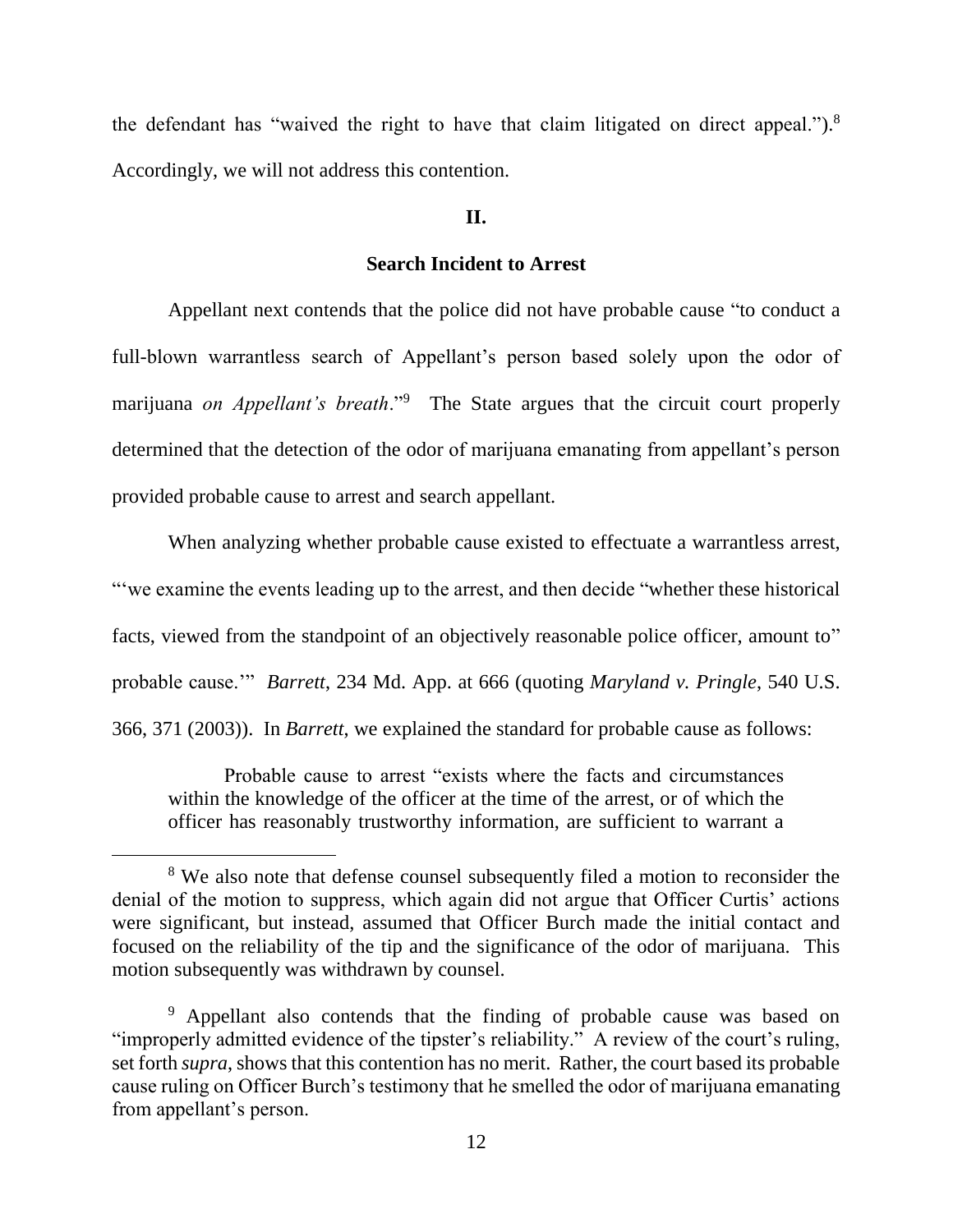prudent person in believing that the suspect had committed or was committing a criminal offense." *Moulden v. State*, 212 Md. App. 331, 344, 69 A.3d 36 (2013) (quoting *Haley v. State*, 398 Md. 106, 133, 919 A.2d 1200 (2007)). The probable cause standard is "a practical, nontechnical conception that deals with the factual and practical considerations of everyday life on which reasonable and prudent men, not legal technicians, act." *Pringle*, 540 U.S. at 370, 124 S. Ct. 795 (quotation marks and citations omitted). It is "not reducible to precise definition or quantification." *Robinson,* 451 Md. at 110, 152 A.3d 661 (quoting *Florida v. Harris*, 568 U.S. 237, 133 S. Ct. 1050, 1055, 185 L. Ed. 61 (2013)). Rather, "[p]robable cause is a fluid concept turning on the assessment of probabilities in particular factual contexts—not readily, or even usefully, reduced to a neat set of legal rules." *Pringle*, 540 U.S. at 370–71, 124 S. Ct. 795 (quoting *Illinois v. Gates*, 462 U.S. 213, 232, 103 S. Ct. 2317, 76 L.Ed.2d 527 (1983)). "A finding of probable cause requires less evidence than is necessary to sustain a conviction, but more evidence than would merely arouse suspicion." *Moulden*, 212 Md. App. at 344, 69 A.3d 36 (quoting *Haley*, 398 Md. at 133, 919 A.2d 1200).

*Id.* "Probable cause, we must remember, is not a 'high bar.'" *Johnson*, slip op. at 23 (quoting *District of Columbia v. Wesby*, 138 S. Ct. 577, 586 (2018)).

The Maryland appellate courts consistently have held that the odor of marijuana provides probable cause to believe that marijuana is present. *See, e.g.*, *Robinson*, 451 Md. at 133 ("the odor of marijuana remains evidence of a crime."); *Bowling*, 227 Md. App. at 469 (a K-9 alert to the odor of marijuana establishes probable cause to conduct a warrantless search of a vehicle); *Wilson v. State*, 174 Md. App. 434, 454 ("The odor of marijuana emanating from a vehicle provides probable cause to believe that additional marijuana is present elsewhere in the vehicle."), *cert. denied*, 400 Md. 649 (2007), *cert. denied*, 552 U.S. 1191 (2008); *State v. Harding*, 166 Md. App. 230, 240 (2005) ("odor of marijuana alone can provide a police officer probable cause to search a vehicle"), *cert. denied*, 393 Md. 161 (2006); *Ford v. State*, 37 Md. App. 373, 379-80 ("knowledge gained from the sense of smell alone" may provide probable cause to believe a "crime is being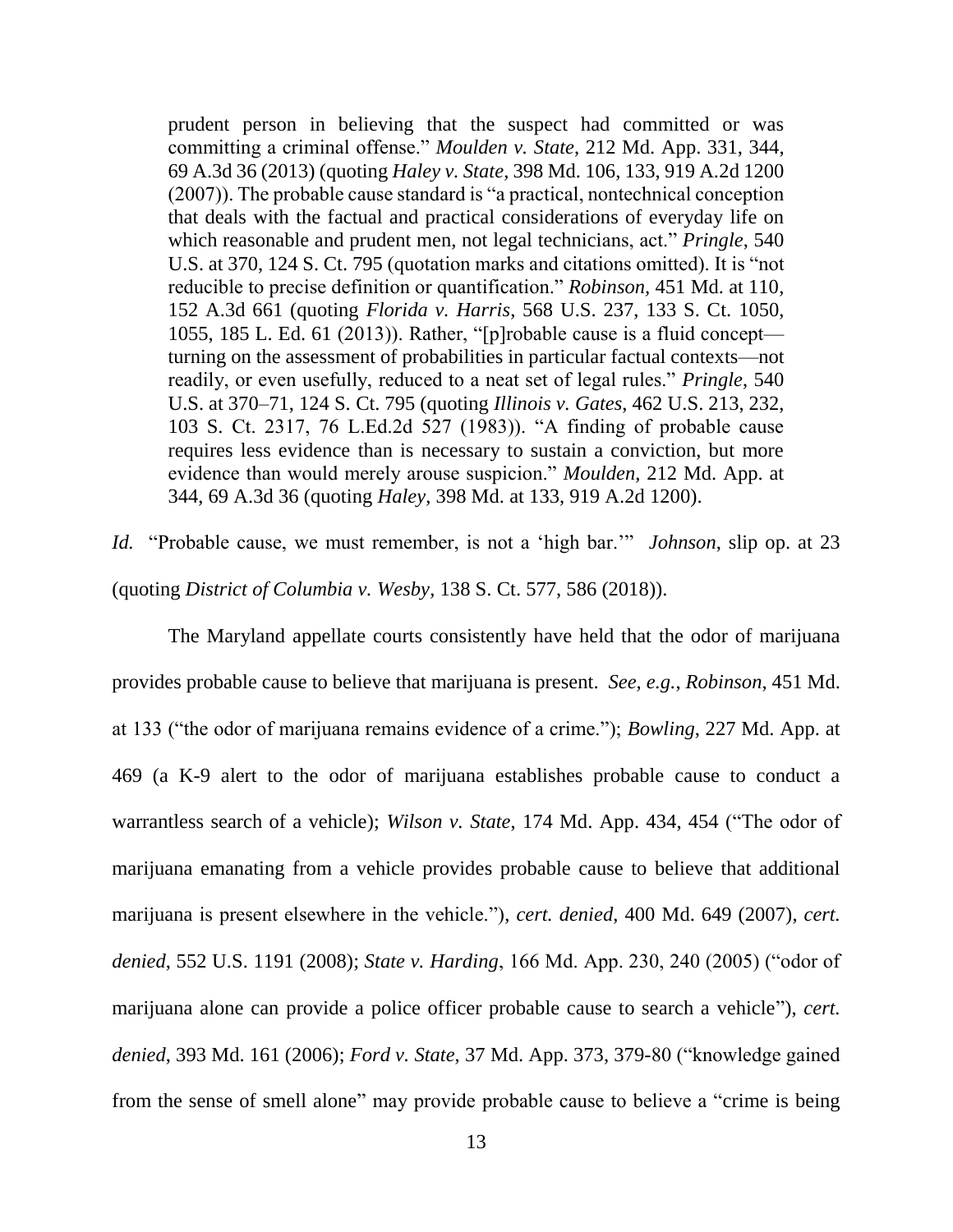committed in the presence of the officer"), *cert. denied*, 281 Md. 737 (1977). *Cf. Bailey v. State*, 412 Md. 349, 375-36 (2010) (distinguishing marijuana, which is contraband and has a distinctive identifying odor, from ether).

To be sure, many of the cases address the odor of marijuana in the context of the smell emanating from a vehicle and probable cause to conduct a vehicle search, and this case involves the smell of marijuana emanating from a person and probable cause to arrest. Although the underlying inquiry in these two contexts is different, the level of evidence required to constitute probable cause is the same in both contexts. As the United States Court of Appeals for the Fourth Circuit stated in *United States v. Humphries*, 372 F.3d 653, 659 (4th Cir. 2004):

It is true that the inquiries about whether the facts justify a search are different from whether they justify a seizure. In the search context, the question is whether the totality of circumstances is sufficient to warrant a reasonable person to believe that contraband or evidence of a crime will be found in a particular place. *Ornelas,* 517 U.S. at 696, 116 S. Ct. 1657; *Illinois v. Gates,* 462 U.S. 213, 238, 103 S. Ct. 2317, 76 L. Ed. 2d 527 (1983). Whereas in the arrest context, the question is whether the totality of the circumstances indicate to a reasonable person that a "suspect has committed, is committing, or is about to commit" a crime. *DeFillippo,* 443 U.S. at 37, 99 S. Ct. 2627. But in both cases, the quantum of facts required for the officer to search or to seize is "probable cause," and the quantum of evidence needed to constitute probable cause for a search or a seizure is the same. 2 Wayne R. LaFave, *Search & Seizure* § 3.1(b) (3d ed.1996).

*Accord State v. Wallace*, 372 Md. 137, 147 n. 3 (2002) ("It does not take more probable cause to support a warrantless arrest than it does to support a warrantless . . . search.") (quoting *State v. Funkhouser*, 140 Md. App. 696, 721 (2001)), *cert. denied*, 540 U.S. 1140 (2004).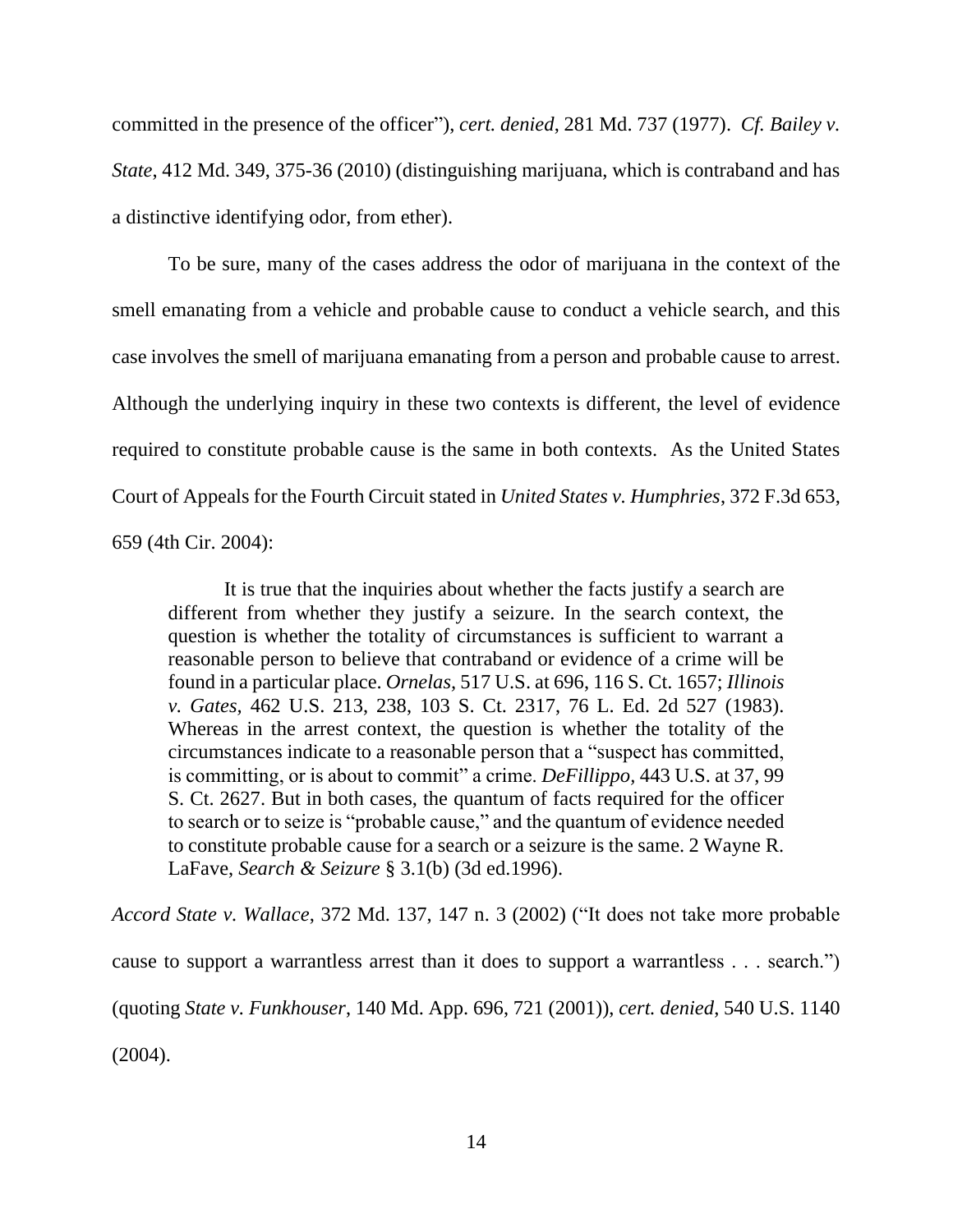Because the underlying inquiry is different in the two contexts, the smell of marijuana can provide probable cause in one context and not the other. Although the smell of marijuana emanating from a vehicle provides probable cause to believe that contraband or evidence of a crime will be in the vehicle, authorizing a search of the vehicle, *Robinson*, 451 Md. at 125; *Bowling*, 227 Md. at 476, it may, or may not, provide probable cause to believe that a particular occupant of the vehicle is committing or has committed a crime, thereby authorizing an arrest of that occupant. *See, e.g.*, *Wallace*, 372 Md. at 155-56 (narcotics dog's alert to vehicle does not, without additional circumstances linking drugs to passenger, provide probable cause to arrest passenger); *Barrett*, 234 Md. App. at 667 (probable cause to arrest passenger where odor of marijuana emanating from vehicle linked to passenger by smell emanating from passenger's person and passenger's admission to smoking marijuana and handing the officer a cigar); *Ford*, 37 Md. App. at 375, 379-80 (arrest of driver based on smell of marijuana emanating from his person and interior of car was supported by probable cause); *State v. Mitchell*, 482 N.W.2d 364, 368-69 (Wis. 1992) (probable cause to arrest where officer smelled marijuana and observed smoke in the vehicle). *Cf. Pringle*, 540 U.S. at 372 (probable cause to arrest all occupants of vehicle where the facts permitted an inference that all of the occupants had knowledge of, and exercised control over, drugs found in vehicle).

In determining whether the smell of marijuana gives probable cause to arrest a person, whether the person is in a vehicle or standing in a public place, the key inquiry is whether the circumstances sufficiently link that person to the suspected criminal activity. "[I]f an officer smells the odor of marijuana in circumstances where the officer can localize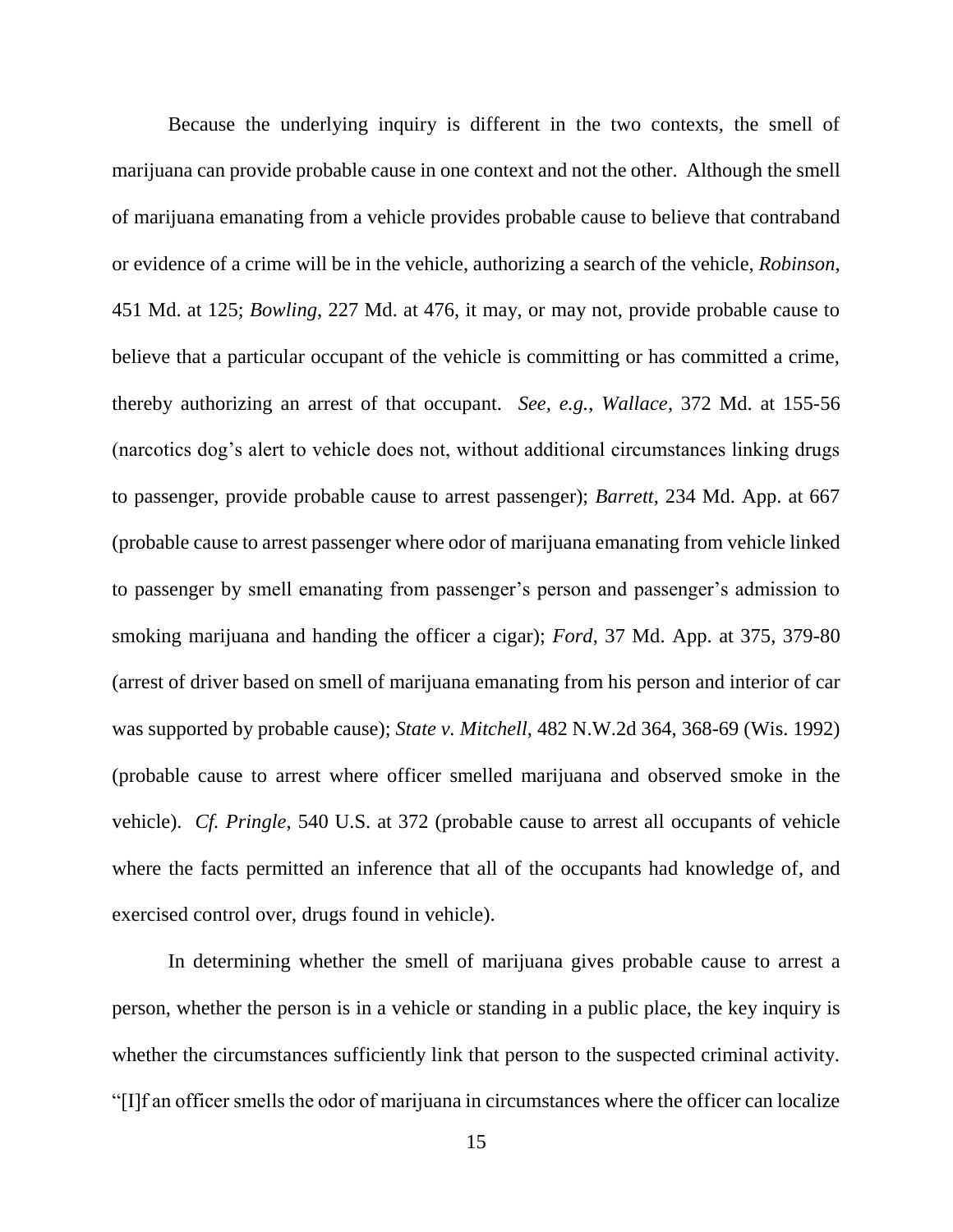its source to a person, the officer has probable cause to believe that the person has committed or is committing the crime of possession of marijuana." *Humphries*, 372 F.3d at 659.

In *Humphries*, police officers on patrol in a high crime area exited their patrol car and approached a group of persons "hanging outside." *Id.* at 655. They "smelled a strong odor of marijuana." *Id.* Humphries turned and quickly walked away. *Id.* One officer followed Humphries, and when he "got to within 5 to 10 feet of Humphries, he smelled 'the same strong odor of marijuana . . . coming off of [Humphries'] person' as that which he had smelled upon exiting the patrol car." *Id.*

The officer instructed Humphries to stop several times, but Humphries continued to walk away. *Id.* at 655-56. The officer arrested Humphries, and he "smelled the odor of marijuana on Humphries' breath." *Id.* at 656. In holding that the officer had probable cause to believe that Humphries had committed, was committing, or was about to commit a crime, the court noted that it had "repeatedly held that the odor of marijuana alone can provide probable cause to believe that marijuana is present in a particular place." *Id.* at 658. The court stated that, although the odor of marijuana would not authorize the police to arrest any person in the vicinity of the smell, "if an officer smells the odor of marijuana in circumstances where the officer can localize its source to a person, the officer has probable cause to believe that the person has committed or is committing the crime of possession of marijuana." *Id.* at 659.

Thus, in that case, the police did not have probable cause to arrest Humphries when they smelled the odor of marijuana upon exiting the patrol car approximately 20 feet from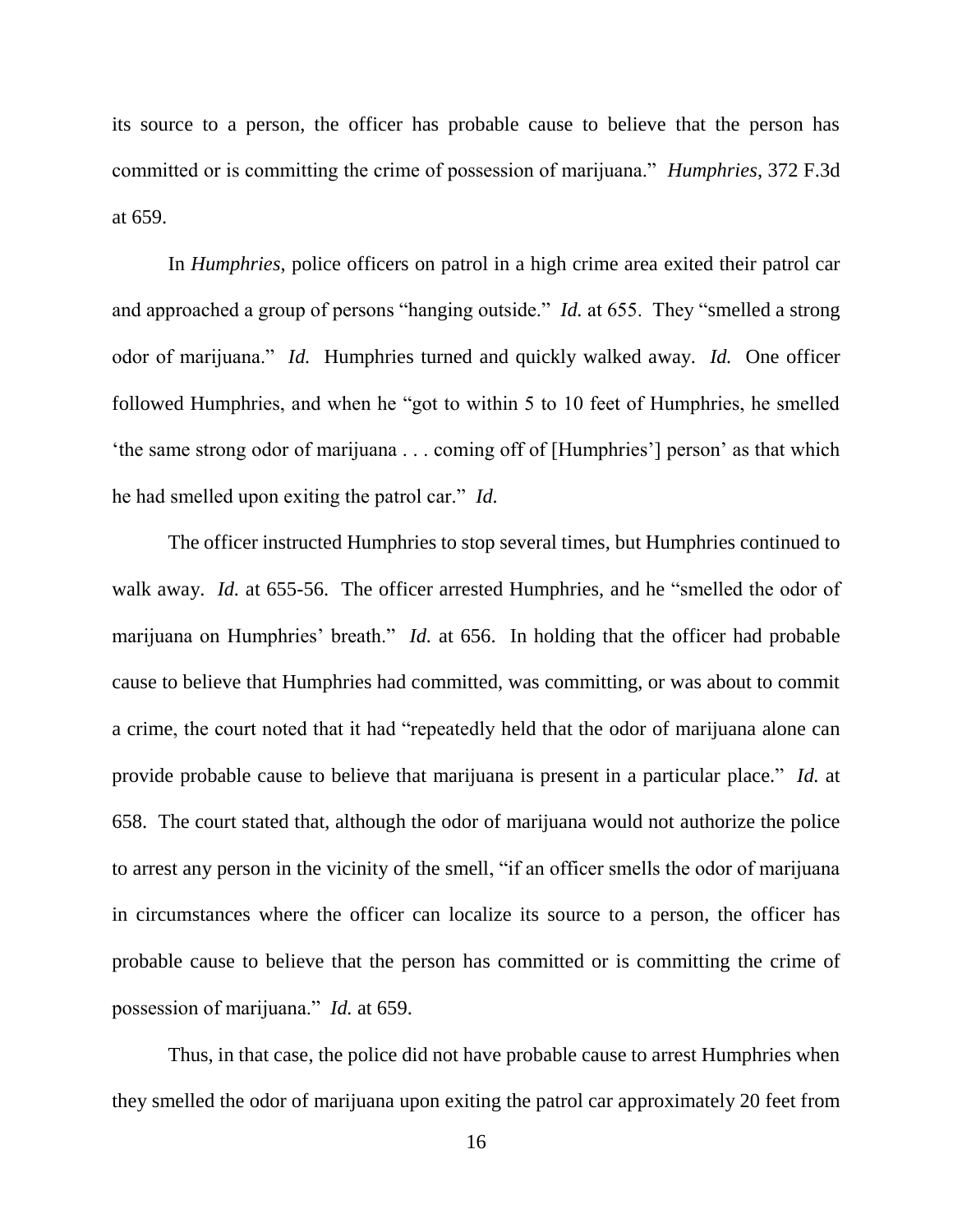Humphries, when the odor could not be "tied to Humphries alone." *Id.* When the officer followed Humphries and smelled the "same strong odor of marijuana" emanating from Humphries' person, however, he was able to localize the source of the odor to Humphries, and he had probable cause to arrest Humphries for possession of marijuana. *Id.* at 659-  $60^{10}$ 

Similarly, in *United States v. Paige*, 870 F.3d 693, 700-01 (7th Cir. 2017), the United States Court of Appeals for the Seventh Circuit held that the smell of marijuana emanating from Paige's person gave the police probable cause to arrest Paige for marijuana possession. The court stated that "the odor of marijuana, if sufficiently localized to a specific person, provides probable cause to arrest that person for the crime of marijuana possession." *Id.* at 700.<sup>11</sup>

The court also held that the police had probable cause to arrest Paige for operating a vehicle while under the influence of an intoxicant based on the additional factors that Judge Arthur highlights in his concurring opinion, i.e., that Paige's car had been stopped

 $10$  The court held that the odor of marijuana emanating from Humphries provided probable cause to arrest him for possession of marijuana. *United States v. Humphries*, 372 F.3d 653, 659-60 (4th Cir. 2004). It then discussed "other factors" that "strengthen the conclusion" that there was probable cause to arrest, including Humphries' evasive conduct and that the encounter took place in an area known for drug trafficking. *Id.* at 660.

<sup>11</sup> To be sure, in *United States v. Paige*, 870 F.3d 693, 700 n. 19 (2017), the court stated in a footnote that, because possession of marijuana was a crime in Wisconsin, it did not reach "the questions that might arise in a state that permits medical marijuana, or a state that has legalized marijuana across-the-board." *Id.* at 700 n. 19. As discussed, *infra*, the Maryland Court of Appeals in *Robinson*, 451 Md. at 133-34, directly addressed the issue of decriminalization of marijuana and held that, despite the Maryland law decriminalizing the possession of less than ten grams of marijuana, "the odor of marijuana remains evidence of a crime."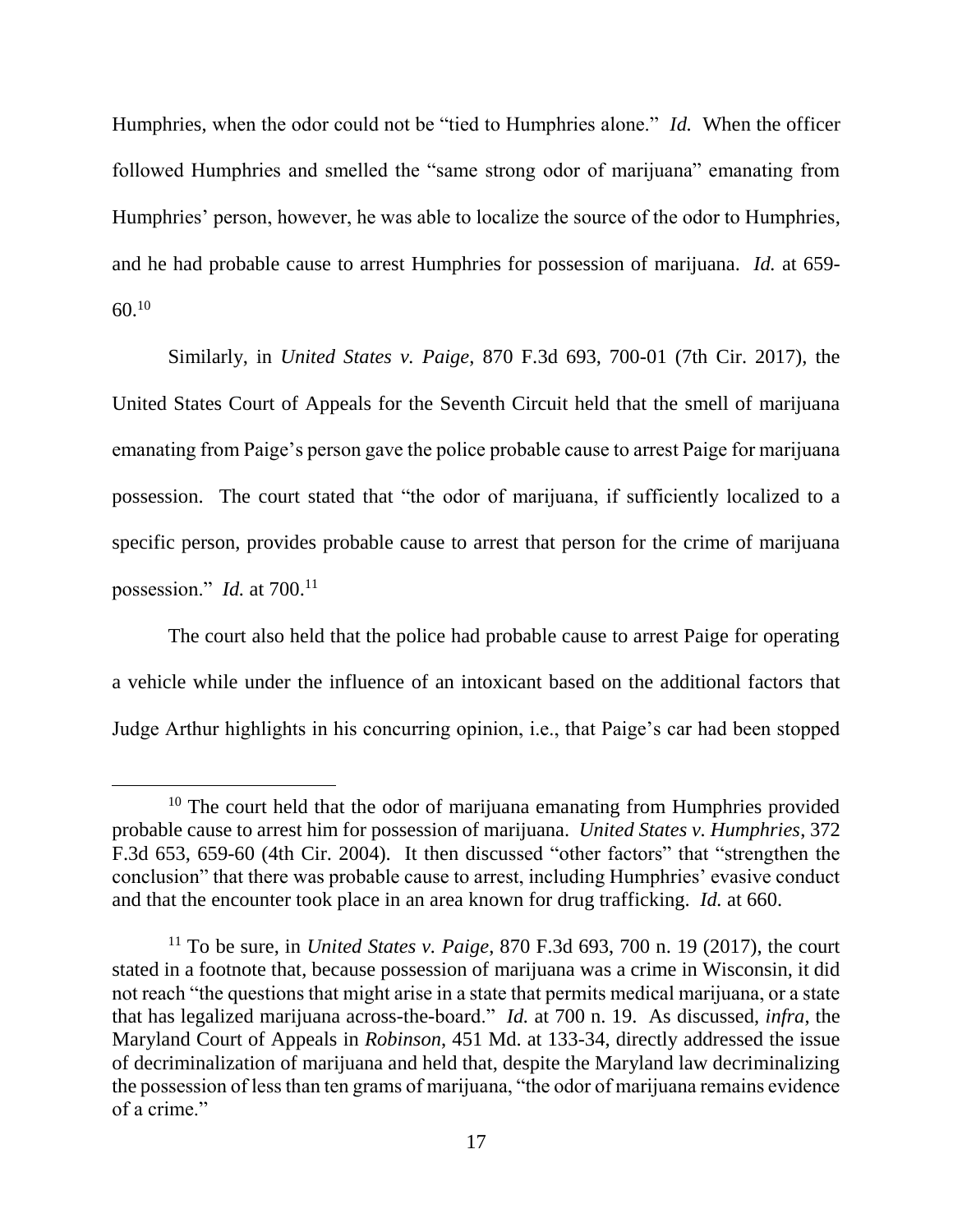in the drive-through lane of the McDonald's for such a long time that an employee called 911 regarding concern that the person was sick or injured, and that Paige continued to be drowsy when he walked with the officer to the police wagon. *Id.* at 701. The discussion regarding probable cause to arrest for marijuana possession, however, focused solely on the smell of marijuana coming from Paige's person. *Id.* at 700-01.

Other courts agree that, if the odor of marijuana is sufficiently localized to a specific person, the police have probable cause to arrest that person for the crime of marijuana possession. *See United States v. Wright*, 844 F.3d 759, 762-63 (8th Cir. 2016) ("Once the uniformed officer detected an odor of marijuana coming from Wright's person, the officer had probable cause to arrest Wright."), *cert. denied*, 137 S. Ct. 2279 (2017); *United States v. Perdoma*, 621 F.3d 745, 749 (8th Cir. 2010) (officer had probable cause to arrest defendant after detecting odor of marijuana emanating from his person), *cert. denied*, 563 U.S. 992 (2011); *State v. T.T.*, 594 So.2d 839, 840 (Fla. Dist. Ct. App. 1992) (given the distinctive odor of marijuana, officer had probable cause to believe the defendant was in possession of cannabis "based solely on the very strong smell of burned marijuana residue, which [the officer] detected coming from [the defendant] as he walked past [the officer] at the entrance doorway."); *Edmond v. State*, 951 N.E.2d 585, 591 (Ind. Ct. App. 2011) (where officer smelled odor of marijuana in car and on Edmond's breath, he had a basis to believe that Edmond possessed marijuana and probable cause to arrest him.).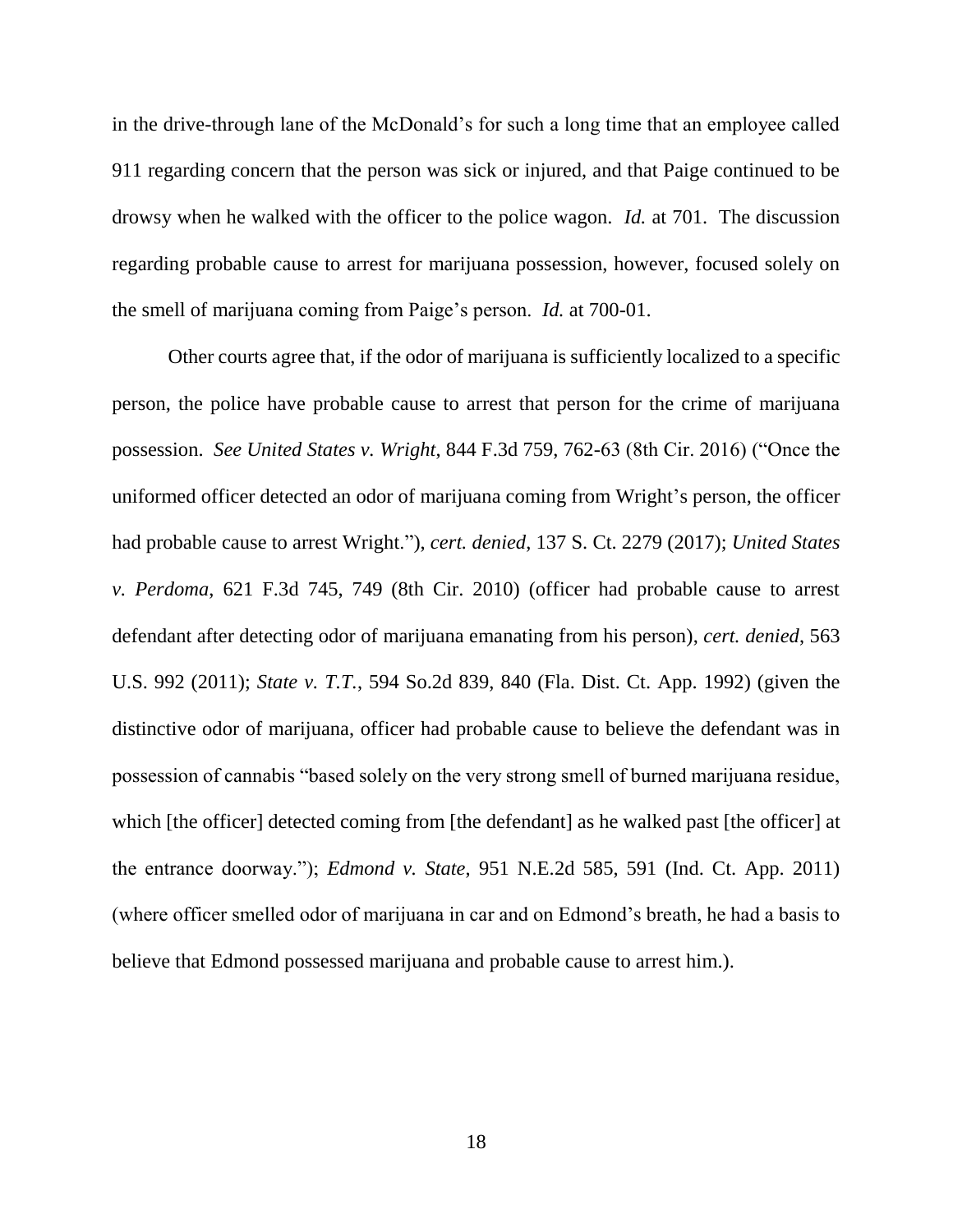That the possession of ten grams or less of marijuana has been decriminalized does not change this analysis.<sup>12</sup> Appellant acknowledges, as he must, that the Court of Appeals has stated that, despite the decriminalization of possession of less than ten grams of marijuana, the odor of marijuana "remains evidence of a crime" and provides probable cause to search a vehicle. *Robinson*, 451 Md. at 133, 137. In so concluding, the Court noted that the odor of marijuana "may be just as indicative of crimes such as the possession of more than ten grams of marijuana, [or] possession of marijuana with the intent to distribute . . . as it is of possession of less than ten grams of marijuana," and it is "unreasonable to expect law enforcement officers to determine, based on odor alone, the difference between 9.99 grams or less of marijuana and 10 grams of marijuana." *Id.* at 133-34.

 $\overline{a}$ 

Appellant was arrested on February 1, 2017, after this law took effect.

<sup>12</sup> As the Court of Appeals explained in *Robinson*, 451 Md. at 97-98:

Before October 1, 2014, under Maryland law, possession of less than ten grams of marijuana was a misdemeanor that carried a maximum penalty of ninety days of incarceration and a fine of \$500. See 2014 Md. Laws. 1119 (Vol. II, Ch. 158, S.B. 364); Md. Code Ann., Crim. Law (2002, 2012 Repl. Vol., 2013 Supp.) § 5–601(c)(2)(ii). As of October 1, 2014, under Maryland law, possession of less than ten grams of marijuana became "a civil offense" that is punishable by participation in a drug education program, an assessment for substance abuse disorder, possible substance abuse treatment, and a fine, the amount of which depends on whether the violation is a first, second, or subsequent violation of the statute. See 2014 Md. Laws. 1119, 1124 (Vol. II, Ch. 158, S.B. 364); Md. Code Ann., Crim. Law (2002, 2012 Repl. Vol., 2014 Supp.) § 5–601(c)(2).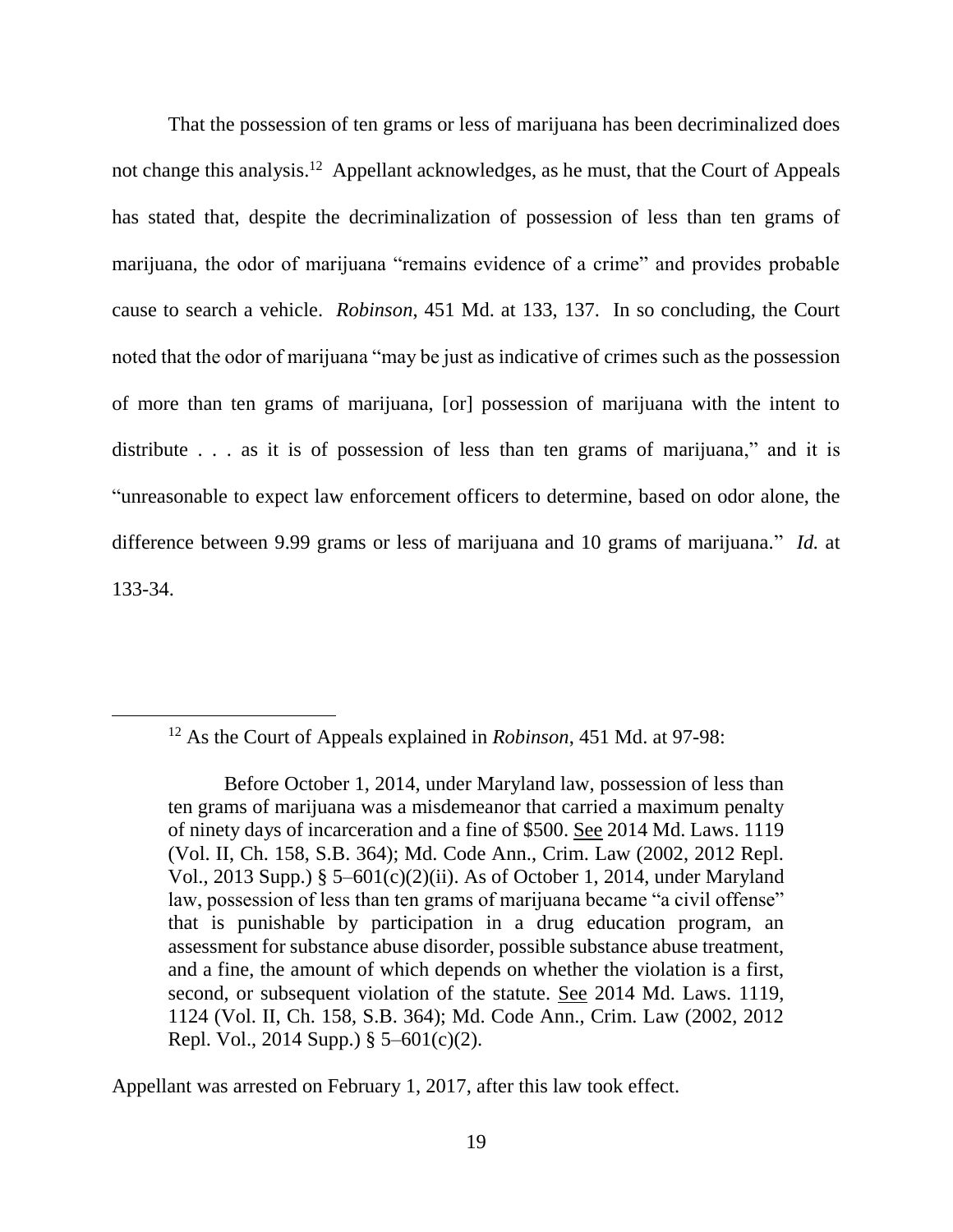Nevertheless, appellant asserts that the change in status of marijuana possession "cannot be ignored in the probable cause analysis" regarding the right to arrest a person in a public place. This Court rejected a similar contention in *Barrett*, 234 Md. App. at 671- 72. In that case, after determining that the police had probable cause to believe that Barrett was in possession of marijuana,<sup>13</sup> we discussed the analysis in *Robinson*, 451 Md. at 122-23, that, "even though possession of a small amount of marijuana had been decriminalized, it still suggested criminal activity." *Barrett*, 234 Md. App. at 668-69. We held that "a police officer who has reason to believe that an individual is in possession of marijuana has probable cause to effectuate an arrest, even if the officer is unable to identify whether the amount possessed is more than 9.99 grams." *Id.* at 671.

Here, there was probable cause to believe that appellant was, or had been, in possession of marijuana. In so concluding, we do not suggest that a general odor of marijuana in a certain location provides probable cause to arrest a person in the area. Indeed, the general odor of marijuana that the officers smelled when they initially entered the store would not provide probable cause to arrest appellant because it "could not initially be tied to" appellant alone. *Humphries*, 372 F.3d at 659. Officer Burch testified, however, testimony that the circuit court credited, that he detected the odor of marijuana emanating

<sup>13</sup> In *Barrett v. State*, 234 Md. App. 653, 667-68 (2017), *cert. denied*, 457 Md. 401 (2018), we noted that the case did not involve "the mere odor of marijuana" in a vehicle, but rather, the police were able to connect Barrett to the marijuana smelled in the vehicle based on the smell of marijuana that emanated from Barrett's person, his admission to smoking marijuana, and his action in handing the officer a cigar.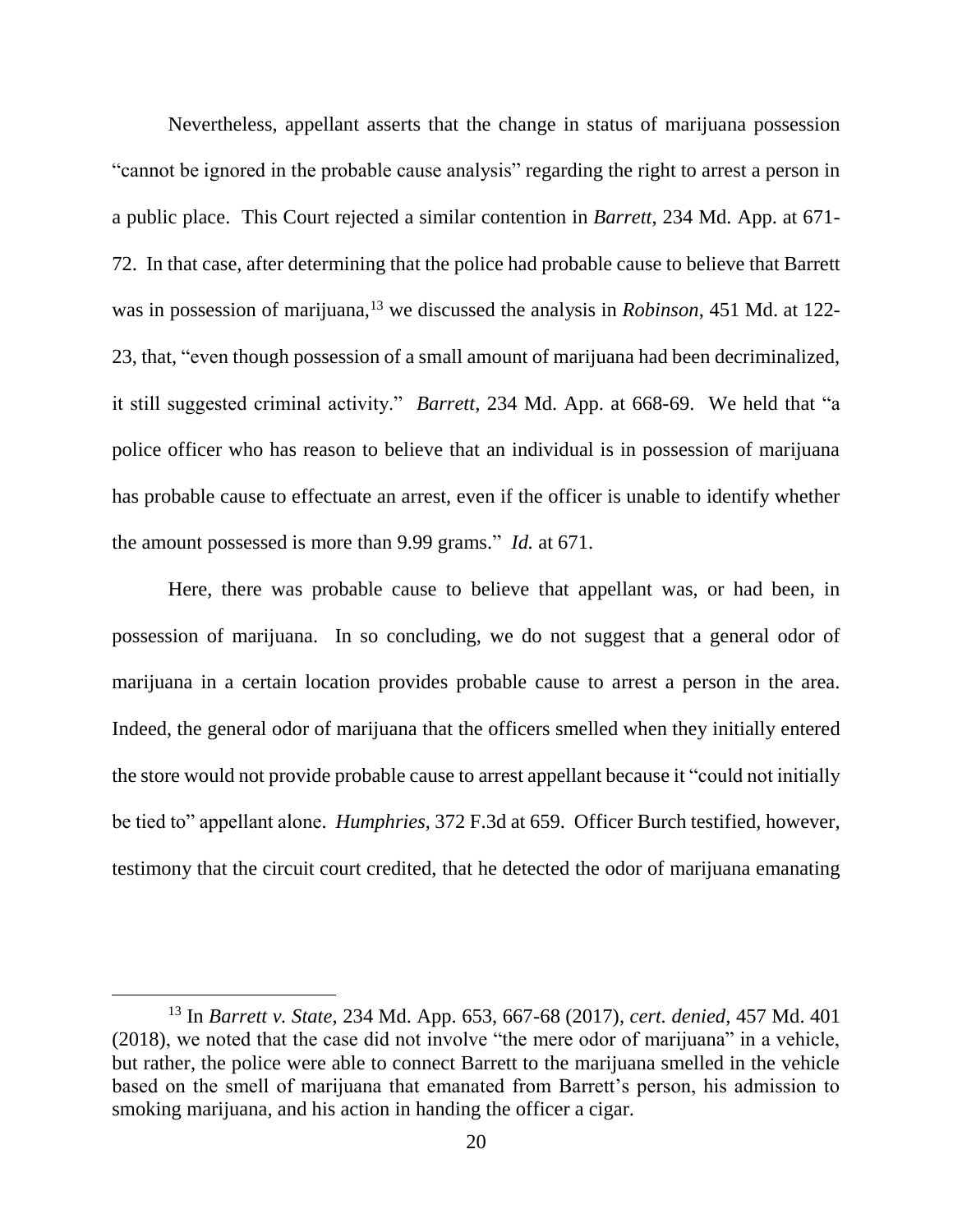from appellant's person as he "stood face-to-face" with appellant, and based on this odor, he stopped and searched appellant.

We hold, consistent with authority in other jurisdictions, that the odor of marijuana, if localized to a particular person, provides probable cause to arrest that person for the crime of possession of marijuana. Here, where Officer Burch smelled the odor of marijuana emanating from appellant's person and localized to appellant, he had probable cause to arrest appellant and search him incident to that arrest. *See Barrett*, 234 Md. App. at 672 (search incident to arrest exception applies as long as search is "essentially contemporaneous with the arrest") (quoting *Wilson v. State*, 150 Md. App. 658, 673 (2003)); *Conboy*, 155 Md. App. at 367. <sup>14</sup> Accordingly, the circuit court properly denied the motion to suppress the evidence recovered during the lawful search incident to arrest.

### **JUDGMENT OF THE CIRCUIT COURT FOR BALTIMORE CITY AFFIRMED. COSTS TO BE PAID BY APPELLANT.**

 <sup>14</sup> I disagree with the dissent that this result cannot be reconciled with *Norman v*. *State*, 452 Md. 373, 412, 428 (2017), in which a majority of the Court of Appeals held that the "odor of marijuana alone emanating from a vehicle with multiple occupants does not give rise to reasonable articulable suspicion that the vehicle's occupants are armed and dangerous and subject to frisk." The Court in *Norman* focused, as we do here, on whether the requisite suspicion for a Fourth Amendment intrusion is satisfied with respect to the specific individual subject to the intrusion. It determined that there were no circumstances that gave rise to reasonable suspicion that Norman, the front passenger in the vehicle, was armed and dangerous, and therefore, the frisk of Norman was improper. *Id.* at 426. Our determination here, that the smell of marijuana localized to appellant provided probable cause to believe that appellant had committed the crime of possession of marijuana authorizing an arrest and search incident to arrest, is not inconsistent with that decision.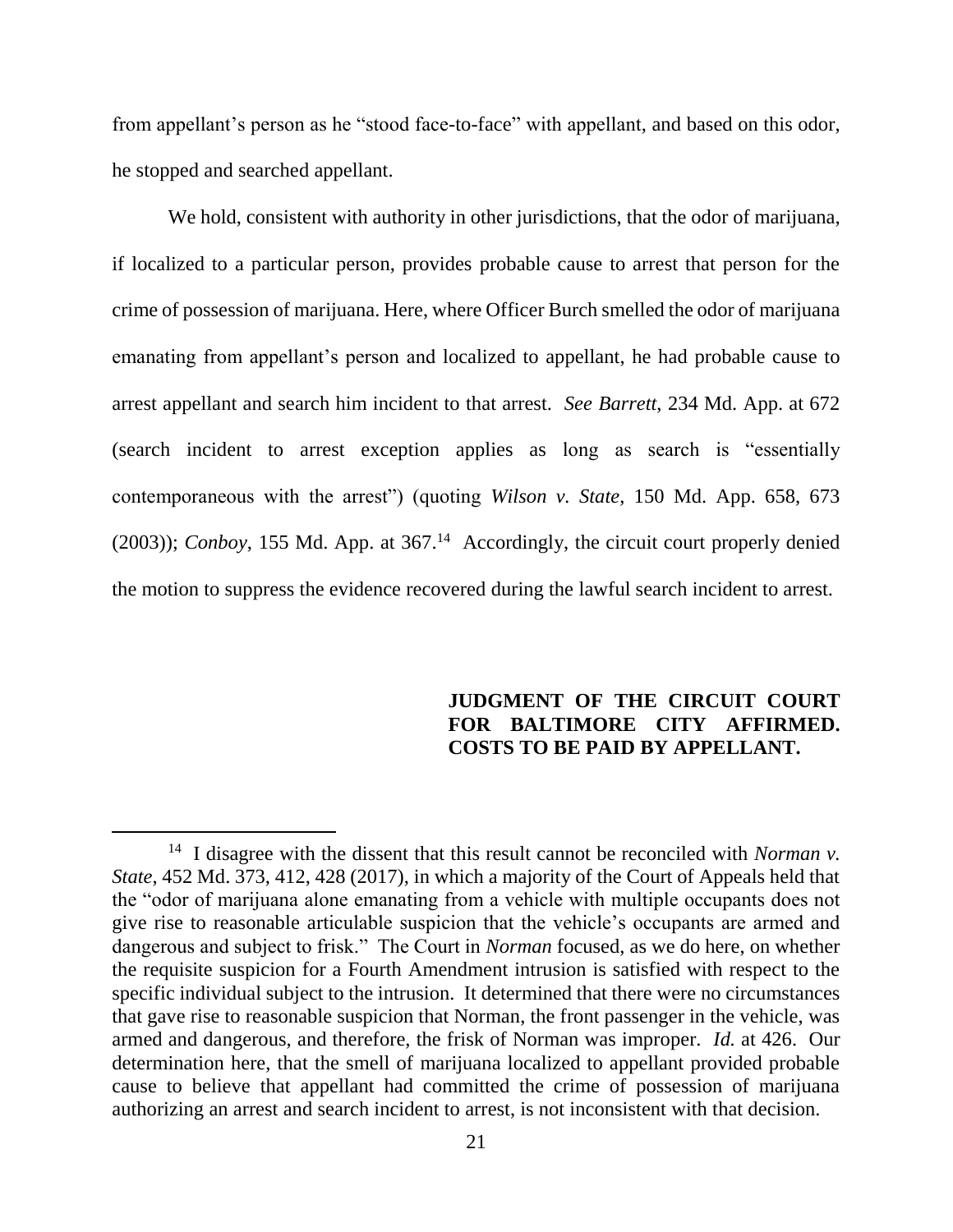Circuit Court for Baltimore City Case No. 417048006

## REPORTED

## IN THE COURT OF SPECIAL APPEALS

### OF MARYLAND

No. 1115

September Term, 2017

### RASHERD LEWIS

\_\_\_\_\_\_\_\_\_\_\_\_\_\_\_\_\_\_\_\_\_\_\_\_\_\_\_\_\_\_\_\_\_\_\_\_\_\_

v.

## STATE OF MARYLAND \_\_\_\_\_\_\_\_\_\_\_\_\_\_\_\_\_\_\_\_\_\_\_\_\_\_\_\_\_\_\_\_\_\_\_\_\_\_

Graeff, Nazarian, Arthur,

JJ. \_\_\_\_\_\_\_\_\_\_\_\_\_\_\_\_\_\_\_\_\_\_\_\_\_\_\_\_\_\_\_\_\_\_\_\_\_\_

Concurring Opinion by Arthur, J. \_\_\_\_\_\_\_\_\_\_\_\_\_\_\_\_\_\_\_\_\_\_\_\_\_\_\_\_\_\_\_\_\_\_\_\_\_\_

Filed: June 28, 2018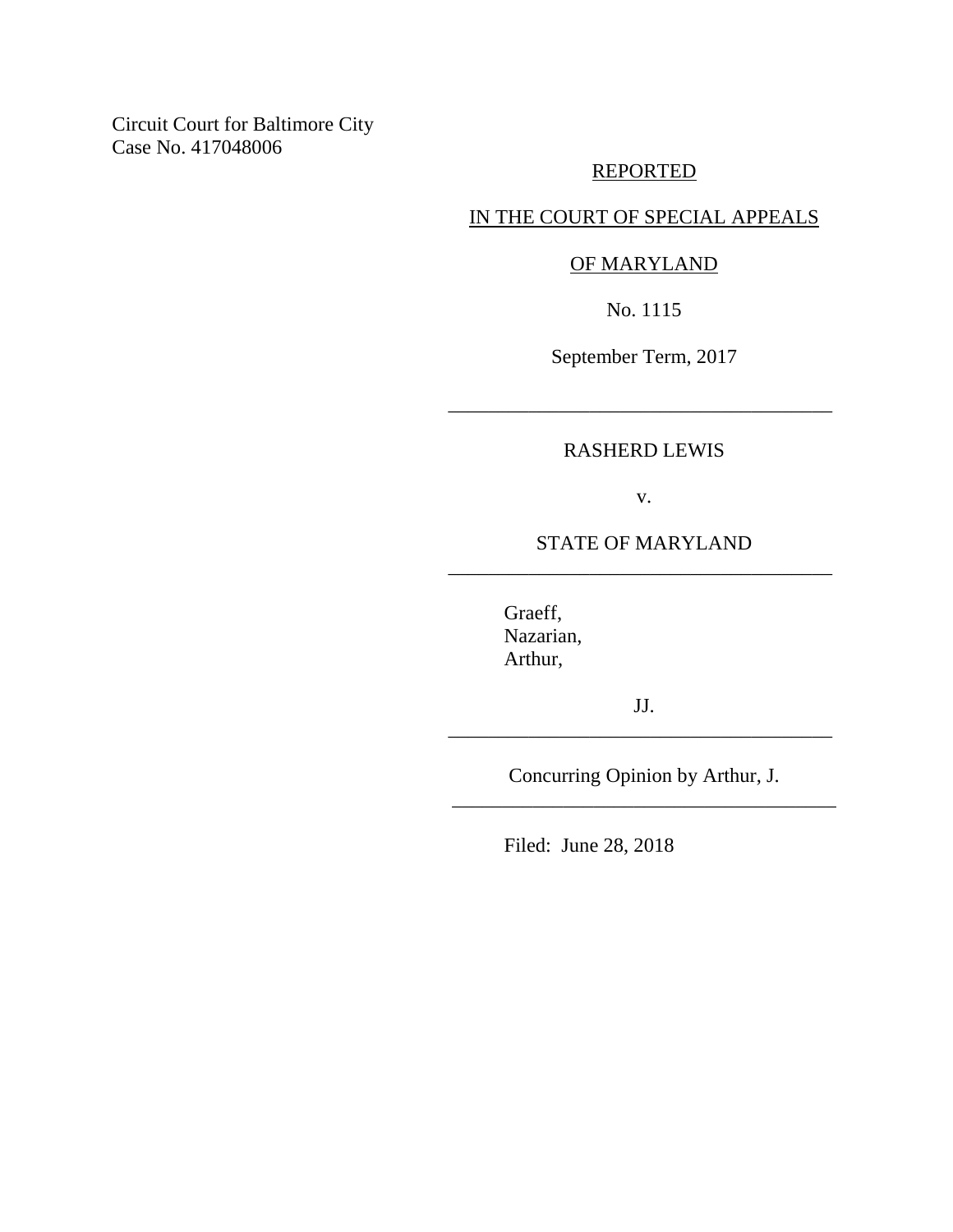I agree with Judge Graeff that the appellant, Rasherd Lewis, did not preserve his contention that Officer Curtis seized him before Officer Burch claims to have detected the odor of marijuana on his person or his breath (it is not entirely clear which). I am, however, extremely troubled by the conclusion that the officers had probable cause to arrest Lewis and to conduct a search incident to arrest solely because one of them claimed to smell marijuana on his person or his breath when they were "right in front of him" and were about to seize him anyway on the basis of a tip that, everyone agrees, was insufficient to justify any intrusion on their part.

If I were writing on a blank slate, I would reverse the conviction. I join Judge Graeff's opinion only because I believe that I am constrained to do so by the implications of the Court of Appeals' decision in *Robinson v. State*, 451 Md. 94 (2017), which held that, despite the decriminalization of simple possession of less than 10 grams of marijuana, the odor of marijuana is "evidence of a crime" (*id*. at 133) that provides probable cause to search a vehicle. *Id.* at 130, 137.

In the bygone era of complete marijuana prohibition, when judges still spelled "marijuana" with an "h," this Court held that a police officer had probable cause to arrest the driver of an automobile because the smell of marijuana was coming from both the interior of the car and from his clothes. *Ford v. State*, 37 Md. App. 373, 379-80 (1977). But neither before nor since the partial decriminalization of marijuana in 2014 has any Maryland court actually gone so far as to hold that the mere odor of marijuana on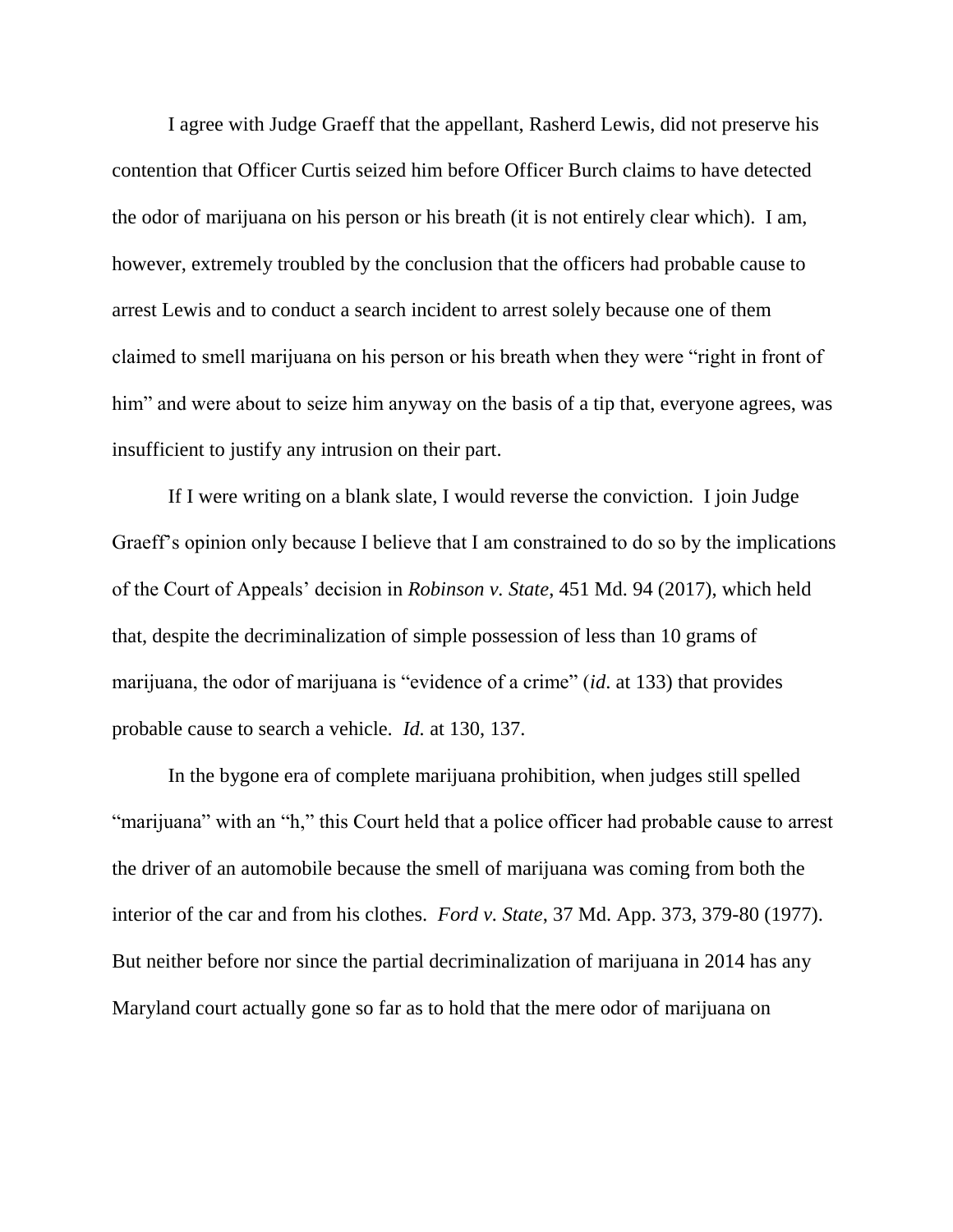someone's person or breath can itself provide probable cause for an arrest and a search incident to arrest.

In *Barrett v. State*, 234 Md. App. 653 (2017), *cert. denied*, 457 Md. 401 (2018), which is cited at several places in Judge Graeff's opinion, this Court held that police officers had probable cause to arrest the passenger of an automobile when they "not only smelled marijuana in the vehicle, they smelled it on [the passenger], and he admitted to smoking marijuana and handed the officer a cigar." *Id.* at 667-68. In upholding the arrest and the search incident to it, however, we expressly cautioned that that case "d[id] *not* involve the mere odor of marijuana." *Id.* at 667 (emphasis added). *Barrett* does not compel us to affirm the conviction in this case.

Virtually none of the cases from other jurisdictions support the proposition that a law enforcement officer has probable cause to arrest and search a person solely because he has the odor of marijuana on his person or breath. In *United States v. Humphries*, 372 F.3d 653, 659 (4th Cir. 2004), which is discussed at length in Judge Graeff's opinion, an officer smelled the "strong odor of marijuana . . . coming off [Humphries's] person" from a distance of five to ten feet away after Humphries had "quickly walked away" from him. (Ellipsis in original.) As the officer pursued Humphries up to "the door of [a] residence that he entered to evade the officer" (*id.*), "the odor of marijuana followed Humphries down the street[.]" *Id.* The officer seized Humphries, patted him down, and found a gun, some Percocet tablets, and some crack cocaine. *Id.* at 656. On those facts, two judges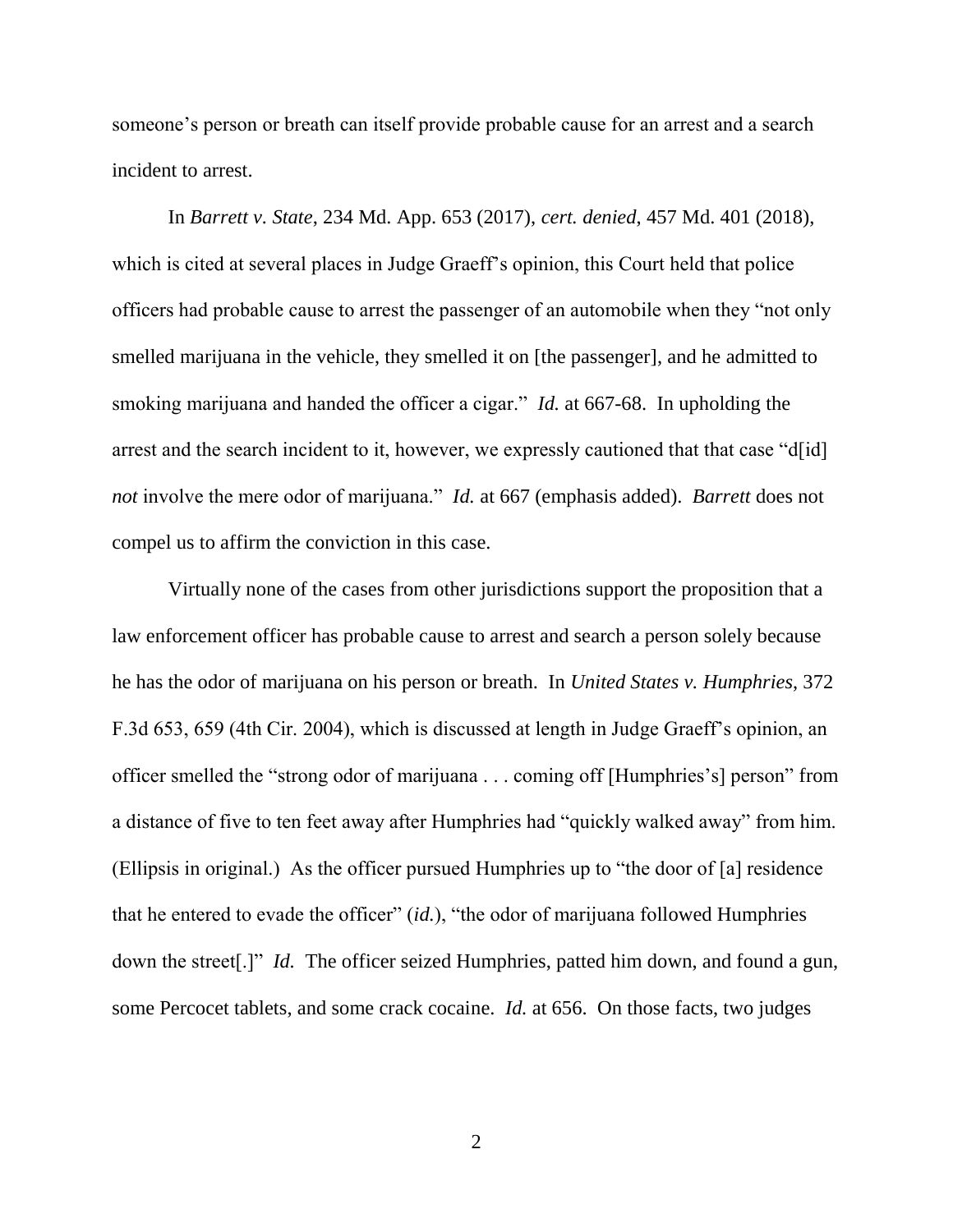concluded that the officer had probable cause to believe that Humphries possessed marijuana and, hence, had probable cause to arrest him. *Id.* at 659-60.<sup>1</sup>

It is a far cry from *Humphries* to this case. In *Humphries* the officer could tell from a considerable distance that the suspect was leaving the scent of marijuana in his wake as he "quickly walked away" from the officer in an effort to "evade" an interaction with the police; in this case, by contrast, the suspect had just completed a purchase at a convenience store when the officers suddenly seized him, purportedly because they could detect the scent of marijuana on his person or his breath from about a foot away. *Humphries* does not go so far as to authorize the arrest in this case.

Furthermore, "[o]ther factors strengthen[ed]" the *Humphries* court's conclusion that the officer had probable cause to arrest the suspect. *Id.* at 660. As Humphries "walked away" from the officer "at a quick pace," he "ignor[ed] the officer's commands to stop." *Id.* "He also ignored the officer's command to stop before he entered a residence." *Id.* Not only would this "evasive conduct . . . suggest culpability to a reasonable officer" (*id.*), but the officers also observed that, "as [they] approached in their marked patrol car, Humphries patted his waist," which one of them "interpreted as a 'security check,' an instinctive check by Humphries to see that his weapon was in place." *Id.* Because none of those factors are even remotely present in this case, I do not see

<sup>&</sup>lt;sup>1</sup> The third member of the panel, Judge Gregory, concurred in the judgment, but did not join the majority's conclusion that the officer had probable cause to arrest Humphries. Judge Gregory would have held only that the officer had reasonable suspicion to conduct a less intrusive investigative stop and pat-down of the suspect under *Terry v. Ohio*, 392 U.S. 1 (1968). *United States v. Humphries*, 372 F.3d at 661 (Gregory, J., concurring).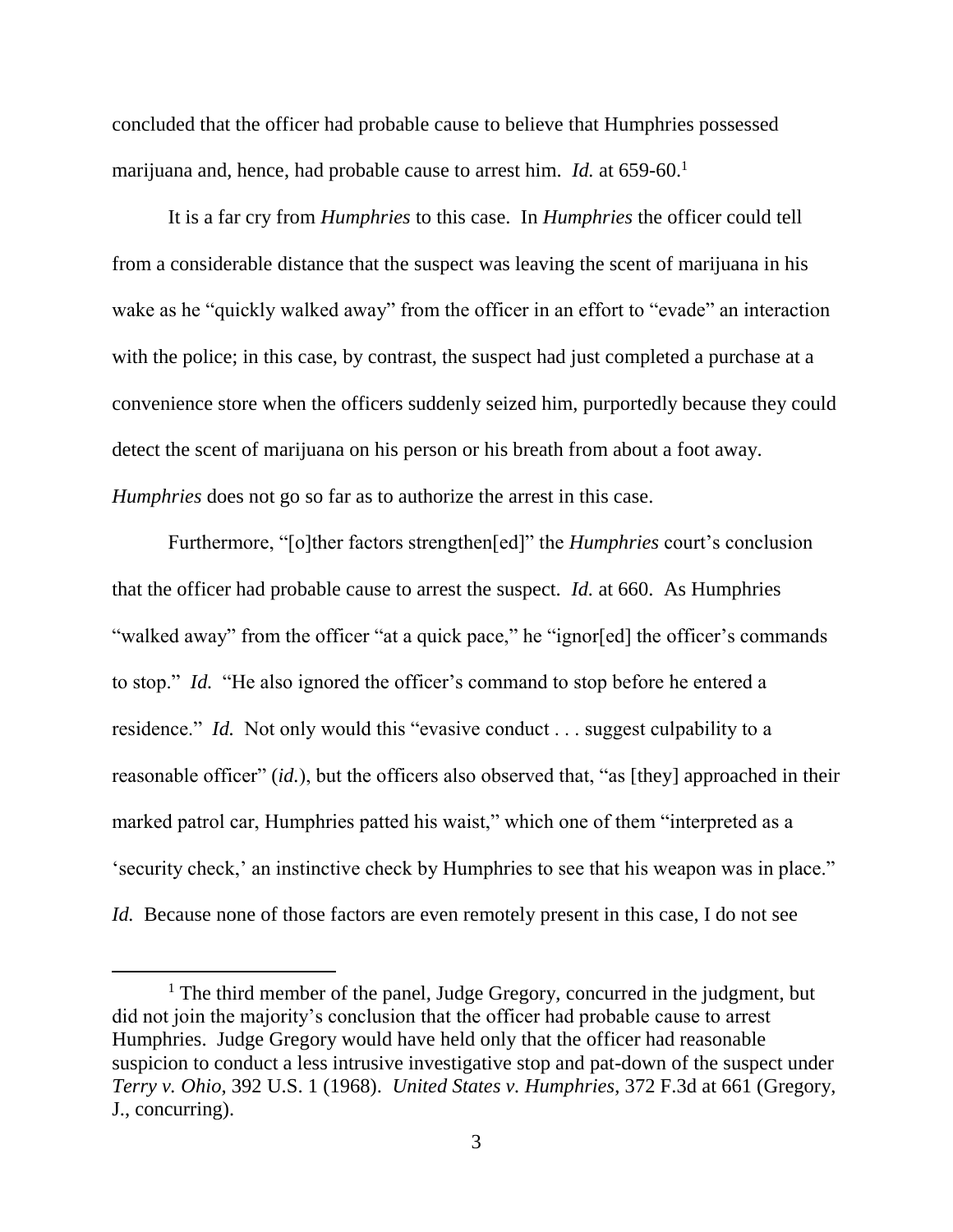*Humphries* as authority to conclude that the officers had probable cause to arrest Lewis solely because he had the odor of marijuana on his person or his breath.

I have a similar perspective on *United States v. Paige*, 870 F.3d 693 (7th Cir. 2017), which Judge Graeff also discusses in her opinion. In that case, the employee of a fast-food restaurant called 911 because Paige had fallen asleep in his car in the restaurant's drive-through lane. *Id.* at 697. When a police officer arrived, "she detected a strong odor of fresh marijuana coming from" Paige. *Id.*; *see also id.* at 700 (upon approaching Paige, the officer "'could smell this strong skunky smell'" of marijuana "'coming from off his person'"). Additionally, Paige appeared to be intoxicated. *Id.* at 697. He claimed that he "had just fallen asleep" (*id.*), which "seemed suspicious" to the officer, because he "had been asleep in a drive-through lane for about an hour." *Id.*  Because she suspected that Paige might possess marijuana or a firearm, the officer patted him down and found a gun. *Id.* After placing him under arrest, she found marijuana, crack cocaine, drug-packaging materials, and a digital scale in his car. *Id.*

Although the *Paige* court proceeded as though the officer had probable cause to make an arrest because of the strong odor of fresh marijuana that was emanating from Paige's person (*id.* at 700-01), the case cannot be fairly read to imply that the finding of probable cause was based on the odor of marijuana alone, in isolation from other factors, such as Paige's unusual behavior, his obvious intoxication, and his implausible explanation for his conduct. *Paige* is certainly not authority for the proposition that if an officer claims to smell marijuana from perhaps a foot away, he has probable cause, *ipso*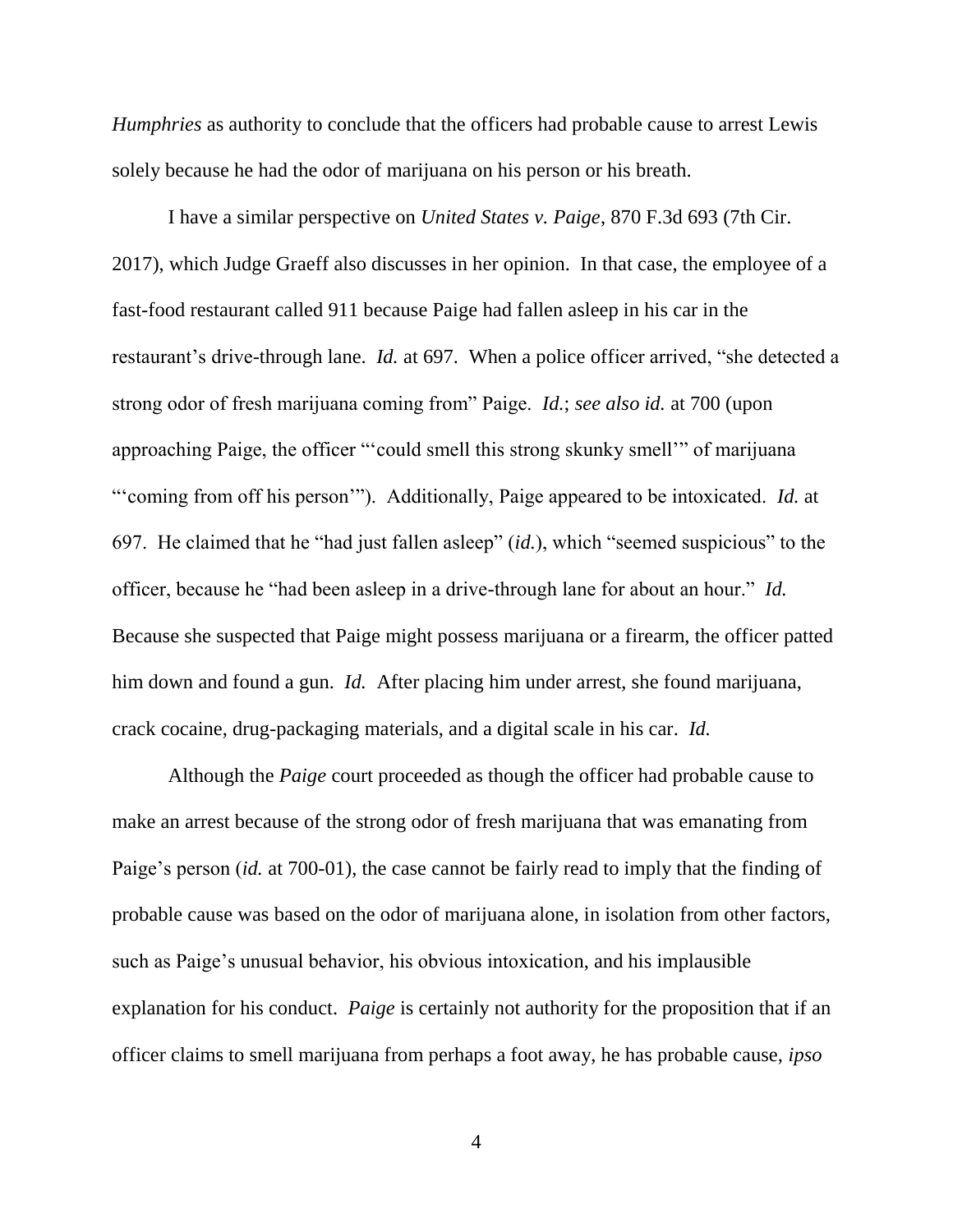*facto*, to arrest and search someone who was simply putting away his change after making a purchase in a convenience store.<sup>2</sup>

To spare the reader an exegesis of each of the several other cases cited by Judge Graeff, suffice it to say that, in my assessment, the only one that goes nearly as far as this case is *State v. T.T*., 594 So.2d 839 (Fla. Dist. Ct. App. 1992). In that case, a sheriff searched T.T., a juvenile, because "he smelled a very strong odor of smoked cannabis emanating" from the young man as he walked through a doorway where the sheriff was standing. *Id.* at 840. A trial judge suppressed the small amount of marijuana that was found in the resulting search (*see id*.), but did not explain his rationale. *See id*. at 841 (Dauksch, J., dissenting). On appeal, in a one-page majority opinion, two of the three judges voted to reverse, asserting, with little analysis or explanation, that the sheriff had

<sup>2</sup> As Judge Graeff recognizes, the *Paige* court expressly stated that its "discussion of probable cause should be understood to relate only to the facts and legal background" of that case (*Paige*, 870 F.3d at 700 n.19), which arose in Wisconsin, a state that had not (and has not yet) decriminalized marijuana. *See id.* The *Paige* court added that it "ha[d] no need to reach, and d[id] not reach, the questions that might arise in a state the permits medical marijuana, or a state that has legalized marijuana possession across-the-board." *Id.* In these circumstances, one might reasonably question how *Paige* could dictate the analysis of probable cause in a state like Maryland, which permits the purchase and use of medical marijuana and has decriminalized the possession of small amounts of marijuana for personal use. More broadly, one might question whether older decisions, from the era of complete marijuana prohibition, should apply in full force in light of the partial decriminalization of marijuana and the adoption of an elaborate regulatory mechanism for the distribution and possession of medical marijuana. The Court of Appeals, however, appears to disagree. In *Robinson*, 451 Md. at 128, the Court cited the "plain language and legislative history" of the 2014 legislation in support of its conclusion that "the General Assembly, in decriminalizing possession of small amounts of marijuana, did not intend to otherwise alter existing case law concerning the search, seizure, and forfeiture of marijuana, which remain illegal."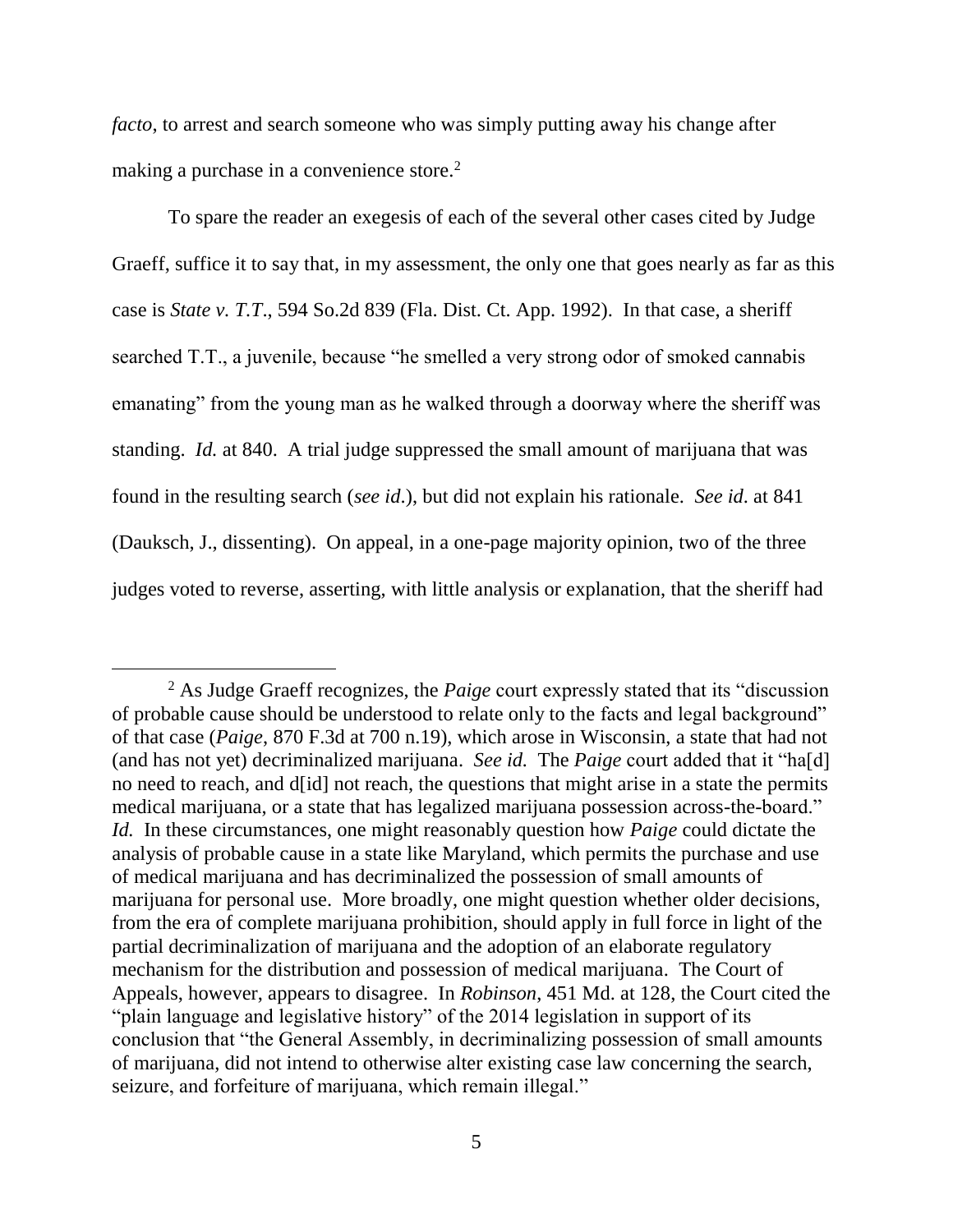probable cause to arrest T.T. The third judge dissented on the ground that the trial judge may not have believed the sheriff (who was the sole witness) and that the appellate court could not disturb that finding. I am unpersuaded by the scanty reasoning in that divided opinion.

If cases like *Ford*, *Barrett*, *Humphries*, *Paige*, and *T.T*. were the only ones at hand, I would not extend them to approve the arrest and search of someone who was, from all outward appearances at least, a law-abiding citizen, solely because the odor of what appears to have been burnt marijuana was detectable on his breath from about a foot away.<sup>3</sup> I believe, however, that in *Robinson* the Court of Appeals set out an analytical framework that leaves me no choice but to affirm the conviction in this case.

In *Robinson*, 451 Md. at 99, the Court held that a law enforcement officer has probable cause to search a vehicle if he or she detects the odor of marijuana emanating from it. The Court reasoned that even though Maryland no longer treats the possession of small quantities as a criminal offense, marijuana in any amount "remains contraband." *Id.* The Court added that "the odor of marijuana gives rise to probable cause to believe that the vehicle contains contraband or evidence of a crime." *Id.* In short, despite partial decriminalization, the Court said, "the odor of marijuana remains evidence of a crime." *Id.* at 133.

<sup>&</sup>lt;sup>3</sup> The sketchy record in this case does not definitively establish whether the officer claimed to have smelled burnt, as opposed to raw, marijuana. But because it is ludicrous to suppose that Mr. Lewis could somehow have gotten the odor of raw marijuana on his breath, it is only reasonable to infer that the officer claimed to have smelled burnt marijuana or marijuana smoke.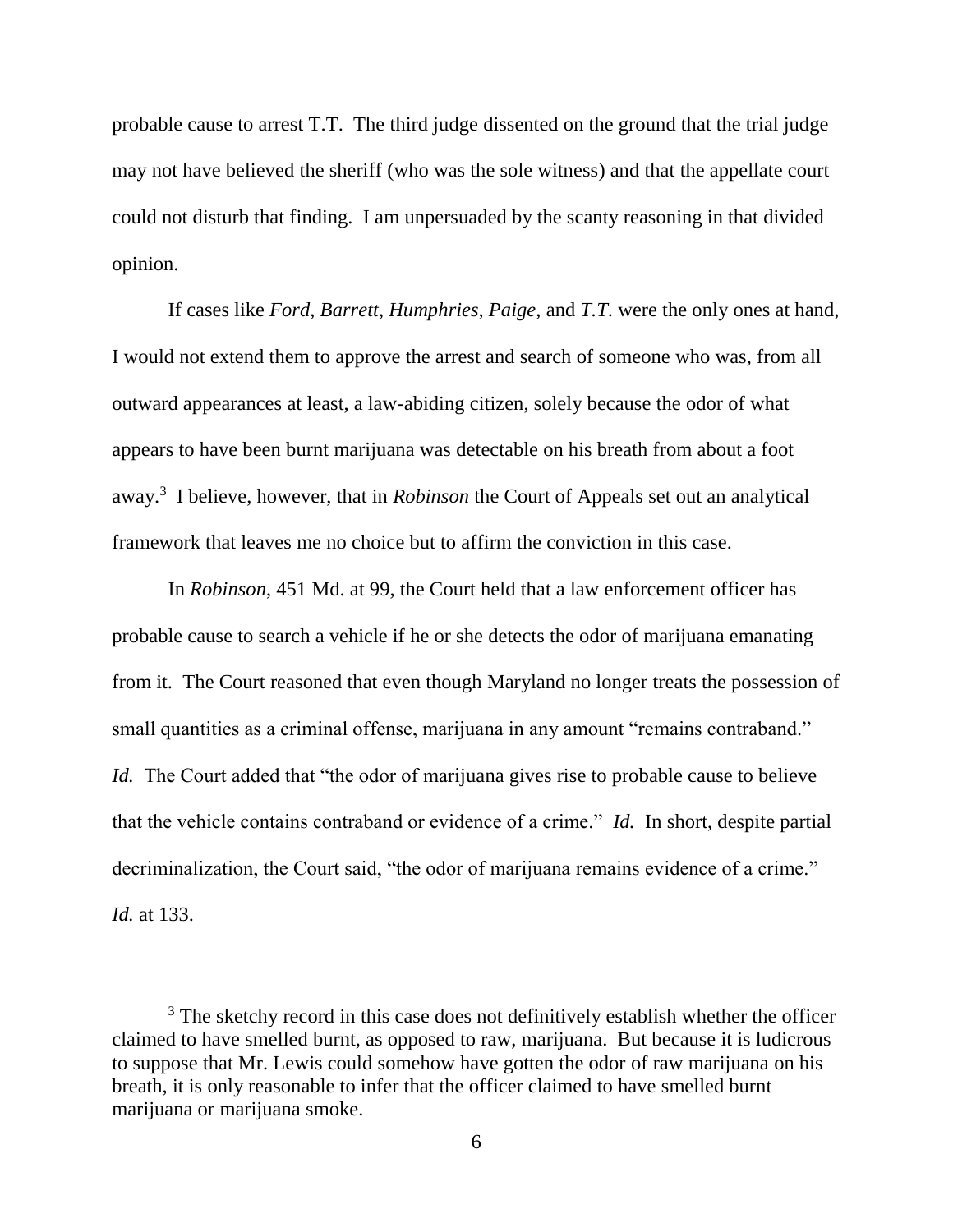Furthermore, even though each of the consolidated cases in *Robinson* involved the "strong" or "overwhelming" odor of marijuana, the Court of Appeals expressly declined to restrict its decision to situations in which an officer detects a powerful scent. *Id.* at 130. Instead, the Court concluded that "the odor of marijuana," apparently even if faint or weak, "provides probable cause to search a vehicle." *Id.*

*Robinson* concerns probable cause for the warrantless search of an automobile and not probable cause to make an arrest (and then to conduct a search incident to the arrest). Judge Graeff correctly observes, however, that the principles are largely the same in both contexts. Therefore, if "the odor of marijuana remains evidence of a crime" in the context of a vehicle search, as *Robinson* said (*id*. at 133), it presumably "remains evidence of a crime" in the context of a warrantless arrest. Because a law enforcement officer can make a warrantless arrest if he or she has probable cause to believe that a suspect had committed or is committing a crime (*Barrett v. State*, 234 Md. App. at 666), it follows that an officer may arrest a person solely on the basis of the smell – apparently even the faint or weak smell – of marijuana emanating from his or her person or breath. $4$ 

<sup>&</sup>lt;sup>4</sup> If *Robinson* did not require me to draw this conclusion, I would not regard it as inevitable. Under Maryland law, an officer may make a warrantless arrest if the officer has probable cause to believe that a crime (either a felony or misdemeanor) is being committed in the presence or view of the officer, and the officer reasonably believes that the person committed the crime. Md. Code (2001, 2008 Repl. Vol.), § 2-202(b) of the Criminal Procedure Article. But based on the mere odor of burnt marijuana on a person's clothes, hair, or breath, it is equivocal at best that, at some point in the past, he or she committed a misdemeanor (possession of 10 or more grams of marijuana), as opposed to a civil offense (possession of less than 10 grams of marijuana). *See* Md. Code (2001, 2012 Repl. Vol., Supp. 2017),  $\S$  5-601(c) of the Criminal Law Article. It is even more equivocal that the person currently possesses marijuana in any amount, much less an amount that would qualify for a misdemeanor prosecution.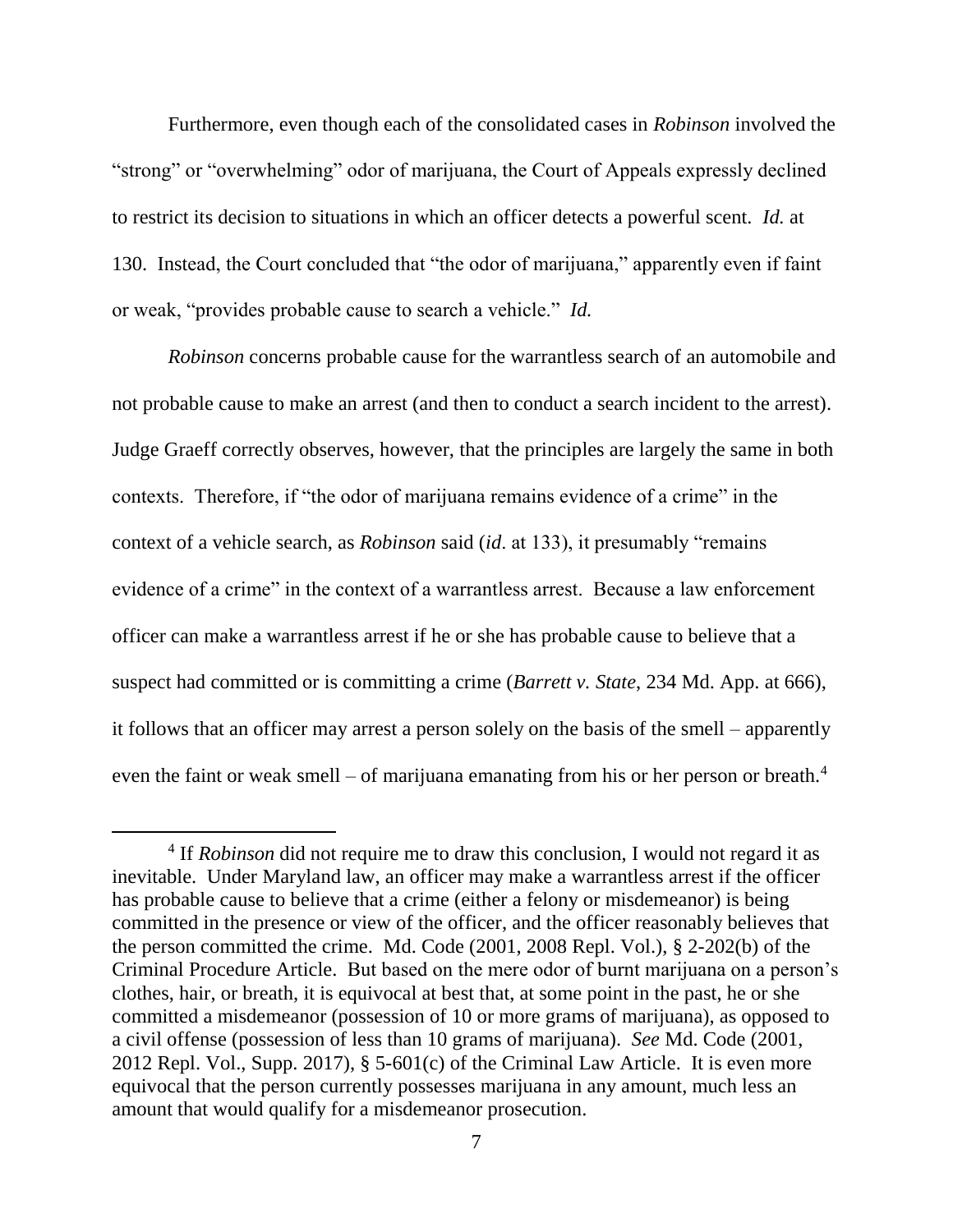It is undeniable that the decision in this case will result in injustice. If a person has the odor of burnt marijuana on his breath, it is likely that he recently had temporary possession of at least a small amount of the substance, but it is nowhere near as likely that he currently possesses any amount of it, much less an amount that would subject him to criminal penalties. Yet, under the decision in this case, he is subject to the indignity of an arrest and a search incident to an arrest. Worse yet, if the search turns up nothing, he has no civil remedy, because the officers will not have violated his civil rights – the mere odor of marijuana on his person or breath gave them the right to arrest and search him.

Furthermore, if the mere odor of burnt marijuana on a citizen's breath gives the police probable cause to make an arrest, it would seem to follow that the odor of marijuana smoke on a person's clothes or hair would give probable cause as well. If so, it is not difficult to imagine scenarios in which police officers would have probable cause to arrest and search someone whose only exposure to marijuana is from second-hand smoke – e.g., someone who was standing inside a bus enclosure in the rain while others smoked marijuana; someone whose family members or housemates smoke marijuana; someone who borrowed a piece of clothing or outerwear from an acquaintance who smokes marijuana; someone who just came from a concert at which members of the audience were smoking marijuana; etc. In fact, the officers would have probable cause to arrest and search someone who got off a bus or subway train in Maryland after smoking marijuana in the District of Columbia, where the private use and possession of up to two ounces has been *legalized* (and not merely decriminalized). D.C. Stat. Ann. § 48- 904.01(a)(1) (West 2018). I would have thought that the reform of Maryland's marijuana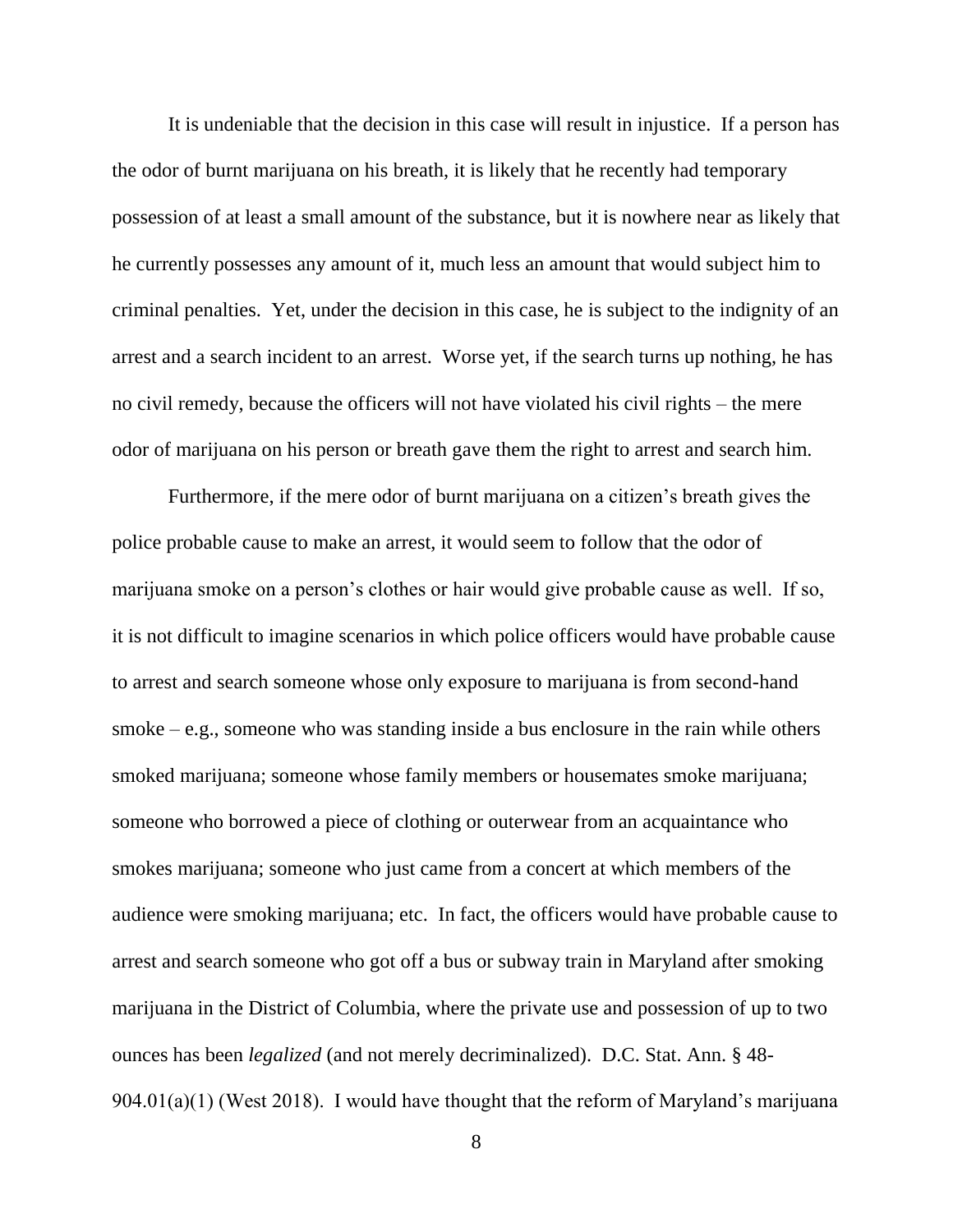laws was intended to reduce rather than facilitate intrusive searches in circumstances such as these.

The facts of this case suggest that our conclusion will not only result in injustices, but may encourage overreaching or abuse. Here, the officers were about to seize Lewis, in violation of the Fourth Amendment, on the basis of an inadequately corroborated tip that yielded neither probable cause for an arrest nor reasonable suspicion for an investigative stop under *Terry v. Ohio*, 392 U.S. 1 (1968). One officer claimed that, a fraction of a second before he and his colleagues were about to violate Lewis's Fourth Amendment rights, he happened to smell the odor of marijuana on Lewis's person or breath. However dubious or convenient the officer's claim might appear to some, we are required to accept it, because the circuit court credited the officer's testimony. *See, e.g*., *Goodwin v. State*, 235 Md. App. 263, 274 (2017), *cert. denied*, 457 Md. 671 (2018). Hence, the allegedly serendipitous discovery of the faint odor of marijuana, if believed by a trial court, can instantaneously transform a civil rights violation into a search incident to an arrest, supported by probable cause.

Finally, it is difficult to square the result in this case with the medical-marijuana regime that Maryland has now put in place. If a patient has the odor of marijuana on her person or breath because she recently smoked some marijuana that was grown by a statelicensed grower and purchased at a state-licensed dispensary at the recommendation of a state-regulated healthcare provider, this opinion establishes that the police have probable cause to arrest and search her. It is small solace that, according to the State, the officers are supposed to allow the patient to go free, as long as she remembered to carry her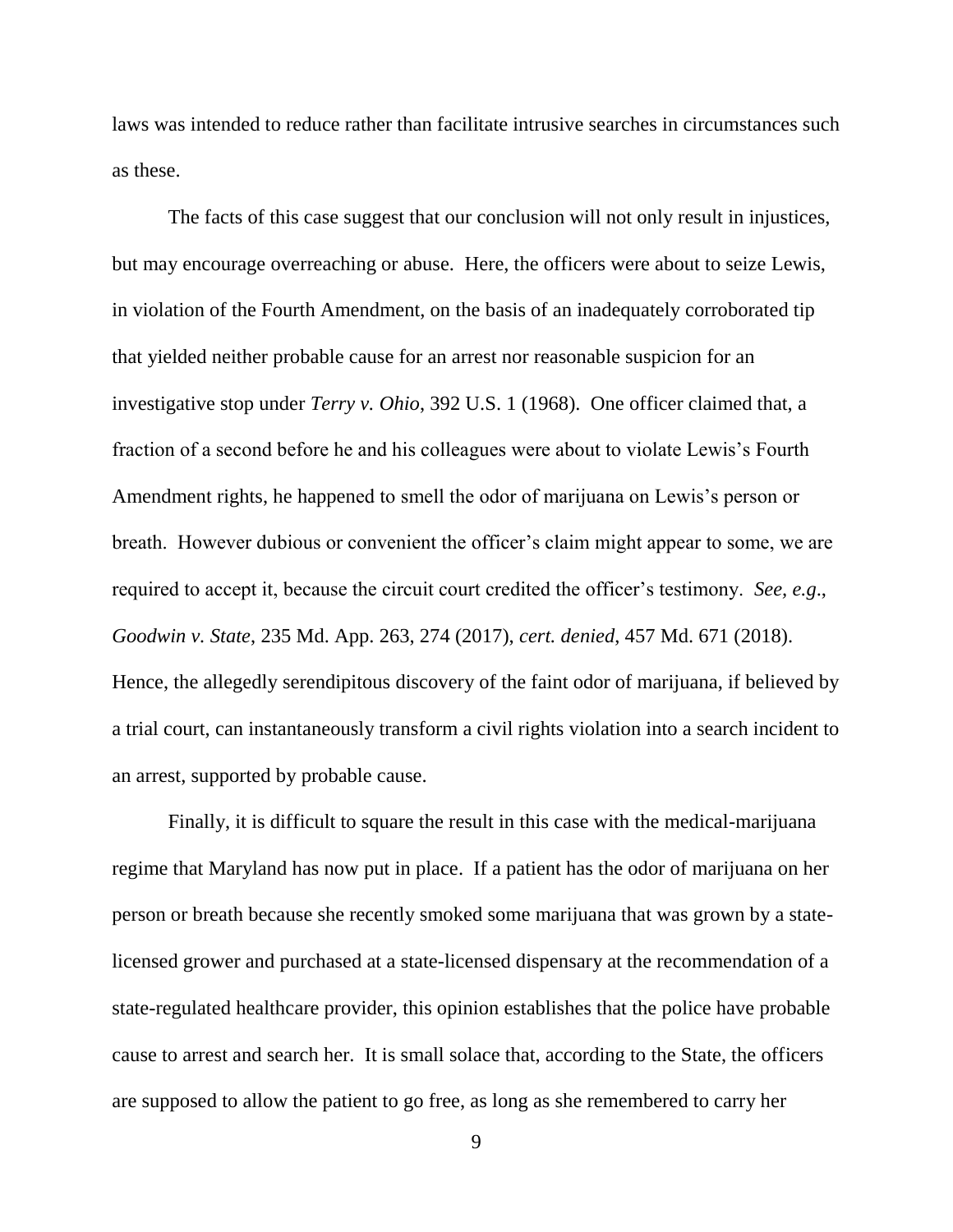identification card from the Maryland Medical Cannabis Commission. *See* Md. Code (1982, 2015 Repl. Vol.),  $\S$  13-3313(a)(1) of the Health-General Article (a qualifying patient in possession of a permissible amount of marijuana "may not be subject to arrest").

In summary, I agree with Judge Graeff that Lewis has not preserved his first argument, but I join the rest of her opinion not because I believe that the conclusion is just, but only because I believe that the current case law requires it.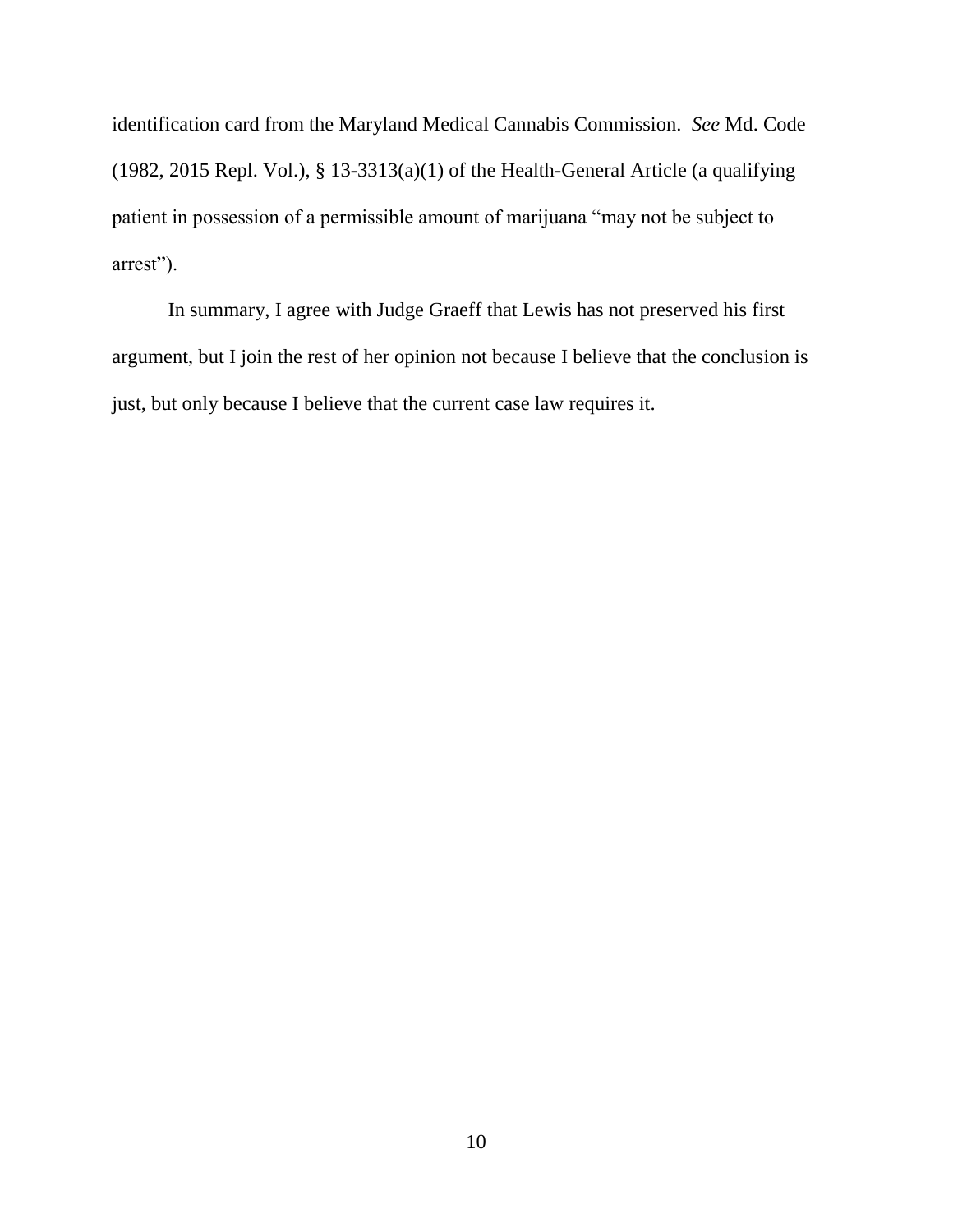Circuit Court for Baltimore City Case No. 417048006

## REPORTED

## IN THE COURT OF SPECIAL APPEALS

### OF MARYLAND

No. 1115

September Term, 2017

\_\_\_\_\_\_\_\_\_\_\_\_\_\_\_\_\_\_\_\_\_\_\_\_\_\_\_\_\_\_\_\_\_\_\_\_\_\_

### RASHERD LEWIS

v.

## STATE OF MARYLAND \_\_\_\_\_\_\_\_\_\_\_\_\_\_\_\_\_\_\_\_\_\_\_\_\_\_\_\_\_\_\_\_\_\_\_\_\_

Graeff, Nazarian, Arthur,

JJ. \_\_\_\_\_\_\_\_\_\_\_\_\_\_\_\_\_\_\_\_\_\_\_\_\_\_\_\_\_\_\_\_\_\_\_\_\_\_

Dissenting Opinion by Nazarian, J. \_\_\_\_\_\_\_\_\_\_\_\_\_\_\_\_\_\_\_\_\_\_\_\_\_\_\_\_\_\_\_\_\_\_\_\_\_\_

Filed: June 28, 2018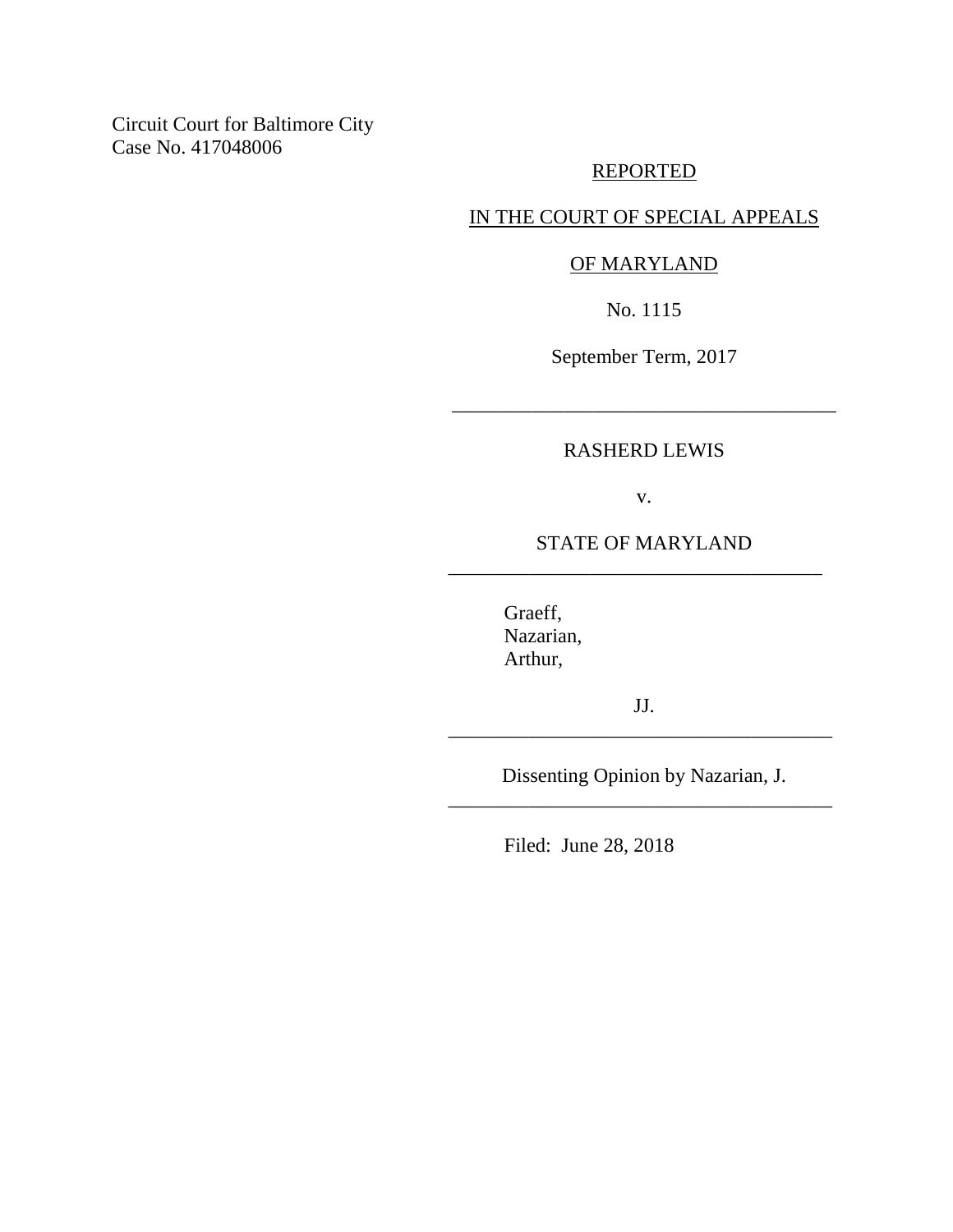I agree with both of my colleagues that Rasherd Lewis didn't preserve his contention that he had been seized by Officer Curtis before Officer Burch detected an odor of marijuana emanating from his person.<sup>1</sup> I also share Judge Arthur's concerns about the reallife consequences of a holding that police have probable cause to arrest a person, and conduct a full warrantless search incident to that arrest, based solely on that marijuana odor. And I agree with, and join, all but the last analytical step of his concurring opinion. I disagree that *Robinson v. State*, 451 Md. 94 (2017), which addressed probable cause to search a *vehicle* based on the odor of marijuana, compels us to conclude that the mere odor of marijuana provides probable cause to arrest and search an *individual*, and I dissent, respectfully, from my colleagues' decision to affirm the judgment.

#### **I.**

Before zooming in on the final analytical step, it's worth panning out to view the broader context. Mr. Lewis appeals his conviction for wearing, carrying, or transporting a handgun. The gun was found in a bag he carried as he stood in line at a store called Bag Mart. Officers discovered the gun when they searched him incident to arrest. Everyone agrees: neither the tip "from a source of information" that he had a gun nor the general odor of marijuana in the air at Bag Mart gave rise to probable cause to arrest or search Mr. Lewis for anything. Instead, his arrest was grounded entirely in Officer Burch's testimony that he detected an odor of marijuana emanating from Mr. Lewis's person.

<sup>1</sup> The record doesn't distinguish from whence on Mr. Lewis the odor emanated, *see*  Graeff Op. at 3, but the precise provenance of the smell doesn't matter for present purposes.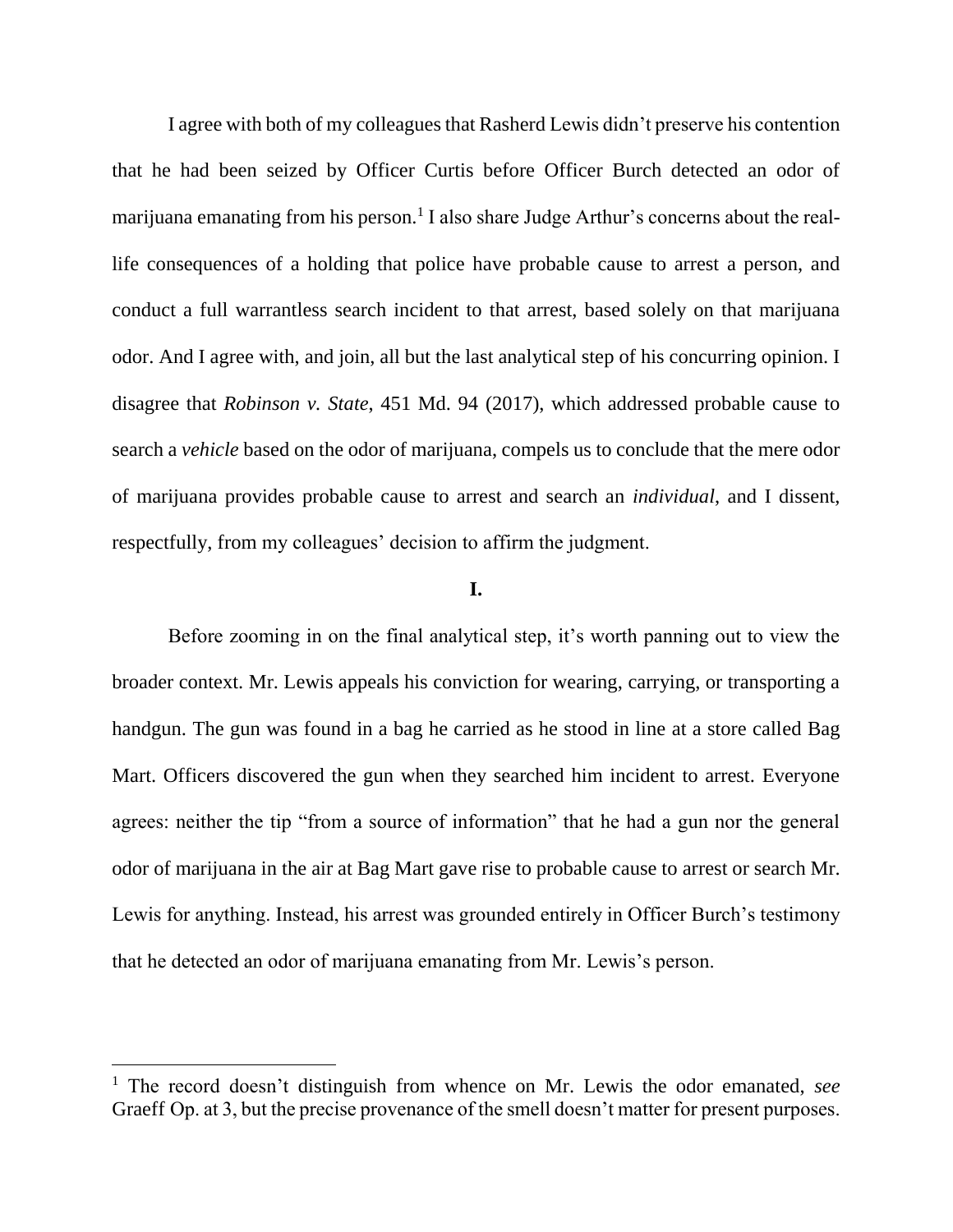Although they can overlap, probable cause to arrest a person arises differently from probable cause to search him or to search a place. Generally speaking, both require the same "quantum of evidence," *United States v. Humphries*, 372 F.3d 653, 659 (4th Cir. 2004), but "[e]ach requires a showing of probabilities as to somewhat different facts and circumstances—a point seldom made explicit in the appellate cases." 2 Wayne R. LaFave, *Search and Seizure: A Treatise on the Fourth Amendment* § 3.1(b), at 7 (5th ed. 2012). Probable cause to search exists when, in light of the "totality of the circumstances, there is a fair probability that contraband or evidence of a crime will be found in a particular place." *Illinois v. Gates*, 462 U.S. 213, 238 (1983) (cleaned up). Probable cause to arrest, on the other hand, arises when "the facts and circumstances" within a law enforcement officer's knowledge are "sufficient to warrant a prudent [police officer] in believing that [the suspects] had committed or [were] committing an offense." *Beck v. Ohio*, 379 U.S. 89, 91 (1964); *see also Maryland v. Pringle*, 540 U.S. 366, 371 (2003) ("To determine whether an officer had probable cause to arrest an individual, we examine the events leading up to the arrest, and then decide whether these historical facts, viewed from the standpoint of an objectively reasonable police officer, amount to probable cause.") (cleaned up). "This distinction is a critical one, . . . [and] there may be probable cause to search without probable cause to arrest, and vice-versa." 2 LaFave, *Search and Seizure* § 3.1(b) at 12; *see also Butler v. United States*, 102 A.3d 736, 741 (D.C. 2014) (although "the smell of marijuana 'generally' emanating from appellant's vehicle . . . indisputably would allow the police to search the *vehicle*," the court had "reservations" about upholding the driver's *arrest* on that basis alone; but court ultimately held arrest lawful given additional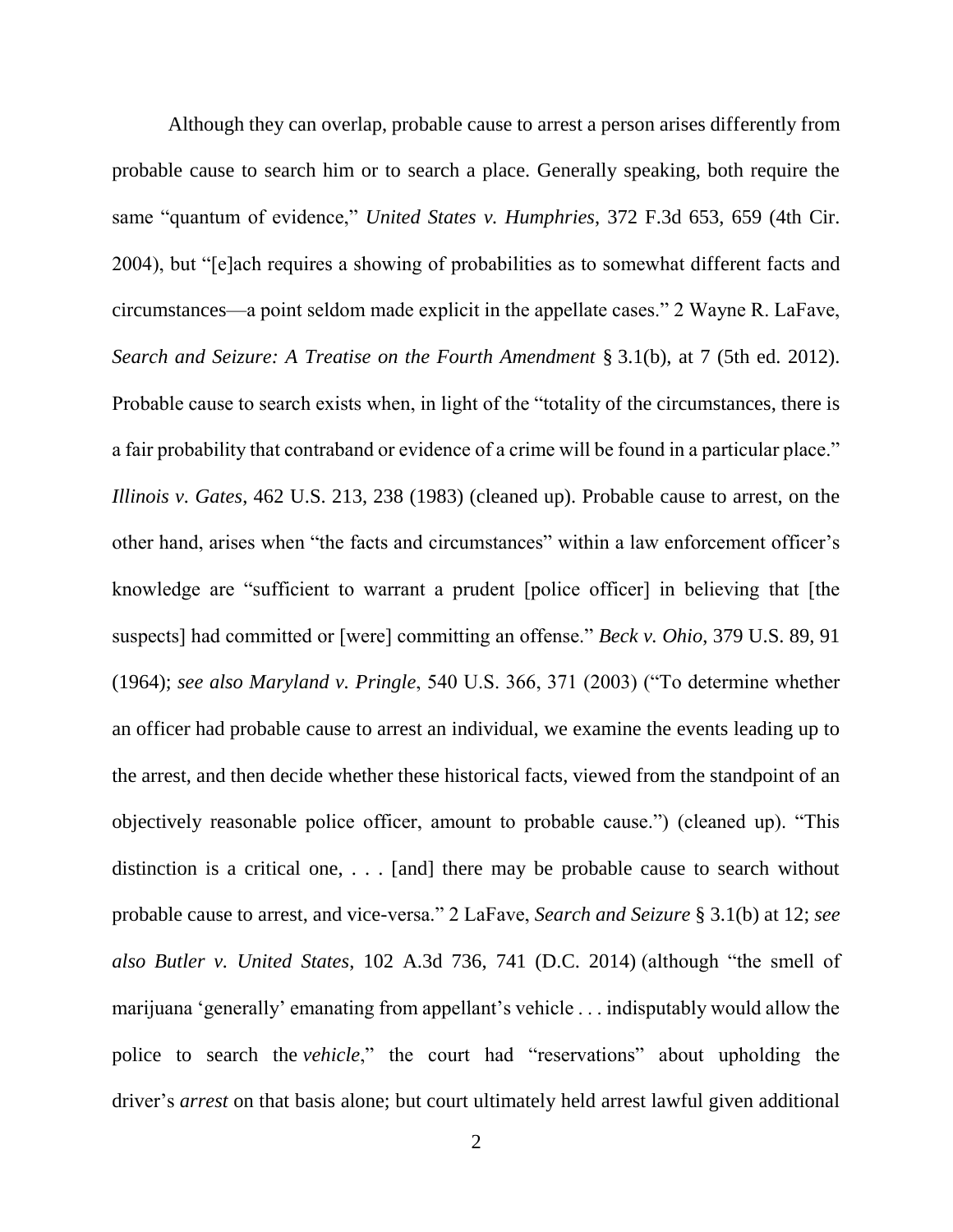facts that defendant "was the sole occupant of the vehicle" and "the aroma was of *fresh* marijuana") (emphasis added).

The marijuana odor Officer Burch smelled told him nothing about the possibility that Mr. Lewis had committed or was committing a *gun* crime, and the tip fell short of meeting that burden as well. The odor instead bore on whether Mr. Lewis was committing or had committed a different crime, *i.e*., a marijuana possession crime. At one level, that doesn't matter: once arrested properly for any crime, officers were entitled to search Mr. Lewis incident to that arrest. *Conboy v. State*, 155 Md. App. 353, 364 (2004) ("Once lawfully arrested, police may search the person of the arrestee as well as the area within the control of the arrestee to remove any weapons or evidence that could be concealed or destroyed.") (cleaned up). As Judge Graeff notes, correctly, "[t]he Maryland appellate courts consistently have held that the odor of marijuana provides probable cause to believe marijuana is present." Graeff Op. at 15 (citing *Robinson; Bowling v. State*, 227 Md. App. 460, 469 (2016) and others). And as a general matter, I can't disagree with the statement a few pages later "[t]hat the possession of ten grams of marijuana or less has been decriminalized does not change the [probable cause] analysis." *Id*. at 22 (citing and quoting, in a footnote, *Robinson*).

But I see two problems with extending those statements from *Robinson* to uphold the arrest and search in this case. *First*, the broad probable cause language in *Robinson* arose in the context of vehicle searches, and flows from the vehicle search doctrine that doesn't apply identically to individuals. *Compare Carroll v. United States*, 267 U.S. 132, 153 (1925); *State v. Johnson*, \_\_ Md. \_\_, No. 22, Sept. Term, 2017, slip op. at 12–18 (filed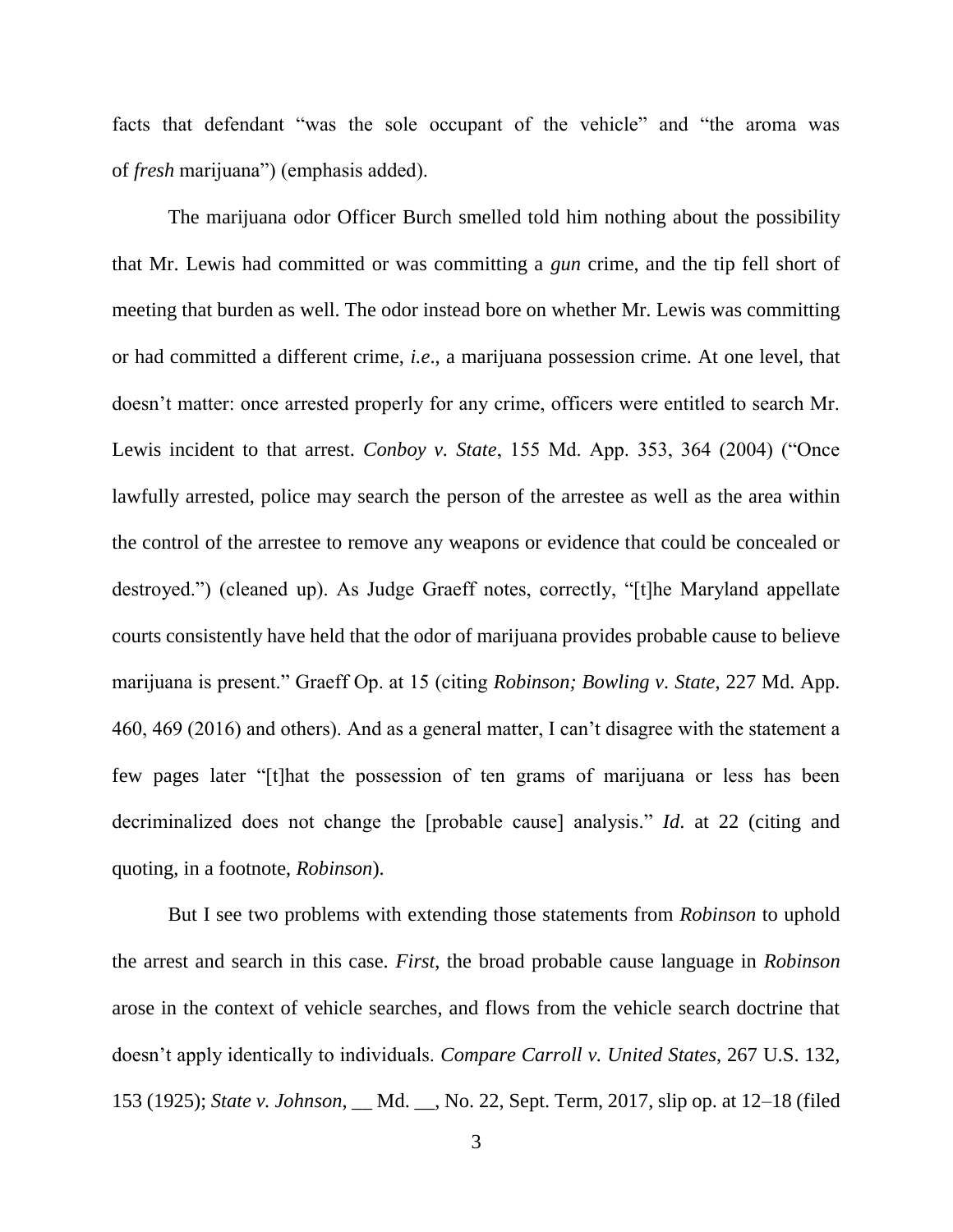Apr. 20, 2018). *Second*, I am having trouble reconciling my colleagues' reading of *Robinson* with the two opinions in *Norman v. State*, 452 Md. 373 (2017), in which the odor of marijuana emanating from a vehicle was held insufficient by itself to justify a *Terry*<sup>2</sup> frisk—a less invasive law enforcement inquiry—of a passenger. Those cases make sense together only if we recognize the Constitutional distinction between law enforcement investigations of vehicles and law enforcement interactions with individuals.

### **II.**

The Fourth Amendment protects people from "unreasonable searches and seizures," and seeks to protect "the privacy, dignity, and security of persons against certain arbitrary and invasive acts by officers of the Government." *Skinner v. Railway Labor Exec. Ass'n*, 489 U.S. 602, 613–14 (1989). My colleagues ably have analyzed the landscape up to *Robinson*, so I can skip to that point: they ground their conclusion that the arrest and ensuing search were reasonable, and the fruits of the search admissible, on *Robinson*'s holding that "a law enforcement officer has probable cause *to search a vehicle* where the law enforcement officer detects an odor of marijuana emanating from the vehicle." *Robinson*, 451 Md. at 99 (emphasis added). *Robinson* encompassed three separate defendants—Messrs. Robinson, Williams, and Spriggs—and three separate searches. All three involved more than *an* odor of marijuana—all three officers smelled "fresh marijuana" to a degree they described as "overwhelming," 451 Md. at 100 (Robinson), or "strong," *id*. at 102 (Williams), 105 (Spriggs)—and the questions presented in the petitions

<sup>2</sup> *Terry v. Ohio*, 392 U.S. 1 (1968).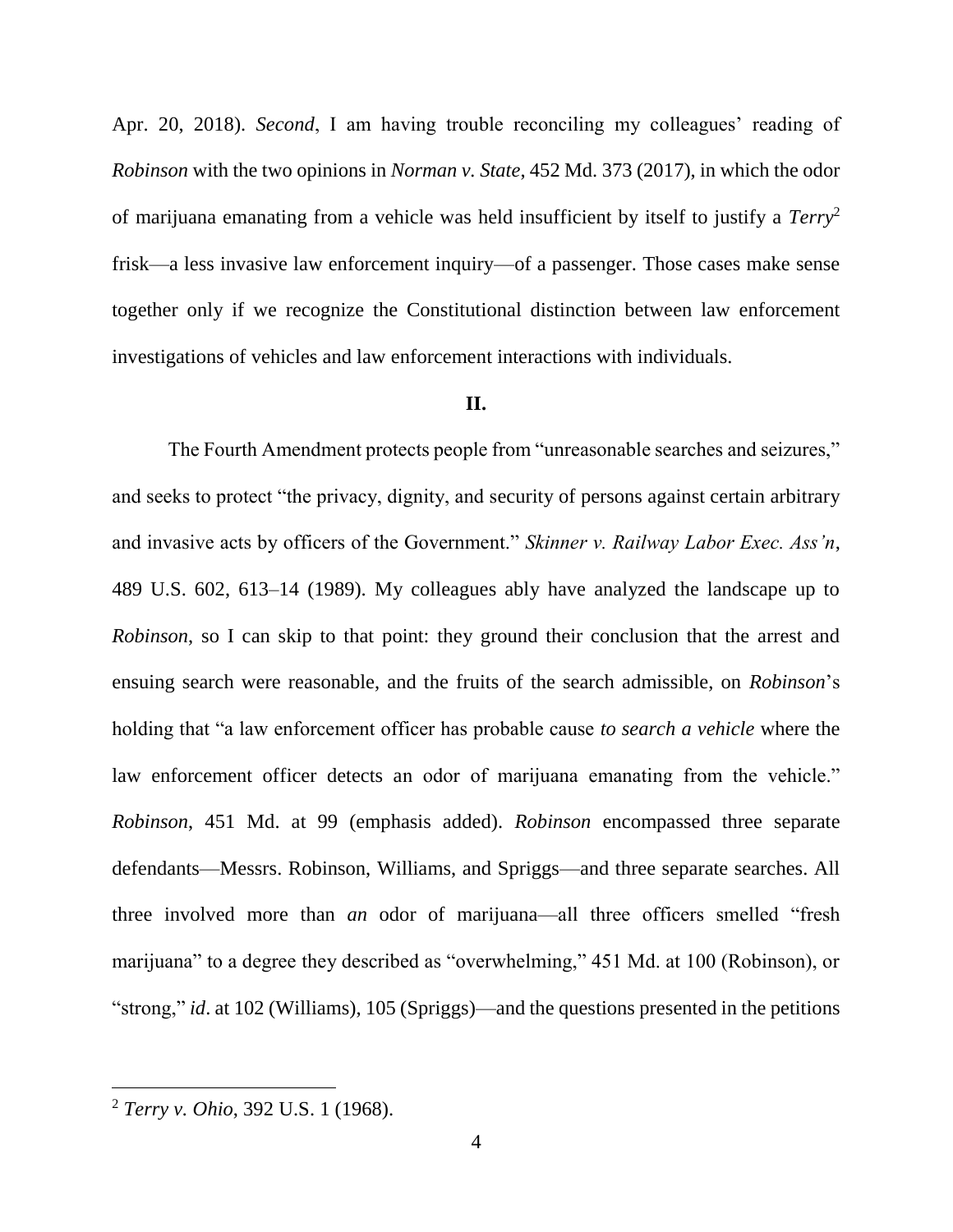for writ of *certiorari*, as the Court granted them, described the marijuana odor in the same high-octane terms. But I recognize that the Court expressly declined to "cabi[n its] holding to the requirement that the odor must be strong or overwhelming," and concluded instead that "the odor of marijuana in any amount provides probable cause to search a vehicle." *Id*. at 130.

Even so, the probable cause supporting the vehicle searches in *Robinson* arose differently than the probable cause to arrest here. In each of the three searches in *Robinson*, the officer's attention was drawn to the vehicles initially by independently suspicious circumstances,<sup>3</sup> and the officer didn't detect a marijuana odor until he approached the vehicle to investigate. The *Robinson* defendants' encounters with the police did not occur solely, or even initially, because officers detected marijuana coming from them or their cars—the odor was at least the second sign, if not the third or fourth, that criminal activity might be afoot.

From there, all three *Robinson* defendants took the position that, in light of the General Assembly's then-recent decriminalization of small amounts of marijuana, "the odor of marijuana alone does not constitute probable cause that a vehicle contains more than ten grams of marijuana because the odor of marijuana indicates only its presence, not

<sup>&</sup>lt;sup>3</sup> Officers noticed Mr. Robinson leaning against a car all by itself on one side of the road. He "made a movement toward his waistband" when the officers approached him and told the officers that there was marijuana in the car. 451 Md. at 100. Mr. Williams was sitting in a car stopped in front of a stop sign and "replied affirmatively" when the officer asked him whether he smoked marijuana. *Id*. at 102. Mr. Spriggs was sitting in a parked car with his feet outside the vehicle in a lot in front of an abandoned building and walked toward the back of his vehicle as the officer approached him. *Id*. at 104–05.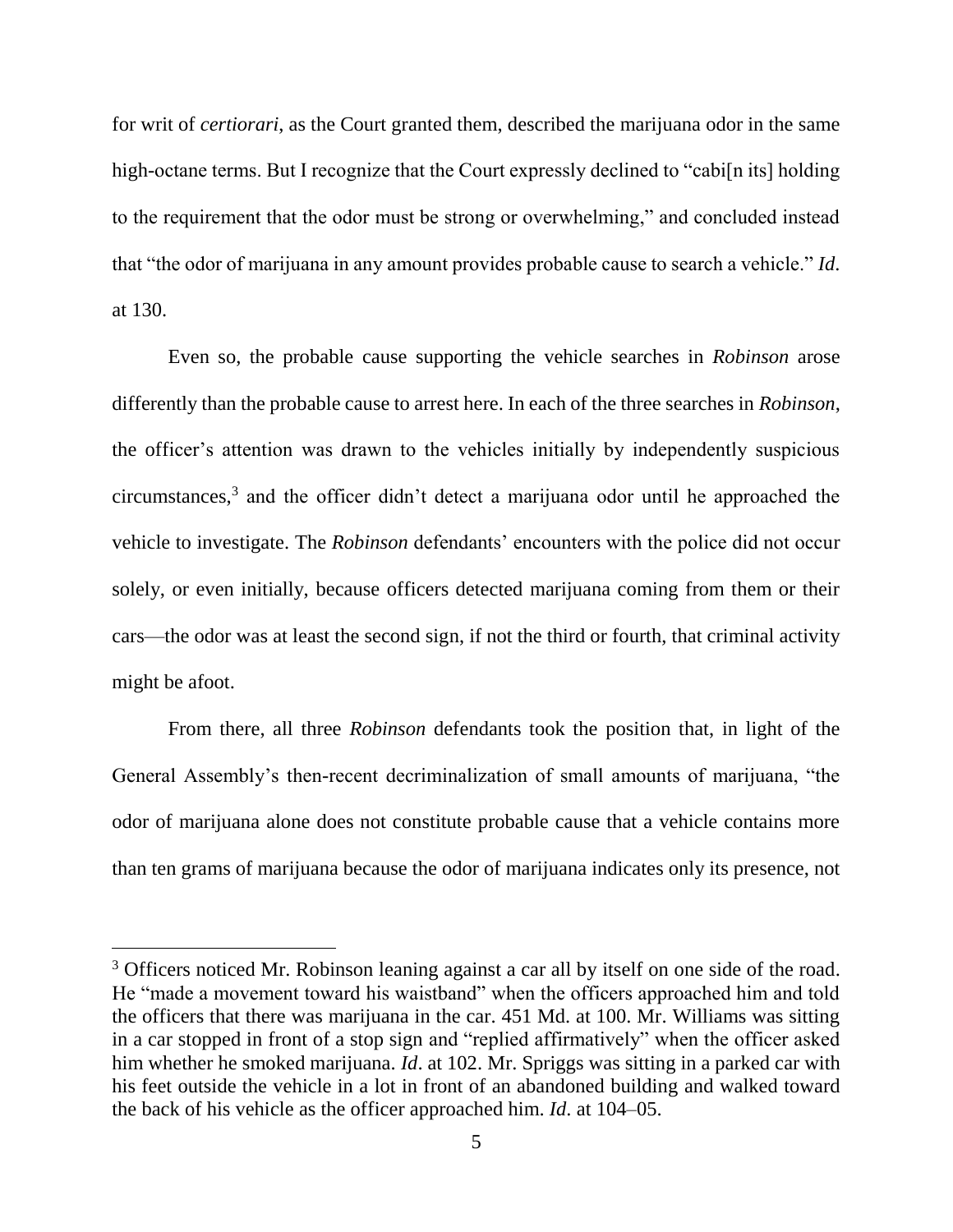its amount." *Id*. at 107. In analyzing, and ultimately rejecting that argument, the Court relied on the *Carroll* doctrine, "the *automobile* exception to the warrant requirement." *Id*. at 111 (citing *Carroll*, 267 U.S. at 153) (emphasis added). The premise underlying *Carroll* is that "with probable cause to believe that a vehicle contains contraband, a law enforcement officer may search a vehicle without a warrant, because vehicles can be quickly moved from one jurisdiction to another, thus making it impracticable to obtain a warrant." *Robinson*, 451 Md. at 111. From there, all of the cases on which the Court relied involved the search of a vehicle—quite reasonably because, again, *Robinson* involved three vehicle searches.

*Robinson* fairly applies the general principle that probable cause can arise from indicia of a crime or contraband, and holds that the odor of marijuana coming out of a car indicates that contraband or criminal activity are present *in the car*. But cars are confined spaces, and I have difficulty imagining how marijuana odors might emanate legally from cars. Even people authorized under Maryland's new medical marijuana laws to use marijuana can't smoke it in a car or drive under the influence. *See* MD. CODE ANN., (1982, 2015 Repl. Vol.) HEALTH-GEN. § 13-3314(a)(2); *but see Norman v. State*, 452 Md. 373, 429 ("Indeed, the officer [who smells marijuana emanating from a vehicle] cannot assume that the occupants are engaged in criminal activity at all . . .") (Adkins, J., concurring). And again, that odor serves in *Robinson* as a basis for probable cause to search a vehicle, not to arrest and search any individual.

It overreads *Robinson*, then, to say that it stands for the proposition that an odor of marijuana emanating from a *person* indicates that contraband is present or that a crime has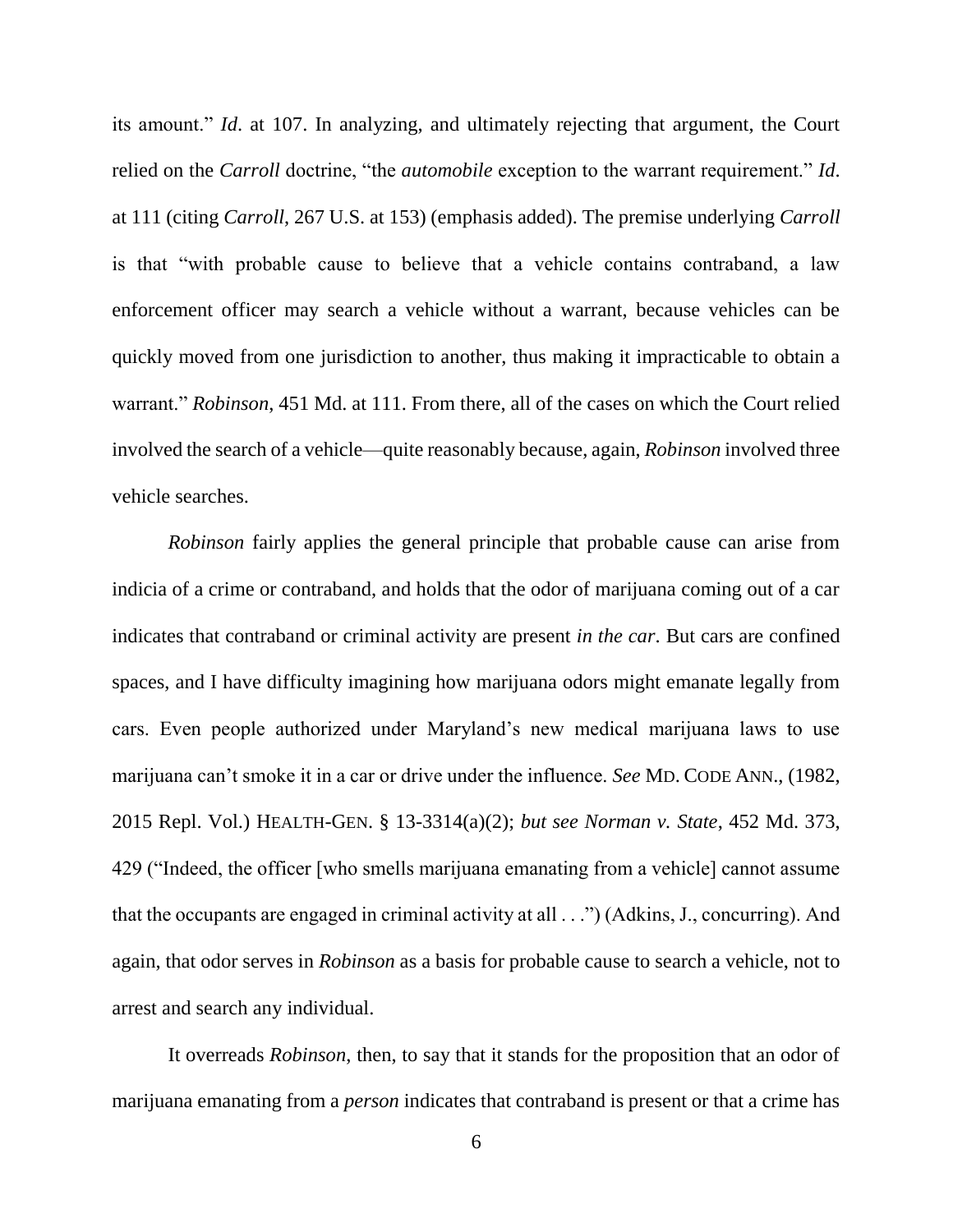been committed. Even recognizing, as *Robinson* says, that "[d]ecriminalization is not the same as legalization[,] . . . possession of marijuana in **any** amount remains illegal in Maryland," and that in a car "the odor of marijuana remains evidence of a crime,"451 Md. at 124–25, 133 (bold in original), there are plenty of non-criminal ways a *person* not in a car might come to smell of marijuana. *See*, *e.g*., Arthur Op. at 8–9. And even if one were to assume that the smell of marijuana from a person's breath or clothing is evidence that the person recently smoked marijuana without legal authorization, I agree with Judge Arthur that the odor alone says little about whether the person presently is committing a possession crime.

This case doesn't involve a vehicle at all. Officer Burch (who, with Officer Curtis, was acting on the confidential tip) testified that upon entering the "small," "crowded" store, Graeff Op. at 3, he smelled an odor of marijuana. He testified that there were other customers in front of Mr. Lewis and an odor of marijuana in the air generally, but nevertheless that he "smelled an odor of marijuana emitting from [Mr. Lewis's] person" when he was "literally right in front of" Mr. Lewis. To the extent the circuit court credited this testimony as a matter of fact, I agree with Judge Arthur that we must do the same, "[h]owever dubious or convenient" it might seem. Arthur Op. at 9. I disagree, however, that this finding requires us, under *Robinson*, to find that Officer Burch had probable cause to arrest and search Mr. Lewis based on that odor alone.

#### **III.**

I am also struggling to reconcile my colleagues' reading of *Robinson* with the principles underlying the two opinions in *Norman v. State*, 453 Md. 373 (2017), that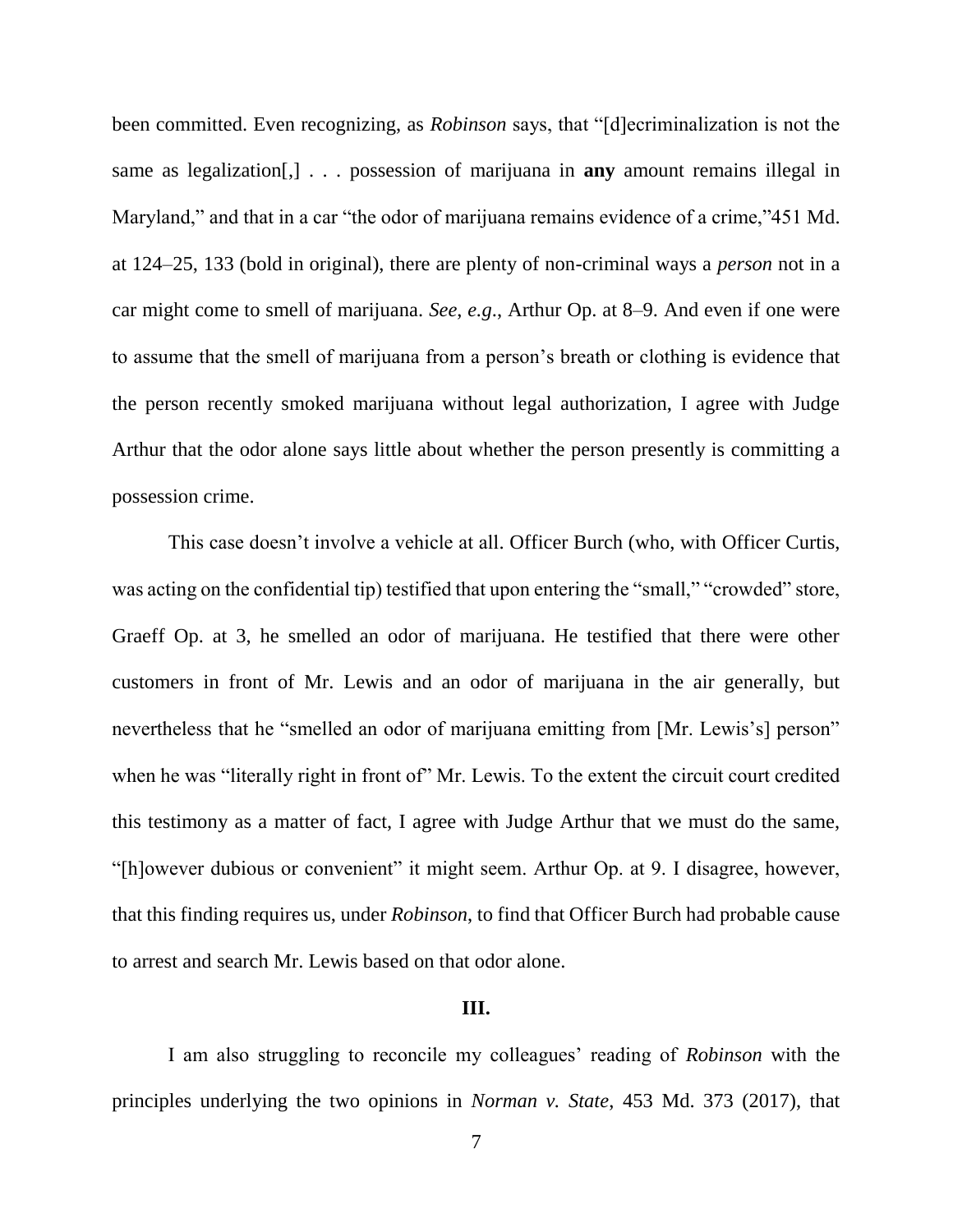combined to reverse our Court's decision in that case.<sup>4</sup> *Norman* was decided after *Robinson* and asked a different question—the defendant was a passenger in a vehicle stopped by officers for an inoperable tail light, and the issue was whether officers had reasonable articulable suspicion to frisk him for officer safety after the officers smelled marijuana emanating from the car. We affirmed the circuit court's decision not to suppress the drugs that officers found during the frisk. *Norman*, 2016 WL 4261800, at \*5. We reasoned that the probable cause to search the vehicle, based on the marijuana odor, combined with other circumstances gave rise to legitimate safety concerns, which justified a *Terry* frisk. *Id.*

In a pair of opinions—two judges joined each, and a fifth concurred in the judgment—the Court of Appeals reversed. *Norman*, 452 Md. at 428–31. And even with its differences, *Norman* answers a relevant question in a similar context. In the first opinion, the judges concluded that the odor of marijuana emanating from the vehicle did not justify a frisk of everyone in it:

> It is correct that, in Robinson, [451 Md.] at 131–32, this Court concluded that law enforcement officers are unable to differentiate between a criminal amount (ten grams or more) and a non-criminal amount (less than ten grams) of marijuana based on the odor of marijuana. Norman takes out of context the significance of this Court's statement that the odor of marijuana may be indicative of possession of less than ten grams of marijuana. This Court made the statement in the context of holding that an odor of marijuana gives rise to probable cause to search a vehicle, and for purposes of probable cause to search a vehicle there is no distinction between the presence of more than ten grams of marijuana and less than ten grams of marijuana in the vehicle.

> > \*\*\*

<sup>4</sup> *Norman v. State*, No. 1408, Sept. Term 2015, 2016 WL 4261800 (filed Aug. 11, 2016).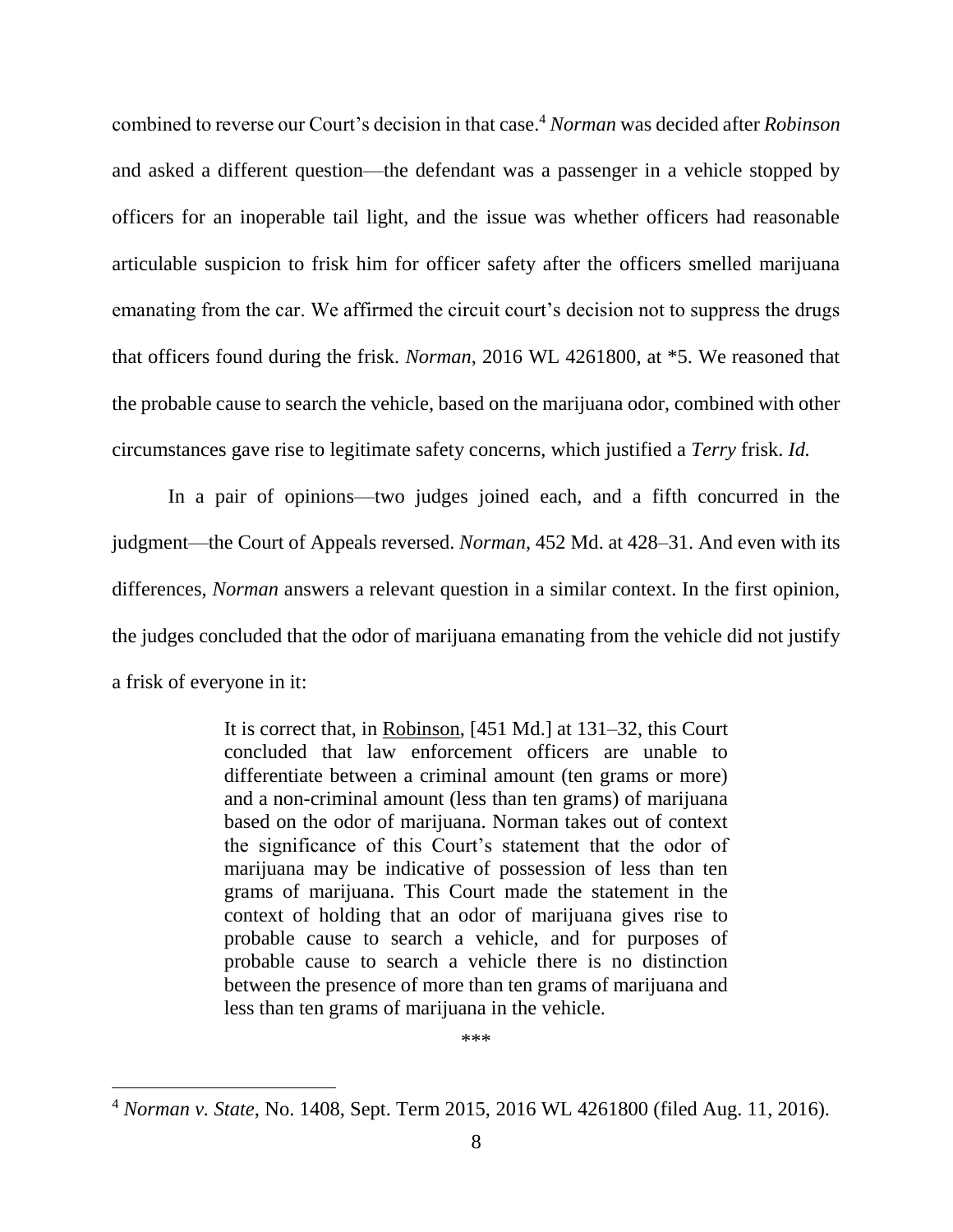Furthermore, at the risk of stating the obvious, *Robinson in no way addressed whether the odor of marijuana gives rise to reasonable articulable suspicion to frisk*.

\*\*\*

At the same time, however, Robinson does not stand for the proposition that *the odor of marijuana alone emanating from a vehicle gives rise to reasonable articulable suspicion that every occupant of a vehicle is armed and dangerous*. In contrast to Norman's reading of Robinson, the State expands Robinson's holding to argue that it enables a law enforcement officer to conclude that, based solely on the odor of marijuana emanating from a vehicle, it is reasonable to believe that all of the vehicle's occupants are armed and dangerous and thus subject to frisk. Simply put, *the only issue in Robinson was whether an odor of marijuana emanating from a vehicle produces probable cause to search the vehicle*. No frisks or searches of persons were at issue in *Robinson*, *and nowhere in Robinson did this Court imply, one way or the other, whether a frisk of a person would be permissible based on an odor of marijuana alone emanating from a vehicle*.

452 Md. at 409–11 (emphasis added).

To be sure, an officer determining whether to frisk someone is undertaking a different analysis—do I have reasonable articulable suspicion to believe this person might be armed or dangerous?—than an officer determining whether there is probable cause to arrest and search. But it strikes me as important that, as these two members of the Court of Appeals (including the author of *Robinson*) examined that question, they distinguished the conclusions that a marijuana smell allows officers to draw about the *vehicle* from the conclusions they can draw about the *individuals* inside the vehicle. The officers needed individualized suspicion before they could pat down the passenger, they said—a less invasive investigation than an arrest and a search incident to arrest. *Norman*, 452 Md. at 388 ("A frisk is different from a search of a person. Whereas a search has the broad purpose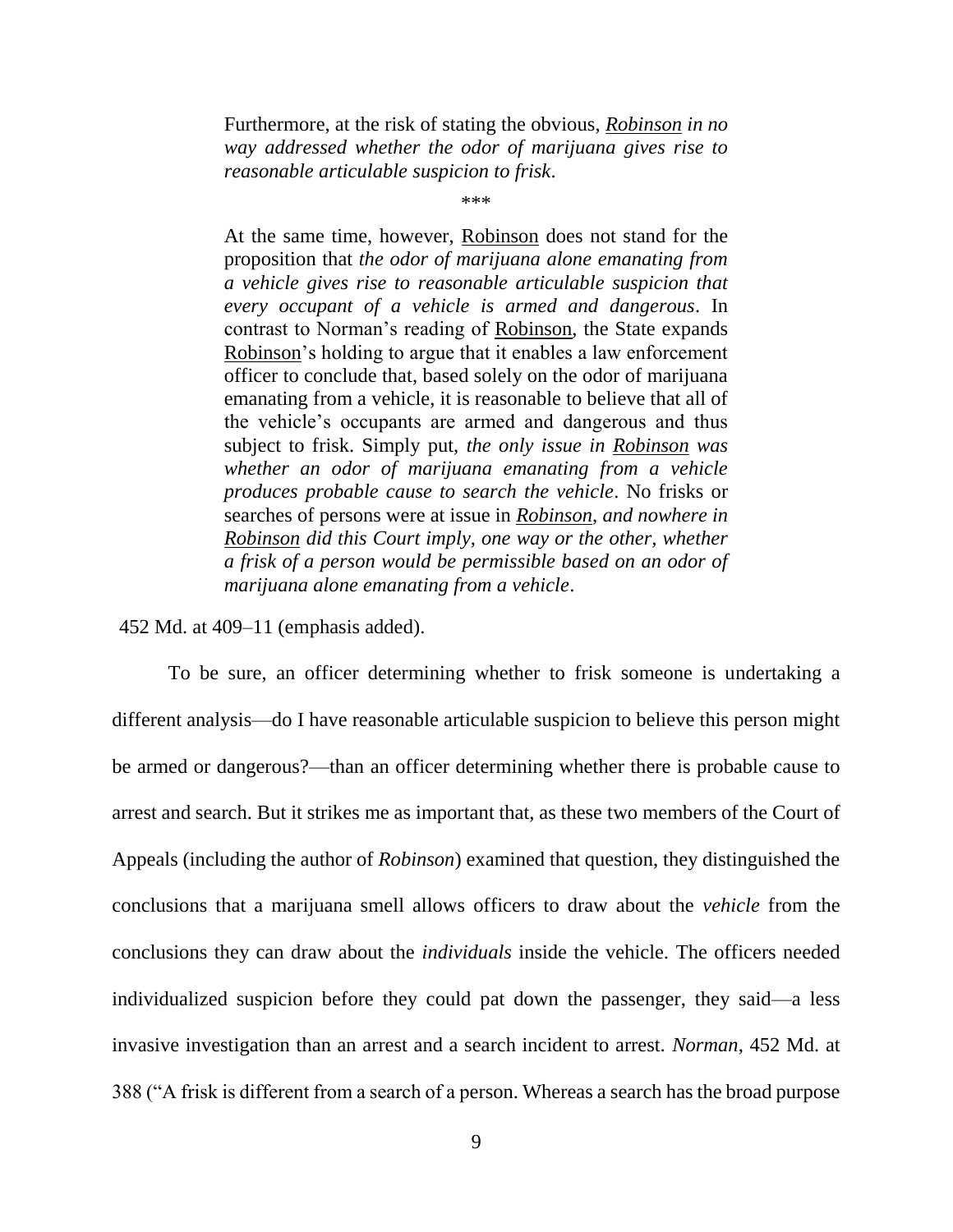of discovering incriminating evidence, a frisk has the limited purpose of discovering weapons.") (cleaned up).

If the odor of marijuana from a car (driving at night in a common drug corridor) didn't provide the individualized suspicion of dangerous criminal behavior necessary to justify a pat-down of the passengers, I don't see how that same odor (by itself) can create probable cause to arrest and search an individual. And even if the odor of marijuana indicates the presence of contraband in the car, the first *Norman* opinion's distinction makes sense only if there is a Constitutional distinction between officers' authority to engage individuals and vehicles. Which, in my view, there is.

Indeed, the second opinion in *Norman* recognizes such a distinction in so many words. While declining to infer the presence of *weapons* from the odor of marijuana, these two judges also declined to infer drug distribution crimes and, importantly, stated that officers cannot assume the presence of criminal activity from the odor of marijuana in a car:

> *It is not reasonable for a police officer to believe that a passenger in a vehicle that smells of marijuana is selling drugs*. Unlike *Maryland v. Pringle*, 540 U.S. 366, 373 (2003) [], in which the U.S. Supreme Court reasoned that the discovery of large amounts of cash and cocaine in a vehicle suggested drug dealing, a police officer who smells marijuana coming from a car has not yet uncovered any evidence of drug dealing. *Indeed, the officer cannot assume that the occupants are engaged in any criminal activity at all*—in Maryland, the possession of less than ten grams of marijuana is no longer a criminal offense. Md. Code (2014, 2012 Repl. Vol., 2016 Supp.), § 5- 601.1(b) of the Criminal Law Article. In light of this legislation, the association between marijuana and guns becomes even more attenuated, as non-criminal recreational users are far less likely to be armed and dangerous.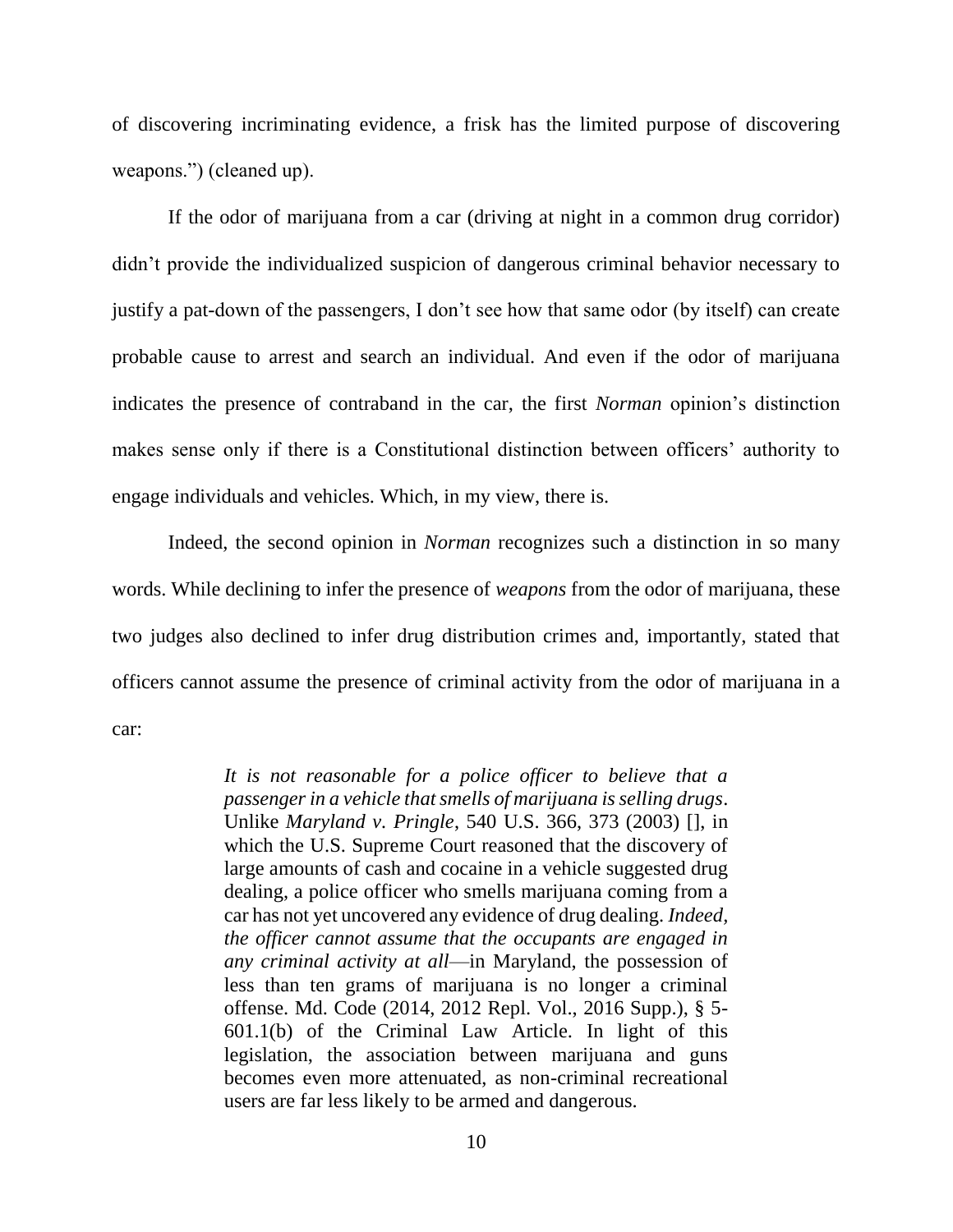Our recent decision in *Robinson v. State*, 451 Md. 94 (2017) [], in which we held that the smell of marijuana gives police officers probable cause to search a vehicle, does not weaken this analysis. To justify a vehicle search under the Fourth Amendment, a police officer must have probable cause to believe evidence of crime or contraband is present. *Florida v. Harris*, 568 U.S. 237 (2013)[] (citation omitted). In *Robinson*, we reasoned that although possession of a small amount of marijuana is no longer a crime, it is still illegal to possess, and therefore still contraband. *Robinson*, 451 Md. at 125 []. Thus, its smell gives rise to probable cause to search the automobile to recover the illegal substance. *Id*. at 130–31 []. But to conduct a *Terry* frisk, a police officer must have reason to believe that an individual has a weapon—not just contraband. [citations omitted]

Certainly, if a police officer uncovers enough evidence of drug possession to give her probable cause to arrest the vehicle's occupants, such as in *Pringle*, the officer could then conduct a search of each individual incident to the arrest. *United States v. Robin*s*on*, 414 U.S. 218, 235 (1973) []. But without probable cause to arrest, reasonable suspicion of drug possession **alone** does not justify a *Terry* frisk.

*Norman*, 452 Md. at 429–30 (italics added, bold in original). And although these judges recognized that further evidence of drug possession would give rise to probable cause to arrest and search the occupants, there is no suggestion in that opinion (or in the first opinion) that the mere smell of marijuana would satisfy that burden.

Based on today's decision, though, the officers in *Norman* may well have made a mistake. At the very least, the marijuana odor coming from the car allowed them to search the vehicle and arrest and search the driver.<sup>5</sup> From there, "upon detecting an odor of

<sup>&</sup>lt;sup>5</sup> I assume for present purposes that a majority of the Court of Appeals would agree with the first opinion in *Norman* that *Pringle* did not vitiate *State v. Wallace*, 372 Md. 137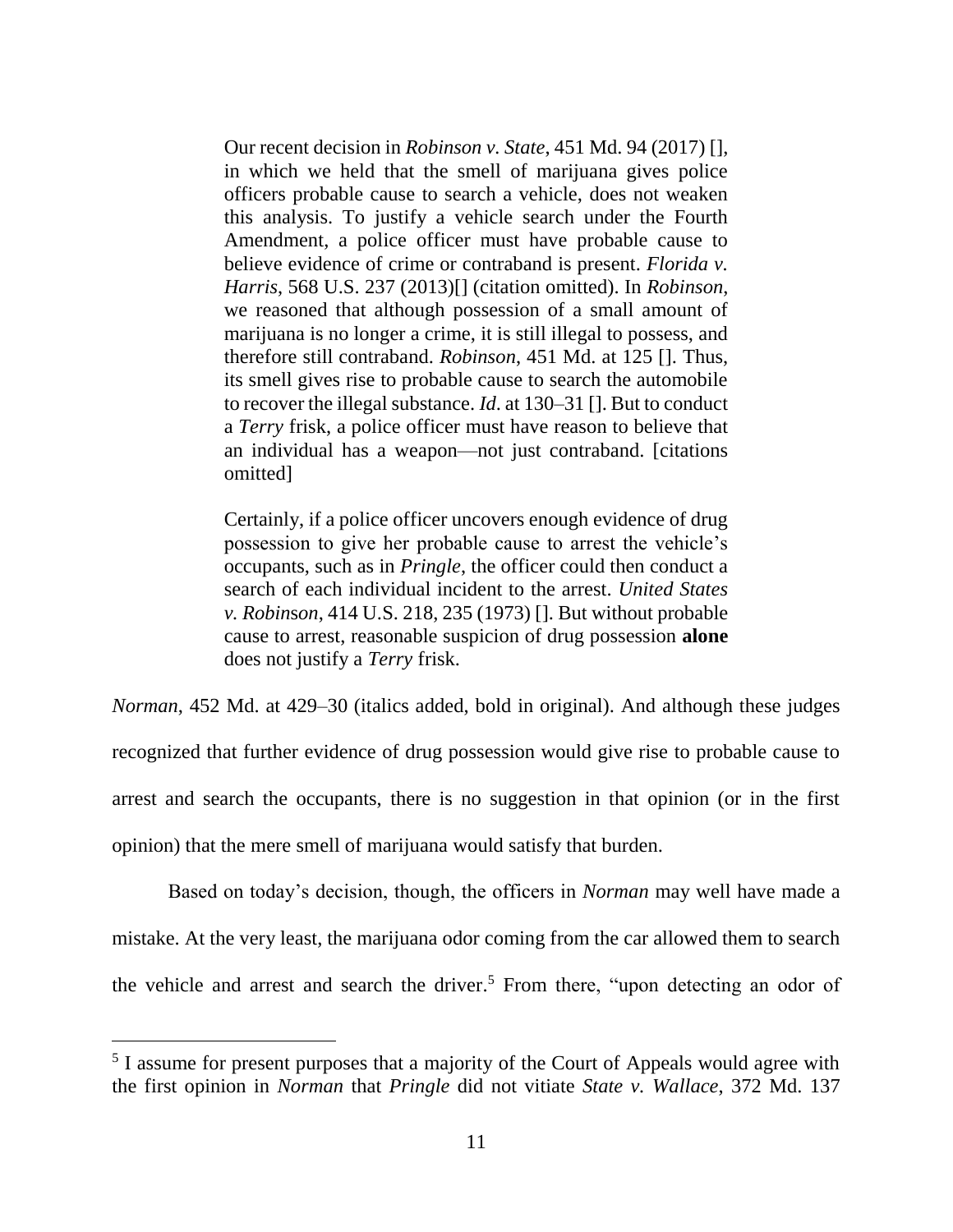marijuana from a vehicle, a law enforcement officer may ask all of the vehicle's occupants to exit the vehicle; . . . detain the vehicle's occupants for a reasonable period of time to accomplish the search of the vehicle; and search the vehicle for contraband and/or evidence of a crime." 452 Md. at 425. Any passenger who smelled of marijuana could, at that point, also have been arrested and searched. So rather than frisking Mr. Norman for officer safety—a less invasive interaction that was found to violate his Constitutional rights—they should have ordered him out of the car and, after detecting the smell of marijuana on his person, arrested him and searched him head to toe. Under the ruling we announce today, the more invasive, less tailored intrusion—an arrest and full search—passes constitutional muster while the less invasive, more narrowly tailored intrusion—a frisk—doesn't. That tells me that *Robinson*'s notion of probable cause to search a vehicle based on the odor of marijuana is not meant to stretch so far.

#### **IV.**

"No right is held more sacred, or is more carefully guarded, by the common law, than the right of every individual to the possession and control of his own person, free from all restraint or interference of others, unless by clear and unquestionable authority of law." *Union Pac. R. Co. v. Botsford*, 141 U.S. 250, 251 (1891). I recognize that law enforcement must have "the ability to find and seize contraband and evidence of a crime." *Wyoming v. Houghton*, 526 U.S. 295, 305 (1999). Judge Arthur is right, though,

<sup>(2002),</sup> and therefore that an odor emanating from a vehicle generally does not, without more, authorize a search of each individual passenger. The second opinion doesn't discuss or cite *Wallace*, but the opinion wouldn't make sense if it disagreed on this point.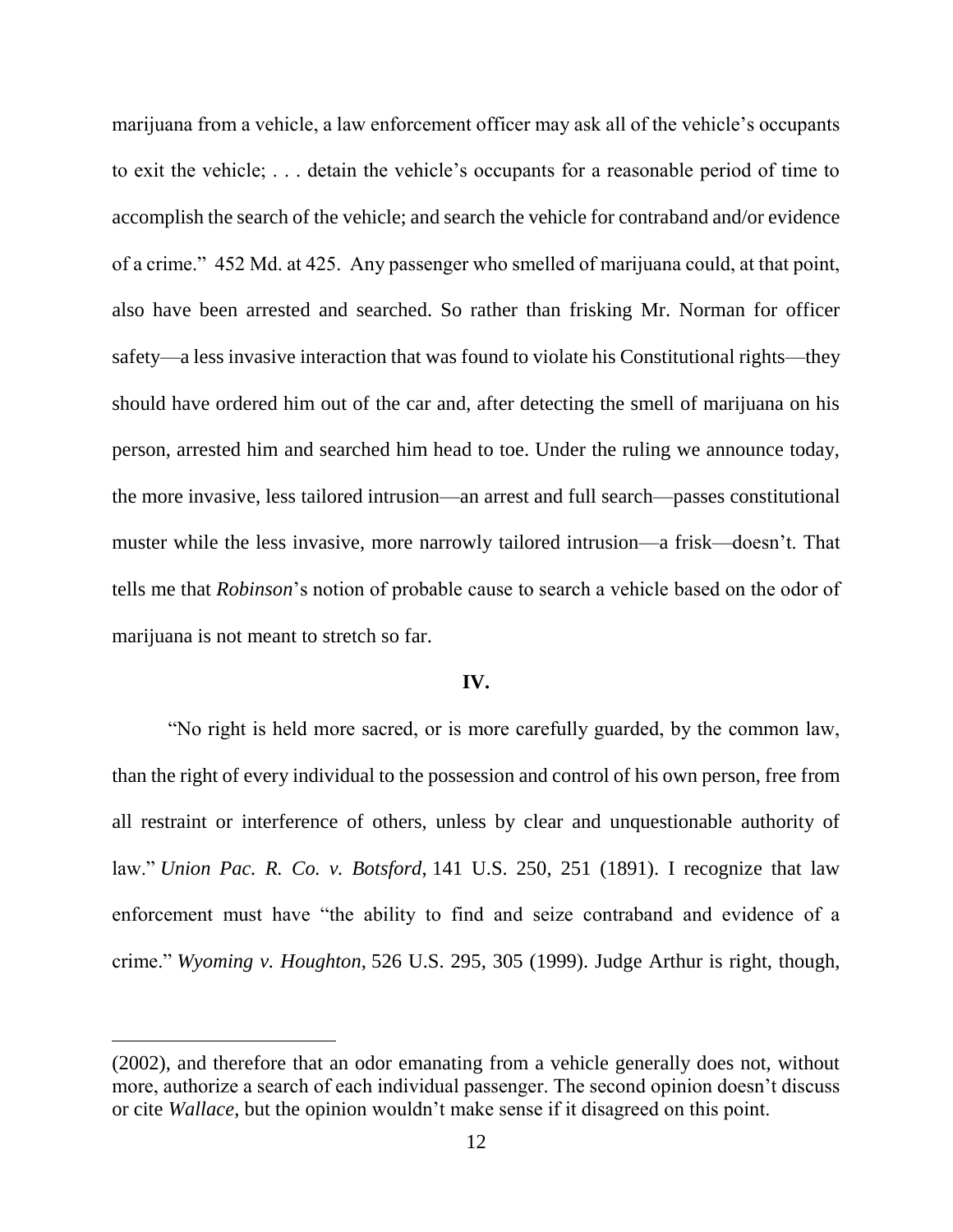that the decision today will result in injustice, Arthur Op. at 8, and it's more than that: the result of today's decision is that the mere odor of marijuana will justify an arrest and headto-toe, even body cavity, search of a person and whatever he or she might be carrying. *See, e.g.*, *Williams v. State*, 231 Md. App. 156 (2016) (visual body cavity search of defendant following arrest during a traffic stop was reasonable).

And it's easy to foresee the ways, and how easily, today's decision could lead to unintended consequences. There is no way to challenge or verify what the officer smelled, no way to test whether a person actually smelled of marijuana, no way to memorialize the smell that the officer smelled, and no way to control for the fully legal and otherwise noncriminal or second-hand ways someone could come to smell like marijuana. Or tobacco. Or clove cigarettes. Or vape juice. Or incense. Or hair oil. Or body odor. Or other ambiguous odors that might be mistaken for marijuana or the possibility of marijuana. And the officer need not even be right about what he claims to smell. So long as the officer is acting in good faith (or can't be proven to be acting in bad faith), the arrest will survive scrutiny and the fruits of the search will be admissible. *See*, *e.g.*, *Davis v. United States*, 564 U.S. 229 (2011) (exclusionary rule doesn't apply when police conduct a search in good faith reliance on binding appellate precedent); *McCain v. State*, 194 Md. App. 252 (2010) (good faith exception to the exclusionary rule precluded suppression of evidence obtained from warrantless search).

To permit an officer to stop, arrest, and search a citizen solely because of the odor of marijuana without more not only "subject[s] [him or her] to the indignity of an arrest and a search incident to an arrest," Arthur Op. at 8, but it "give[s] [police officers] reason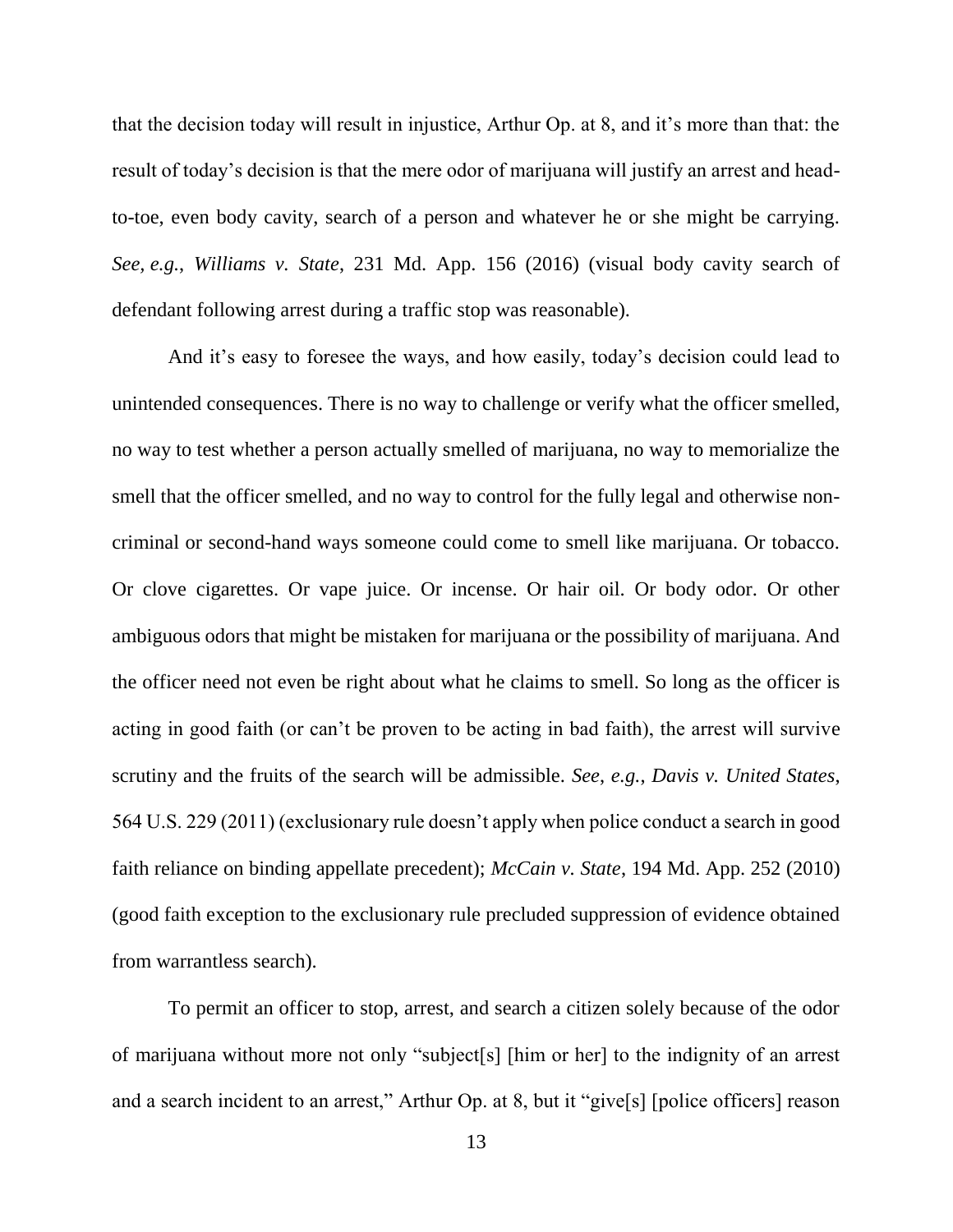to target pedestrians in an arbitrary manner," and lets us "risk treating members of our communities as second-class citizens." *See Utah v. Strieff*, 579 U.S. \_\_\_, 136 S. Ct. 2056, 2069 (2016) (Sotomayor, J., dissenting). And although "anyone's dignity can be violated in this manner," *id.*, 136 S. Ct. at 2070, we know that in Maryland, Black people are three times more likely to be arrested for marijuana possession than white people, despite comparable usage rates. *See* AMERICAN CIVIL LIBERTIES UNION, *The War on Marijuana in Black and White: Billions of Dollars Wasted on Racially Biased Arrests*, 1, 155 (June 2013), <https://www.aclu.org/criminal-law-reform/war-marijuana-black-and-white-report> (last visited May 1, 2018).

If individualized suspicion is required before "[e]ven a limited search of the outer clothing . . . [which] constitutes a severe, though brief, intrusion upon cherished personal security," *Terry*, 392 U.S. at 24–25, it is not unreasonable to require an officer to have something more than the odor of marijuana coming from a person to form probable cause to arrest and conduct a full-blown search of that person. *Robinson* and *Norman*, among others, have already, and correctly, recognized that officers can't fairly be asked to distinguish criminal from sub-criminal amounts of marijuana based on its odor. But I would resolve this practical challenge in favor of requiring something more than the odor of marijuana to support a finding of probable cause, just as the odor wasn't the sole anchor of probable cause in *Robinson*. In addition to the usual range of traffic offenses and other crimes, officers could develop probable cause to arrest for possession in all sorts of other ways: from particular odors, such as fresh or raw marijuana, that independently indicate possession in a larger amount, *People v. Zuniga*, 372 P.3d 1052 (Colo. 2016); from visible